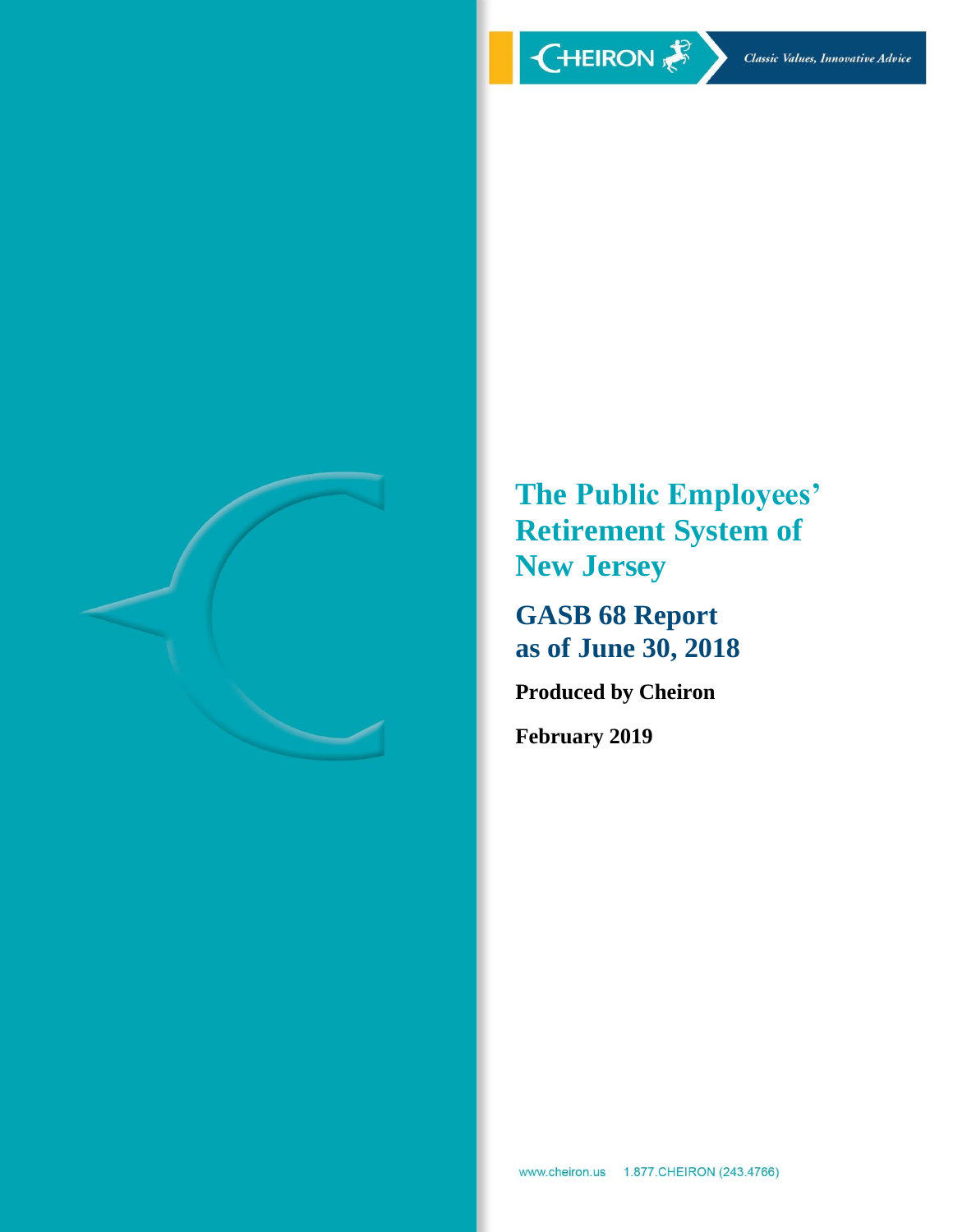# **TABLE OF CONTENTS**

| <b>Section</b>                  | Page |
|---------------------------------|------|
| Section I                       |      |
| Section II                      |      |
| Section III                     |      |
| Section IV                      |      |
| <i><u><b>Appendices</b></u></i> |      |
|                                 |      |
|                                 |      |
|                                 |      |
|                                 |      |
|                                 |      |

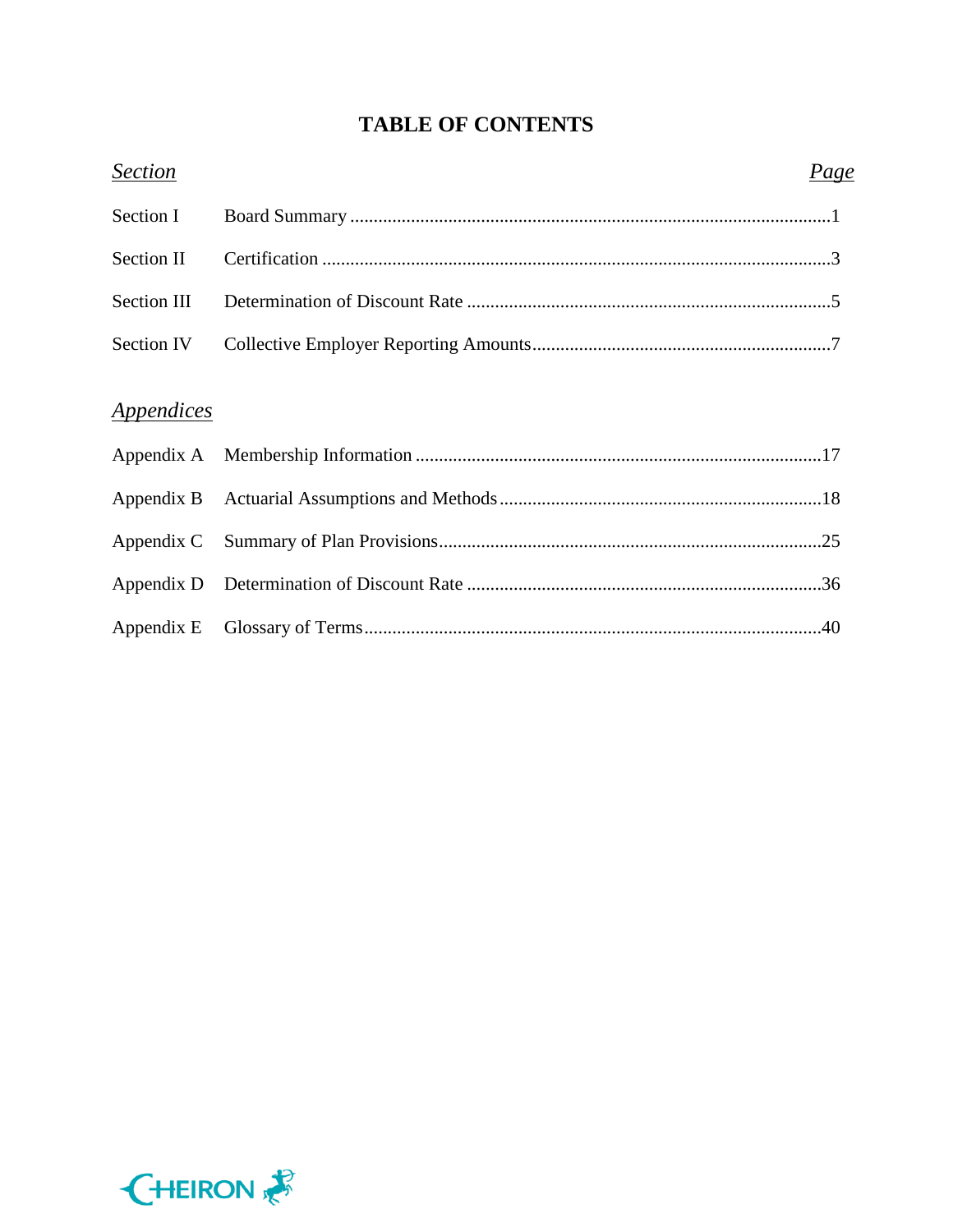## **SECTION I – BOARD SUMMARY**

The purpose of this report is to provide accounting and financial disclosure information under Government Accounting Standards Board Statement 68 for the Public Employees' Retirement System of New Jersey (PERS). This information includes:

- Disclosure of Deferred Inflows and Outflows, and
- Calculation of the Collective Annual Pension Expense.

# **Highlights**

The reporting date for the PERS is June 30, 2018. Measurements as of the reporting date are based on the fair value of assets as of June 30, 2018 and the Total Pension Liability as of the valuation date, July 1, 2017, updated to June 30, 2018. There was a change in assumptions as the discount rate used to measure the Total Pension Liability was changed as of the measurement date. We are not aware of any other significant events between the valuation date and the measurement date so the update procedures only included the addition of service cost and interest cost offset by actual benefit payments and an adjustment to reflect the change in discount rate. Additional information about the TPL can be found in the GASB 67 report. This report contains the GASB 68 collective employer reporting amounts. The individual employer reporting amounts can be found in the GASB 67-68 Employer Schedules provided separately in excel format.

The June 30, 2017 values shown in this report are based on the prior actuary's GASB report.

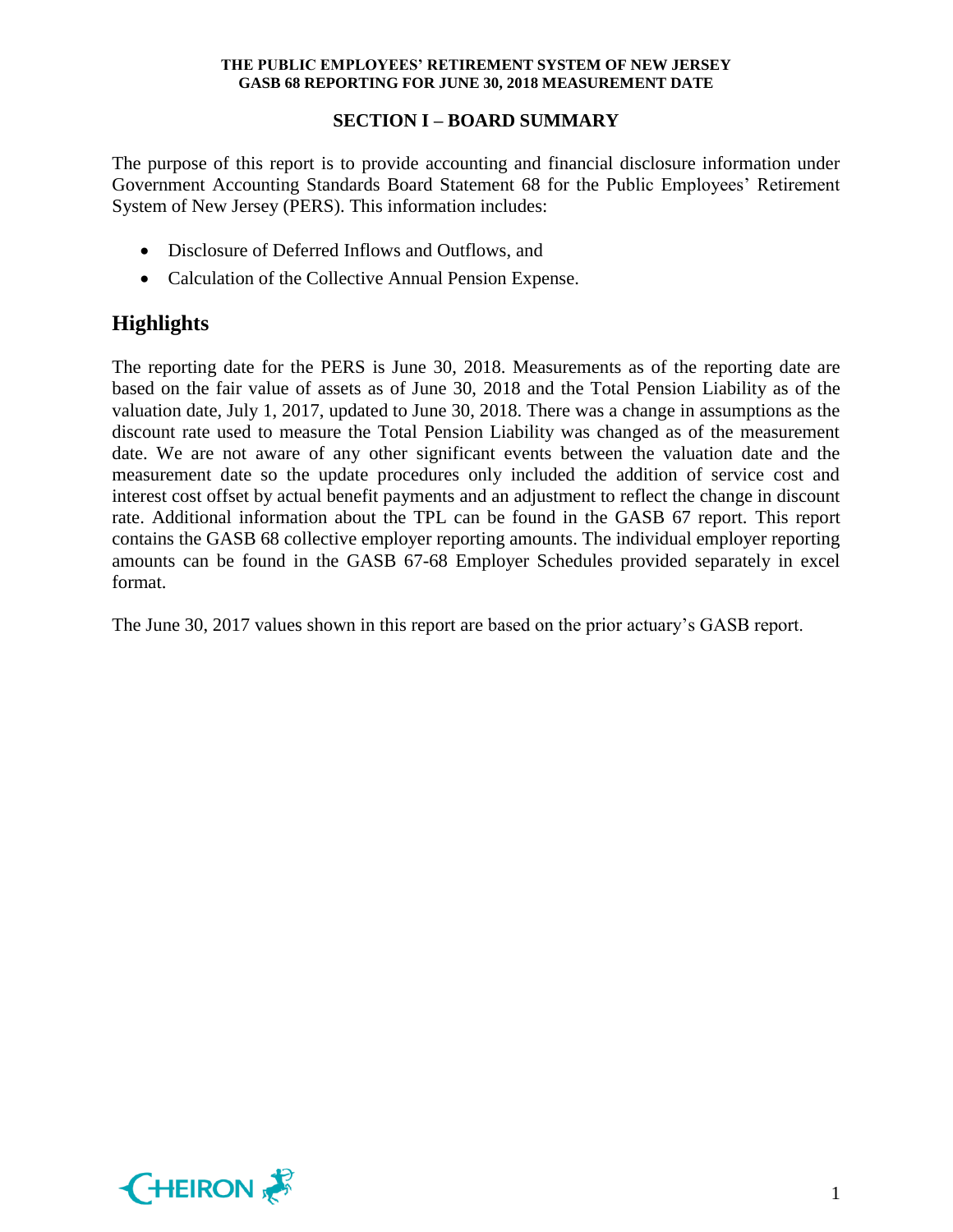## **SECTION I – BOARD SUMMARY**

The following table provides a summary of the key results during this reporting period.

| <b>Table I-1</b>                        |               |                 |               |                 |  |  |  |  |  |
|-----------------------------------------|---------------|-----------------|---------------|-----------------|--|--|--|--|--|
| <b>Summary of Collective Results</b>    |               |                 |               |                 |  |  |  |  |  |
| <b>Measurement Date</b>                 | 6/30/2018     |                 | 6/30/2017     |                 |  |  |  |  |  |
| <b>State</b>                            |               |                 |               |                 |  |  |  |  |  |
| Net Pension Liability                   | $\mathcal{S}$ | 23,704,298,093  | $\mathbb{S}$  | 25,645,622,797  |  |  |  |  |  |
| <b>Deferred Outflows</b>                |               | (2,795,835,407) |               | (4,105,058,150) |  |  |  |  |  |
| Deferred Inflows                        |               | 4,968,631,829   |               | 3,630,758,372   |  |  |  |  |  |
| Net Impact on Statement of Net Position | $\mathcal{S}$ | 25,877,094,515  | $\mathbb{S}$  | 25,171,323,019  |  |  |  |  |  |
| <b>Total Pension Expense</b>            | \$            | 1,391,975,469   | $\mathcal{S}$ | 1,824,576,703   |  |  |  |  |  |
| Pension Expense (% of Payroll)          |               | 32.09%          |               | 41.76%          |  |  |  |  |  |
| <b>Local Employers</b>                  |               |                 |               |                 |  |  |  |  |  |
| Net Pension Liability                   | $\mathcal{S}$ | 19,689,501,539  | $\mathbb{S}$  | 23,278,401,588  |  |  |  |  |  |
| <b>Deferred Outflows</b>                |               | (3,619,985,444) |               | (5,396,431,901) |  |  |  |  |  |
| Deferred Inflows                        |               | 6,581,869,368   |               | 4,672,602,040   |  |  |  |  |  |
| Net Impact on Statement of Net Position | $\mathcal{S}$ | 22,651,385,463  | $\mathbb{S}$  | 22,554,571,727  |  |  |  |  |  |
| <b>Total Pension Expense</b>            | $\mathcal{S}$ | 1,099,708,157   | $\mathcal{S}$ | 1,694,305,613   |  |  |  |  |  |
| Pension Expense (% of Payroll)          |               | 15.66%          |               | 24.46%          |  |  |  |  |  |
| <b>Total</b>                            |               |                 |               |                 |  |  |  |  |  |
| Net Pension Liability                   | \$            | 43,393,799,632  | $\mathbb{S}$  | 48,924,024,385  |  |  |  |  |  |
| <b>Deferred Outflows</b>                |               | (6,415,820,851) |               | (9,501,490,051) |  |  |  |  |  |
| Deferred Inflows                        |               | 11,550,501,197  |               | 8,303,360,412   |  |  |  |  |  |
| Net Impact on Statement of Net Position | $\mathcal{S}$ | 48,528,479,978  | $\mathbb{S}$  | 47,725,894,746  |  |  |  |  |  |
| <b>Total Pension Expense</b>            | $\mathcal{S}$ | 2,491,683,626   | $\mathcal{S}$ | 3,518,882,316   |  |  |  |  |  |
| Pension Expense (% of Payroll)          |               | 21.93%          |               | 31.15%          |  |  |  |  |  |

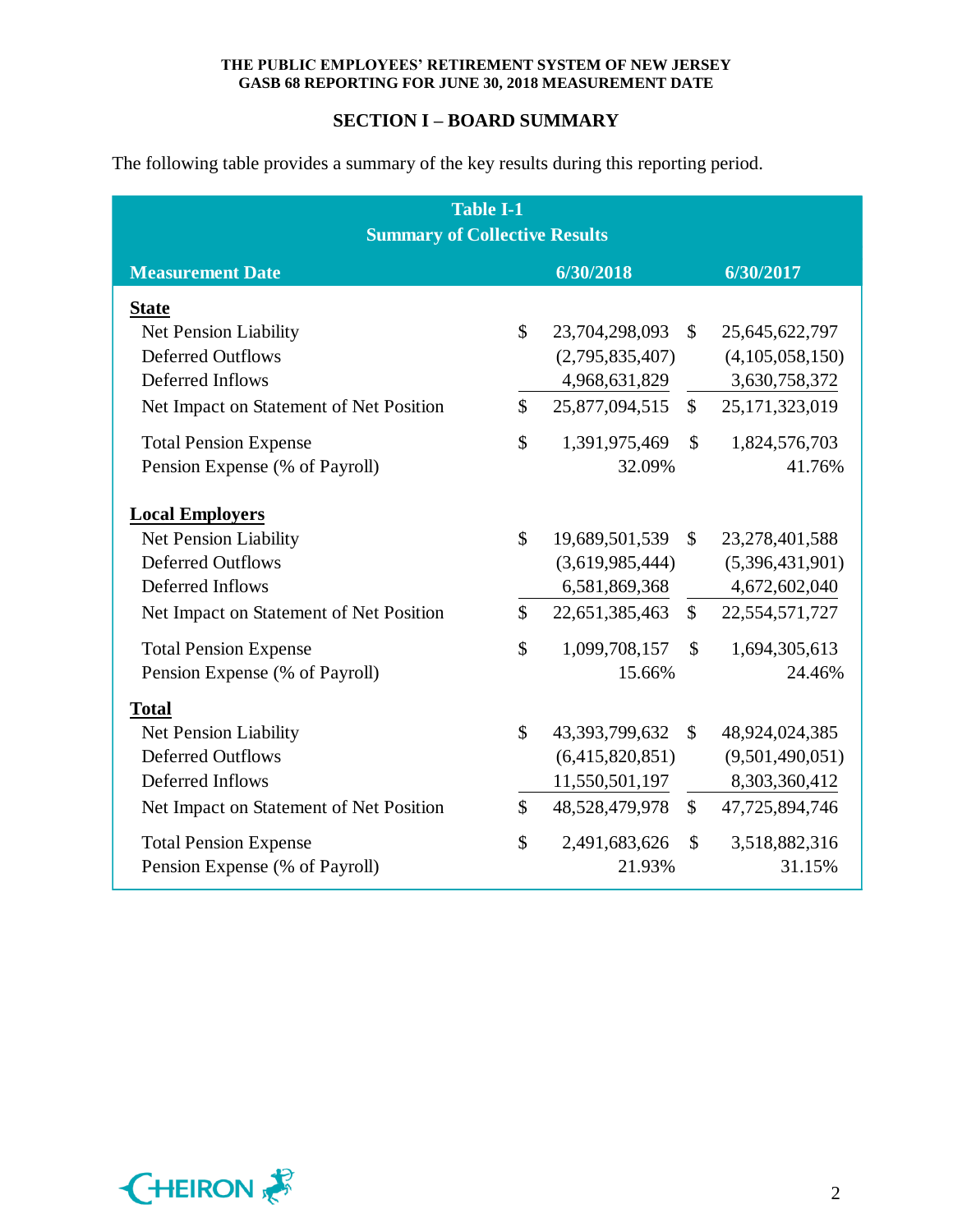## **SECTION II – CERTIFICATION**

The purpose of this report is to provide accounting and financial reporting information under GASB 68 for the Public Employees' Retirement System of New Jersey (PERS). This report is for the use of PERS, the Division of Pensions and Benefits and their auditors in preparing financial reports in accordance with applicable law and accounting requirements. This report is not appropriate for other purposes, including the measurement of funding requirements for PERS and estimating the price to settle PERS's obligations.

In preparing our report, we relied on information (some oral and some written) supplied by the Division of Pensions and Benefits. This information includes, but is not limited to, the plan provisions, employee data, and financial information. We performed an informal examination of the obvious characteristics of the data for reasonableness and consistency in accordance with Actuarial Standard of Practice No. 23.

Future actuarial measurements may differ significantly from the current measurements due to such factors as the following: plan experience differing from that anticipated by the economic or demographic assumptions; changes in economic or demographic assumptions; and changes in plan provisions or applicable law.

For purposes of this report, the calculation of the Total Pension Liability and the projection of the Plan's contributions and projected benefit payments were based on the recommended demographic assumptions of the July 1, 2011 – June 30, 2014 Experience Study prepared by the prior actuary, which was approved by the Board of Trustees on October 14, 2015. Cheiron has reviewed this experience study. While we consider these assumptions to be generally reasonable, we have not yet performed our own actuarial experience study.

Based on the State Treasurer's recommendation the following economic assumptions are used to determine the Total Pension Liability and the actuarially determined contributions:

- Effective with the July 1, 2017 valuation: 7.50% per annum,
- Effective with the July 1, 2019 valuation: 7.30% per annum,
- Effective with the July 1, 2021 valuation: 7.00% per annum,
- Annual salary increases that are 0.5% lower than the rates shown in the Experience Study at all ages for both the select and ultimate periods.

In accordance with Paragraph 40 of GASB Statement No. 67, the projection of the Plan's fiduciary net position is based on a long-term expected rate of return of 7.00% per annum.

To the best of our knowledge, this report and its contents have been prepared in accordance with generally recognized and accepted actuarial principles and practices that are consistent with the Code of Professional Conduct and applicable Actuarial Standards of Practice set out by the Actuarial Standards Board. Furthermore, as credentialed actuaries, we meet the Qualification Standards of the American Academy of Actuaries to render the opinion contained in this report. This report does not address any contractual or legal issues. We are not attorneys and our firm does not provide any legal services or advice.

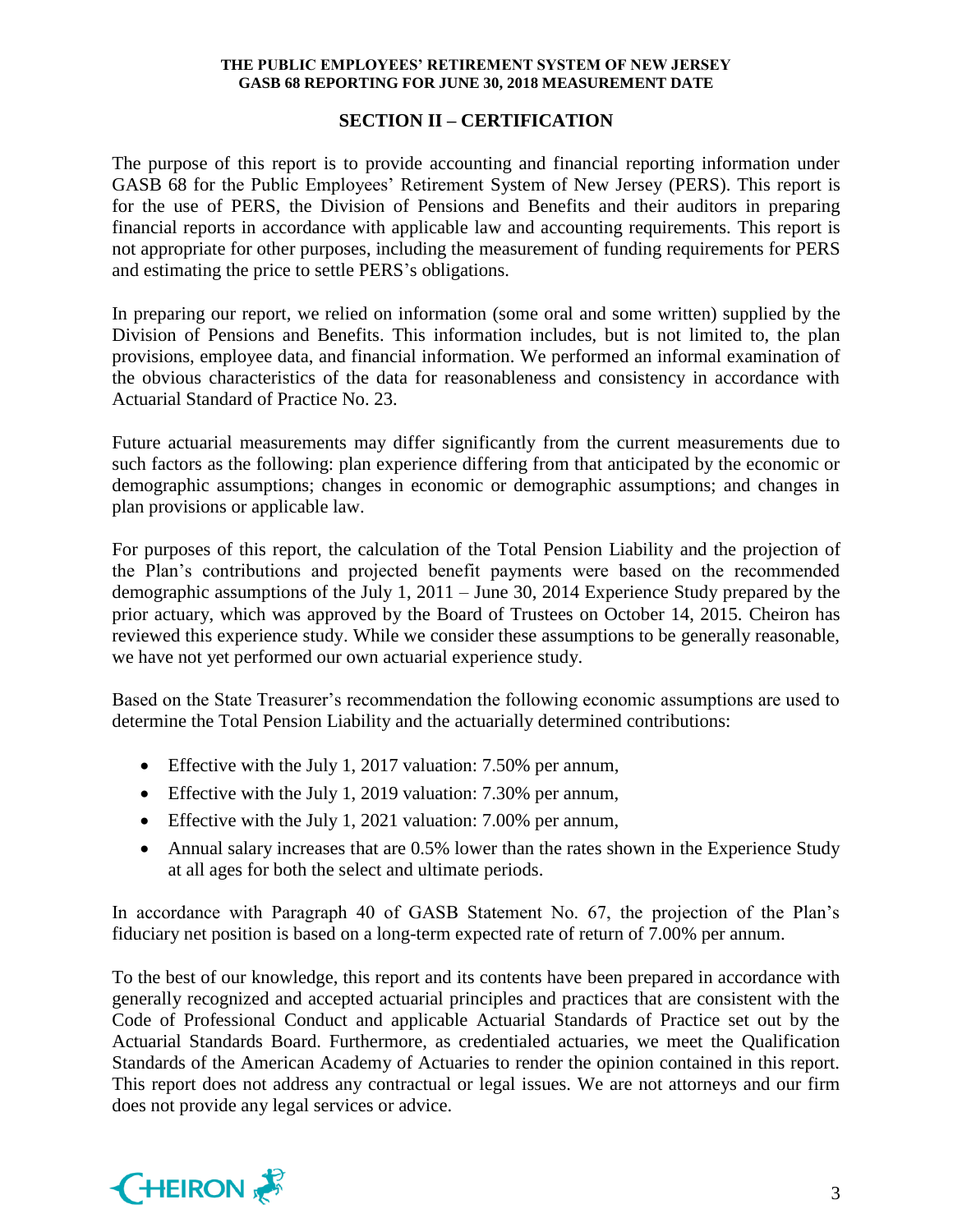#### **SECTION II – CERTIFICATION**

This report was prepared for PERS for the purposes described herein and for the use by the plan auditor in completing an audit related to the matters herein. Other users of this report are not intended users as defined in the Actuarial Standards of Practice, and Cheiron assumes no duty or liability to any other user.

Janet Cranna, FSA, FCA, MAAA, EA Anu Patel, FSA, MAAA, EA Principal Consulting Actuary Principal Consulting Actuary

nu Patil

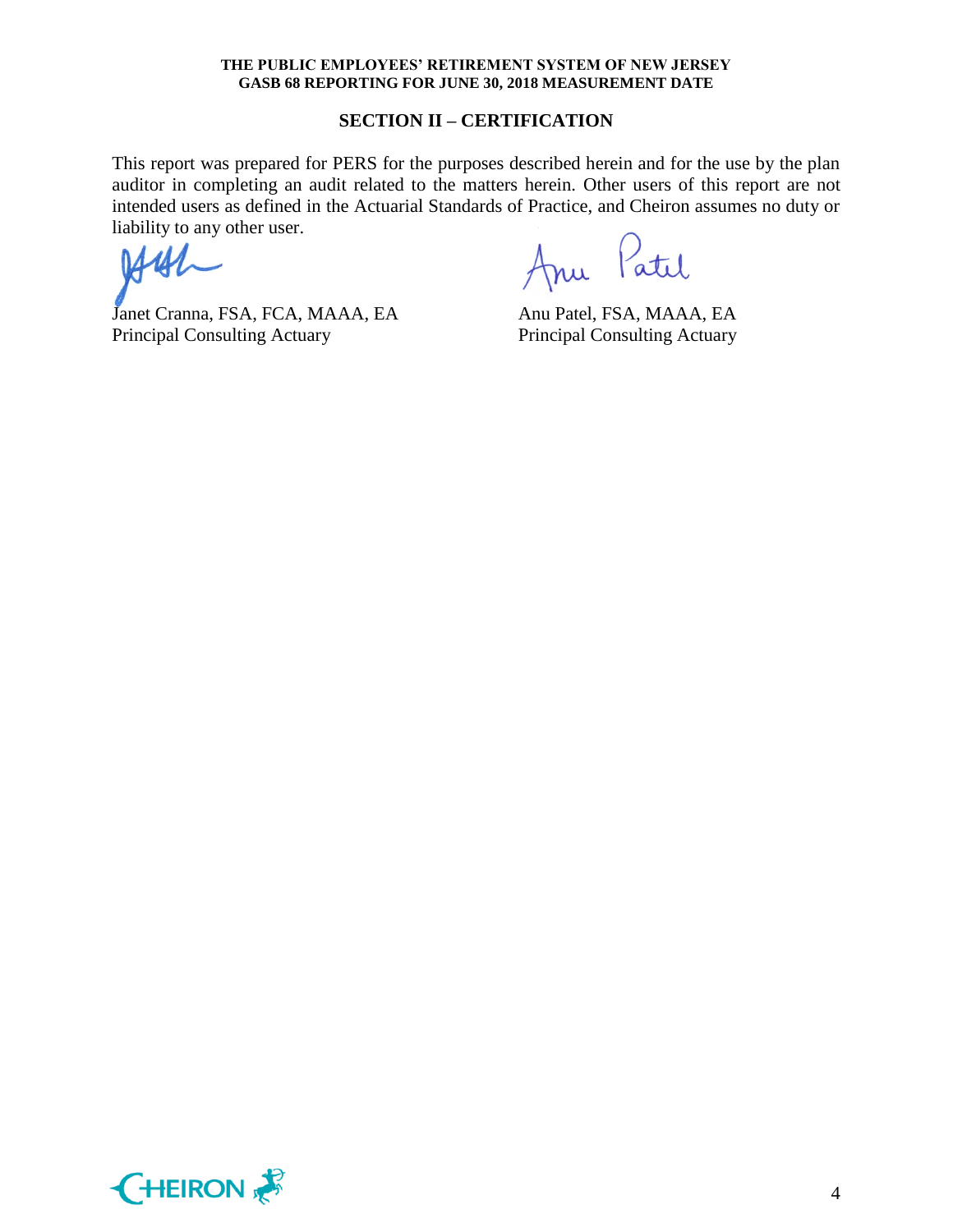## **SECTION III – DETERMINATION OF DISCOUNT RATE**

The discount rate used to measure the Total Pension Liability was 5.00% as of June 30, 2017 and 5.66% as of June 30, 2018. As discussed with the Division of Pensions and Benefits, the projection of cash flows used to determine the discount rate as of June 30, 2018 assumed:

- In accordance with Paragraph 40 of GASB Statement No. 67, the projection of the Plan's fiduciary net position is based on a long-term expected rate of return of 7.00% per annum.
- In accordance with Paragraph 37 of GASB Statement No. 67, the projection of the Plan's contributions and projected benefit payments were based on the recommended demographic assumptions of the July 1, 2011 – June 30, 2014 Experience Study prepared by the prior actuary, which was approved by the Board of Trustees on October 14, 2015.

Based on the State Treasurer's recommendation the following economic assumptions are used to determine the actuarially determined contributions:

- o Effective with the July 1, 2017 valuation: 7.50% per annum,
- o Effective with the July 1, 2019 valuation: 7.30% per annum,
- o Effective with the July 1, 2021 valuation: 7.00% per annum,
- o Annual salary increases that are 0.5% lower than the rates shown in the Experience Study at all ages for both the select and ultimate periods.
- It is assumed that the Local employers will contribute 100% of their actuarially determined contribution and 100% of their Non-Contributory Group Insurance Premium Fund (NCGIPF) contribution while the State will contribute 50% of its actuarially determined contribution and 100% of its NCGIPF contribution. The 50% contribution rate is the actual total State contribution rate paid in fiscal year ending June 30, 2018 with respect to the actuarially determined contribution for the fiscal year ending June 30, 2018 for all State administered retirement systems.
- Prior to FYE 2018, it is assumed the State would make pension contributions the June  $30<sup>th</sup>$  following the valuation date. Effective with FYE 2018, Chapter 83, P.L. 2016 requires the State to make pension contributions on a quarterly basis: at least 25 percent by September 30, at least 50 percent by December 31, at least 75 percent by March 31, and at least 100 percent by June 30.
- In accordance with Chapter 98, P. L. 2017, PERS receives 21.02% of the proceeds of the Lottery Enterprise for a period of 30 years. Revenues received from lottery proceeds are assumed to be contributed to the System on a monthly basis.
- It is assumed that Local employers' contributions, including the NCGIPF contributions, are expected to be received on April  $1<sup>st</sup>$ , 21 months after the associated valuation date.
- The State NCGIPF contributions are assumed to be paid monthly.

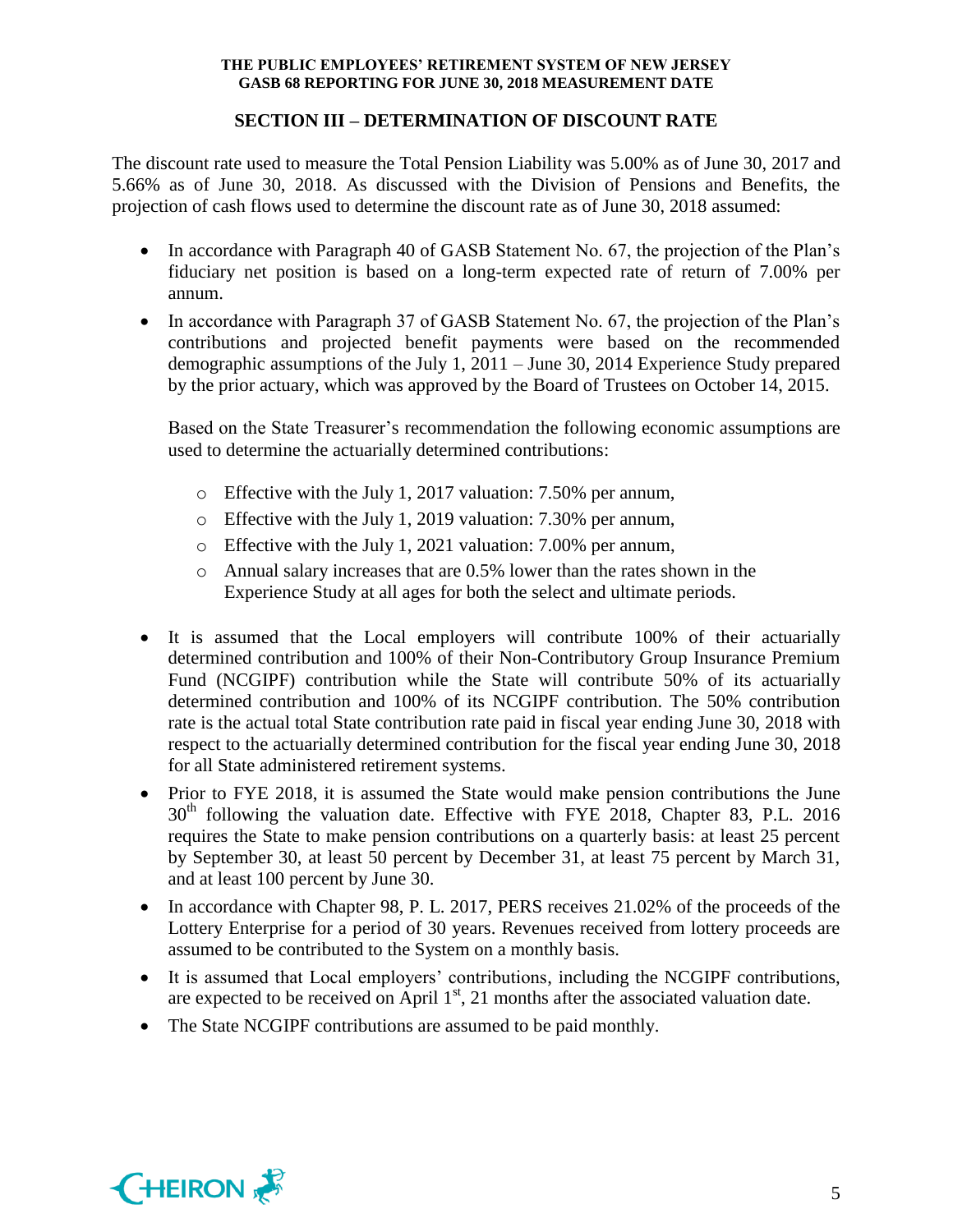#### **SECTION III – DETERMINATION OF DISCOUNT RATE**

The Fiduciary Net Position (FNP) includes Local employers' contributions receivable as reported in the financial statements provided to us by the Division of Pensions and Benefits. In determining the discount rate in Appendix D, the FNP at the beginning of each year does not reflect receivable contributions as those amounts are not available at the beginning of the year to pay benefits. The receivable contributions for the current year and prior year are shown below:

- For FYE June 30, 2017, the FNP includes receivable contributions of \$1,017,878,064 (\$881,237,700 for appropriations, \$45,147,692 for NCGIPF, \$39,123,915 for Chapter 19 and \$52,368,757 for ERI).
- For FYE June 30, 2018, the FNP includes receivable contributions of \$1,073,054,740 (\$949,447,522 for appropriations, \$45,229,397 for NCGIPF, \$34,249,798 for Chapter 19 and \$44,128,023 for ERI).

Based on these assumptions, the pension Plan's fiduciary net position was projected to be available to make all projected future benefit payments of current Plan members through fiscal year 2046. Municipal bond rates of 3.58% as of June 30, 2017 and 3.87% as of June 30, 2018 were used in the development of the blended GASB discount rate after the Plan's fiduciary net position was no longer sufficient to make future benefit payments. As selected by the State Treasurer, the rates are based on the Bond Buyer GO 20-Bond Municipal Bond Index. Based on the long-term rate of return of 7.00% and the municipal bond rate of 3.58% as of June 30, 2017 and the long-term rate of return of 7.00% and the municipal bond rate of 3.87% as of June 30, 2018, the blended GASB discount rates are 5.00% as of June 30, 2017 and **5.66%** as of June 30, 2018. The assumed discount rates have been determined in accordance with the method prescribed by GASB Statement No. 67.

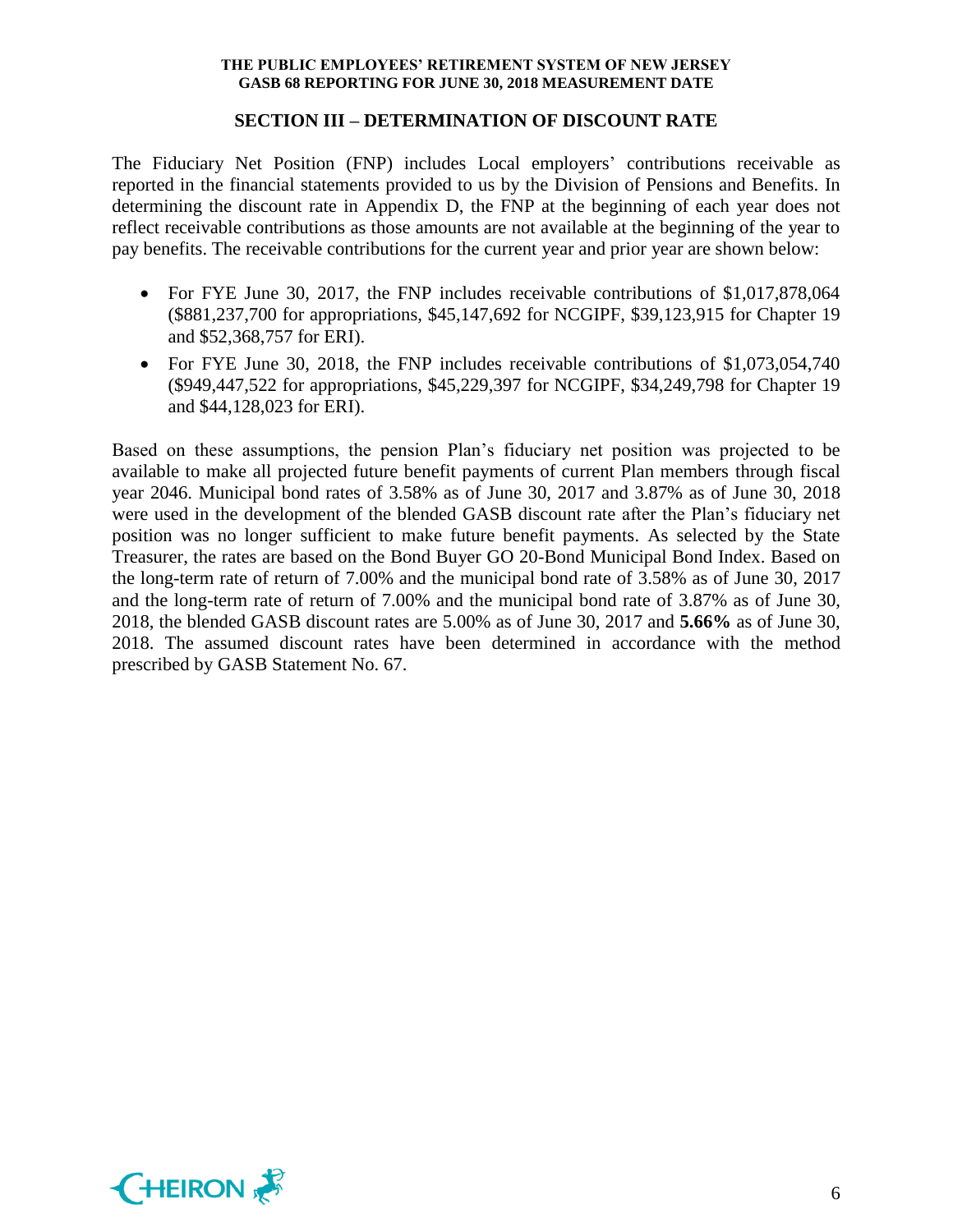## **SECTION IV – COLLECTIVE EMPLOYER REPORTING AMOUNTS**

We understand the State and Local employers have elected to use the 2018 measurement date for its 2019 reporting date. As a result, the schedules in this section will be used by the State and Local employers for their 2019 reporting.

The impact of experience gains or losses and assumption changes on the TPL are recognized in expense over the average expected remaining service life of all active and inactive members of the System. As of the measurement date, this recognition period was 5.63 years.

The following tables summarize the current balances of deferred outflows and deferred inflows of resources along with the net recognition over the next five years.

| <b>Table IV-1A</b><br><b>Schedule of Collective Deferred Inflows and Outflows of Resources</b><br><b>State</b> |    |                                                           |                                                          |               |  |  |  |
|----------------------------------------------------------------------------------------------------------------|----|-----------------------------------------------------------|----------------------------------------------------------|---------------|--|--|--|
|                                                                                                                |    | <b>Deferred</b><br><b>Outflows of</b><br><b>Resources</b> | <b>Deferred</b><br><b>Inflows of</b><br><b>Resources</b> |               |  |  |  |
| Differences between expected and actual experience                                                             | \$ | 412,622,951                                               | \$                                                       | 197, 745, 433 |  |  |  |
| Changes in assumptions                                                                                         |    | 2,316,173,780                                             |                                                          | 4,770,886,396 |  |  |  |
| Net differences between projected and actual earnings<br>on pension plan investments                           |    | 67,038,676                                                |                                                          | 0             |  |  |  |
| <b>Total</b>                                                                                                   |    | 2,795,835,407                                             |                                                          | 4,968,631,829 |  |  |  |

Amounts reported as deferred outflows and deferred inflows of resources will be recognized in pension expense as follows:

| <b>Measurement year ended June 30:</b> |                 |  |
|----------------------------------------|-----------------|--|
| 2019 \$                                | 70,525,730      |  |
| 2020                                   | (165,875,932)   |  |
| 2021                                   | (920, 720, 911) |  |
| 2022                                   | (864, 406, 591) |  |
| 2023                                   | (292, 318, 718) |  |
| Thereafter \$                          | 0               |  |

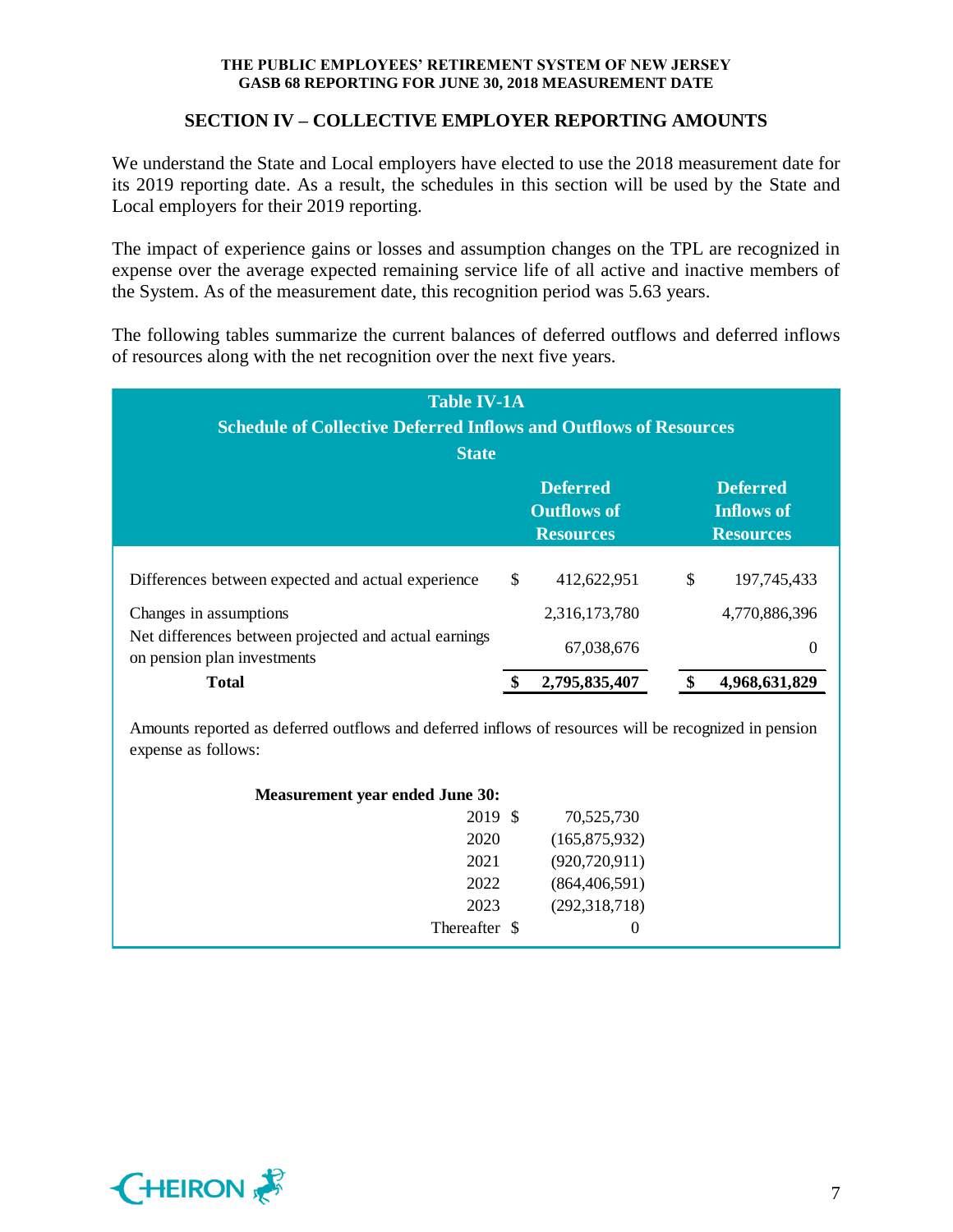## **SECTION IV – COLLECTIVE EMPLOYER REPORTING AMOUNTS**

| <b>Table IV-1B</b><br><b>Schedule of Collective Deferred Inflows and Outflows of Resources</b><br><b>Local Employers</b> |                                                           |               |    |                                                          |  |  |  |  |
|--------------------------------------------------------------------------------------------------------------------------|-----------------------------------------------------------|---------------|----|----------------------------------------------------------|--|--|--|--|
|                                                                                                                          | <b>Deferred</b><br><b>Outflows of</b><br><b>Resources</b> |               |    | <b>Deferred</b><br><b>Inflows of</b><br><b>Resources</b> |  |  |  |  |
| Differences between expected and actual experience                                                                       | $\mathbb{S}$                                              | 375,481,735   | \$ | 101,525,444                                              |  |  |  |  |
| Changes in assumptions                                                                                                   |                                                           | 3,244,503,709 |    | 6,295,655,568                                            |  |  |  |  |
| Net differences between projected and actual earnings<br>on pension plan investments                                     |                                                           | 0             |    | 184,688,356                                              |  |  |  |  |
| <b>Total</b>                                                                                                             |                                                           | 3,619,985,444 |    | 6,581,869,368                                            |  |  |  |  |

Amounts reported as deferred outflows and deferred inflows of resources will be recognized in pension expense as follows:

| 2019 \$       | 136,655,270     |  |
|---------------|-----------------|--|
| 2020          | (189,201,153)   |  |
| 2021          | (1,356,725,928) |  |
| 2022          | (1,176,031,246) |  |
| 2023          | (376,580,867)   |  |
| Thereafter \$ | 0               |  |
|               |                 |  |

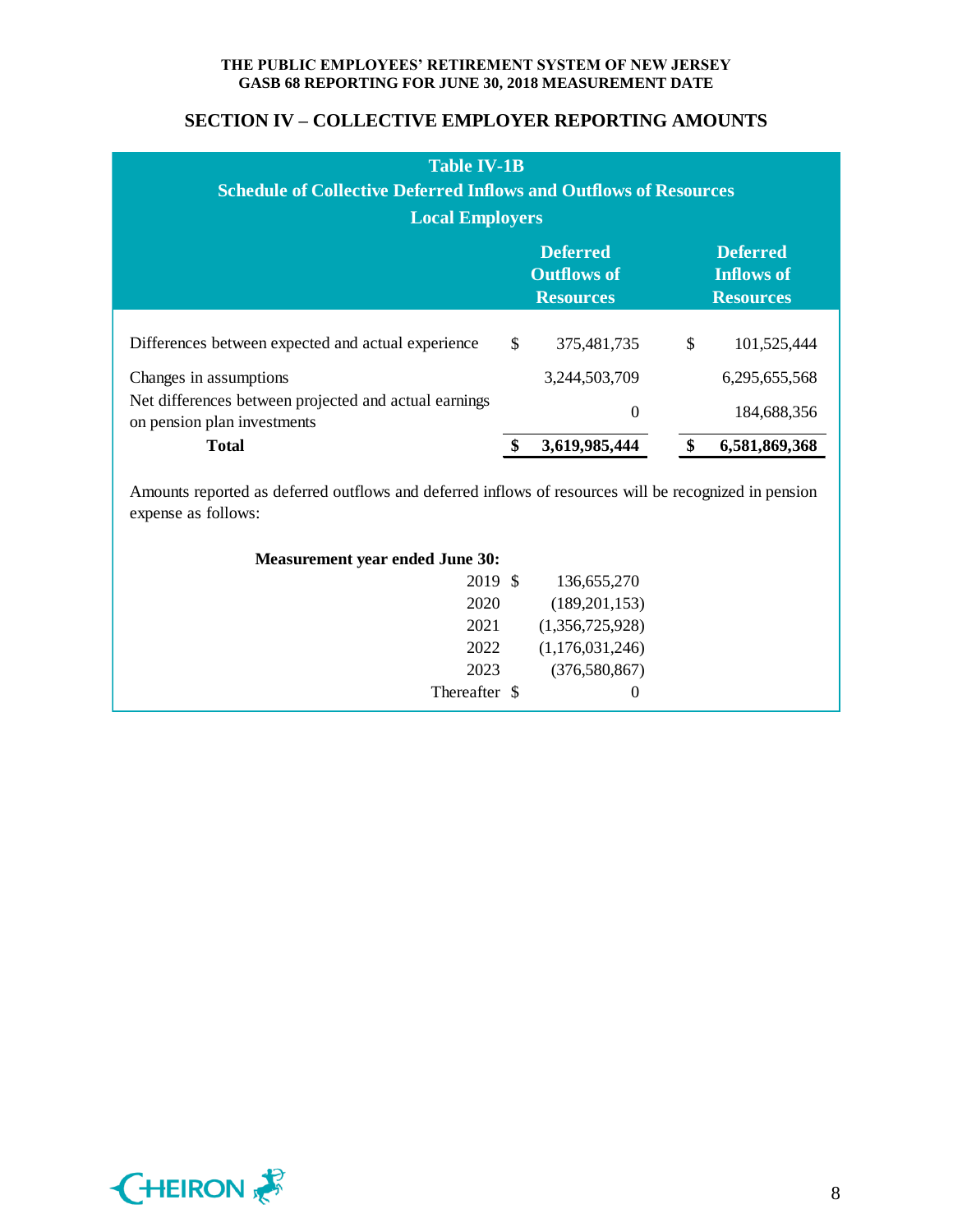| <b>Table IV-1C</b><br><b>Schedule of Collective Deferred Inflows and Outflows of Resources</b><br><b>Total</b> |                                                           |               |                                                          |                |
|----------------------------------------------------------------------------------------------------------------|-----------------------------------------------------------|---------------|----------------------------------------------------------|----------------|
|                                                                                                                | <b>Deferred</b><br><b>Outflows of</b><br><b>Resources</b> |               | <b>Deferred</b><br><b>Inflows of</b><br><b>Resources</b> |                |
| Differences between expected and actual experience                                                             | $\mathbb{S}$                                              | 788,104,686   | \$                                                       | 299,270,877    |
| Changes in assumptions                                                                                         |                                                           | 5,560,677,489 |                                                          | 11,066,541,964 |
| Net differences between projected and actual earnings<br>on pension plan investments                           |                                                           | 67,038,676    |                                                          | 184,688,356    |
| <b>Total</b>                                                                                                   |                                                           | 6,415,820,851 | \$                                                       | 11,550,501,197 |

| <b>Measurement year ended June 30:</b> |               |                 |  |
|----------------------------------------|---------------|-----------------|--|
|                                        | 2019 \$       | 207,181,000     |  |
|                                        | 2020          | (355,077,085)   |  |
|                                        | 2021          | (2,277,446,839) |  |
|                                        | 2022          | (2,040,437,837) |  |
|                                        | 2023          | (668,899,585)   |  |
|                                        | Thereafter \$ | $\theta$        |  |
|                                        |               |                 |  |

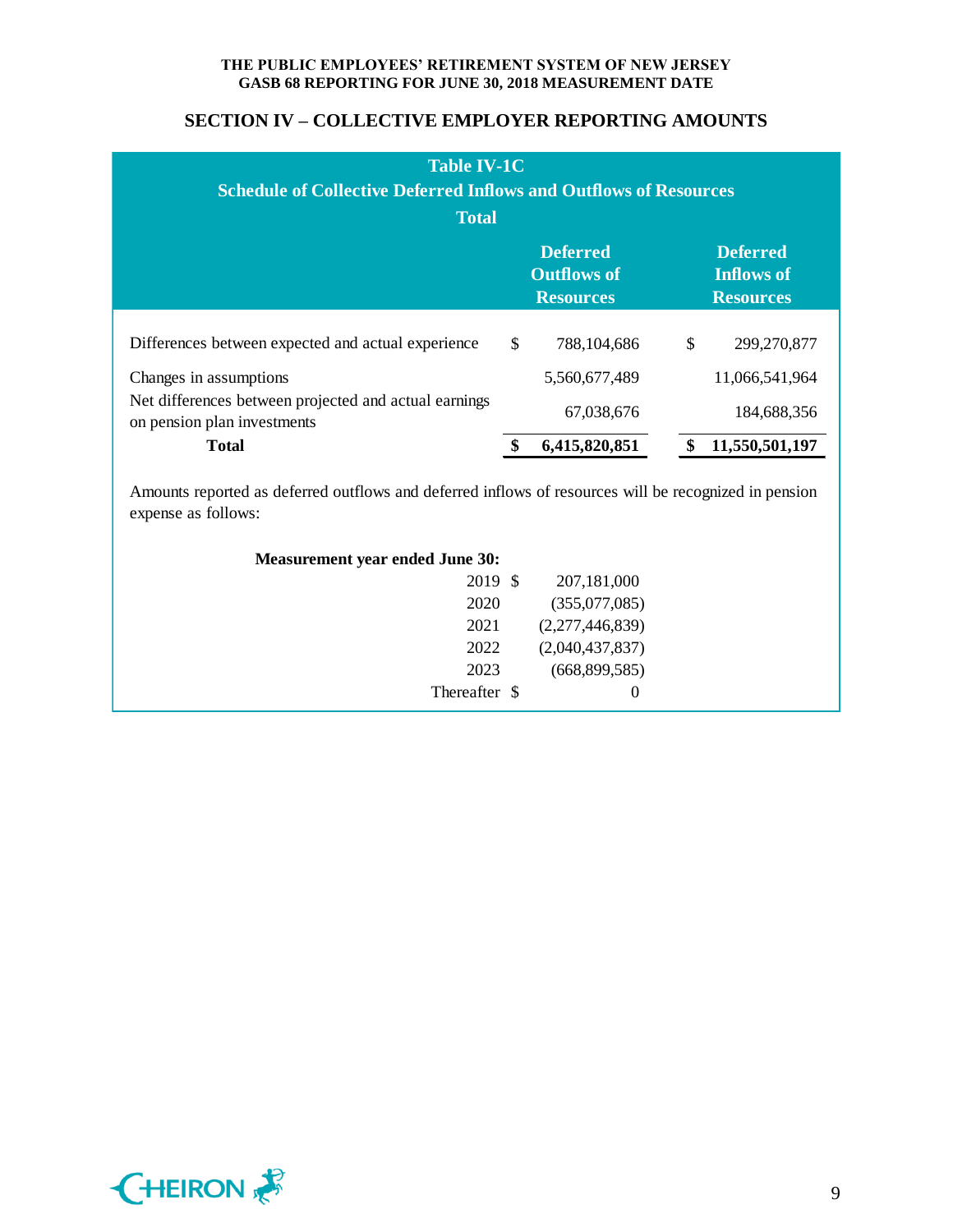|                                       |                          | * As of the beginning of the measurement year                                                                 |                      |                      |                                                                                   |                      |                      |                      |              |
|---------------------------------------|--------------------------|---------------------------------------------------------------------------------------------------------------|----------------------|----------------------|-----------------------------------------------------------------------------------|----------------------|----------------------|----------------------|--------------|
| <b>Grand Total</b>                    |                          | $(2,254,985,256)$ \$                                                                                          | $(82, 188, 834)$ \$  | 70,525,730 \$        | $(165, 875, 932)$ \$                                                              | $(920, 720, 911)$ \$ | $(864, 406, 591)$ \$ | $(292, 318, 718)$ \$ | $\mathbf{0}$ |
| Total                                 |                          | $\mathcal{S}$<br>45,910,394 \$                                                                                | $(21, 128, 282)$ \$  | 131,586,282 \$       | 46,328,016 \$                                                                     | $(87,480,327)$ \$    | $(23,395,295)$ \$    | 0 <sup>5</sup>       | $\Omega$     |
| 2014                                  | 1.00                     | (152, 714, 565)                                                                                               | (152, 714, 565)      | $\mathbf{0}$         | $\Omega$                                                                          |                      |                      | $\Omega$             | $\Omega$     |
| 2015                                  | 2.00                     | 170,516,529                                                                                                   | 85,258,265           | 85,258,264           | $\theta$                                                                          | $\Omega$             |                      | $\Omega$             | $\Omega$     |
| 2016                                  | 3.00                     | 401,425,039                                                                                                   | 133,808,347          | 133,808,347          | 133,808,345                                                                       | $\Omega$             |                      | $\Omega$             |              |
| 2017                                  | 4.00                     | (256,340,138)                                                                                                 | (64,085,035)         | (64,085,035)         | (64,085,035)                                                                      | (64,085,033)         | $\Omega$             | $\Omega$             | $\Omega$     |
| 2018                                  | 5.00                     | $\mathbf{s}$<br>$(116,976,471)$ \$                                                                            | $(23,395,294)$ \$    | $(23,395,294)$ \$    | $(23,395,294)$ \$                                                                 | $(23,395,294)$ \$    | $(23,395,295)$ \$    | 0 S                  | $\Omega$     |
| Year Ending                           | Period                   | and Outflows*                                                                                                 | 2018                 | 2019                 | 2020                                                                              | 2021                 | 2022                 | 2023                 | Thereafter   |
| Measurement                           | Recognition              | Deferred (Inflows)                                                                                            |                      |                      |                                                                                   | Recognition Year     |                      |                      |              |
| From                                  | Remaining                | Recognition of net differences between projected and actual earnings on pension plan investments<br>Remaining |                      |                      |                                                                                   |                      |                      |                      |              |
|                                       |                          |                                                                                                               |                      |                      |                                                                                   |                      |                      |                      |              |
| Total                                 |                          | \$<br>$(2,648,000,685)$ \$                                                                                    | $(193, 288, 069)$ \$ | $(193, 288, 069)$ \$ | $(324, 762, 686)$ \$                                                              | $(860,951,992)$ \$   | $(810, 298, 196)$ \$ | $(265, 411, 673)$ \$ | $\Omega$     |
| 2014                                  | 2.44                     | 199,090,889                                                                                                   | 81,594,626           | 81,594,626           | 35,901,637                                                                        | $\Omega$             |                      |                      |              |
| 2015                                  | 2.72                     | 833, 307, 237                                                                                                 | 306, 362, 955        | 306,362,955          | 220,581,327                                                                       | $\mathbf{0}$         |                      |                      |              |
| 2016                                  | 3.57                     | 2,322,213,094                                                                                                 | 650,479,859          | 650,479,859          | 650,479,859                                                                       | 370,773,517          |                      |                      | $\Omega$     |
| 2017                                  | 4.48                     | (3,630,758,372)                                                                                               | (810, 437, 137)      | (810, 437, 137)      | (810, 437, 137)                                                                   | (810, 437, 137)      | (389,009,824)        |                      |              |
| 2018                                  | 5.63                     | $\mathbb{S}$<br>$(2,371,853,533)$ \$                                                                          | $(421, 288, 372)$ \$ | $(421, 288, 372)$ \$ | $(421, 288, 372)$ \$                                                              | $(421, 288, 372)$ \$ | $(421, 288, 372)$ \$ | $(265, 411, 673)$ \$ | $\Omega$     |
| Year Ending                           | Period                   | and Outflows*                                                                                                 | 2018                 | 2019                 | 2020                                                                              | 2021                 | 2022                 | 2023                 | Thereafter   |
| From<br>Measurement                   | Remaining<br>Recognition | Remaining<br>Deferred (Inflows)                                                                               |                      |                      |                                                                                   | Recognition Year     |                      |                      |              |
| Recognition of changes in assumptions |                          |                                                                                                               |                      |                      |                                                                                   |                      |                      |                      |              |
| Total                                 |                          | $\mathbb{S}$<br>347,105,035 \$                                                                                | 132,227,517 \$       | 132,227,517 \$       | 112,558,738 \$                                                                    | 27,711,408 \$        | $(30,713,100)$ \$    | $(26,907,045)$ \$    | $\Omega$     |
| 2014                                  | 2.44                     | $\overline{0}$                                                                                                | $\mathbf{0}$         | $\boldsymbol{0}$     | $\mathbf{0}$                                                                      | $\Omega$             | $\Omega$             |                      | $\mathbf{0}$ |
| 2015                                  | 2.72                     | 191,068,117                                                                                                   | 70,245,632           | 70,245,632           | 50,576,853                                                                        | $\Omega$             |                      |                      | $\Omega$     |
| 2016                                  | 3.57                     | 284,524,643                                                                                                   | 79,698,780           | 79,698,780           | 79,698,780                                                                        | 45,428,303           | $\Omega$             |                      | $\Omega$     |
| 2017                                  | 4.48                     | 111,967,305                                                                                                   | 24,992,702           | 24,992,702           | 24,992,702                                                                        | 24,992,702           | 11,996,497           |                      |              |
| 2018                                  | 5.63                     | \$<br>$(240, 455, 030)$ \$                                                                                    | $(42,709,597)$ \$    | $(42,709,597)$ \$    | $(42,709,597)$ \$                                                                 | $(42,709,597)$ \$    | $(42,709,597)$ \$    | $(26,907,045)$ \$    | $\Omega$     |
| Year Ending                           | Period                   | and Outflows*                                                                                                 | 2018                 | 2019                 | 2020                                                                              | 2021                 | 2022                 | 2023                 | Thereafter   |
| Measurement                           | Recognition              | Deferred (Inflows)                                                                                            |                      |                      |                                                                                   | Recognition Year     |                      |                      |              |
| From                                  | Remaining                | Remaining                                                                                                     |                      |                      |                                                                                   |                      |                      |                      |              |
|                                       |                          | Recognition of differences between expected and actual experience                                             |                      |                      |                                                                                   |                      |                      |                      |              |
|                                       |                          |                                                                                                               |                      |                      | <b>State</b>                                                                      |                      |                      |                      |              |
|                                       |                          |                                                                                                               |                      |                      | <b>Detailed Schedule of Collective Deferred Inflows and Outflows of Resources</b> |                      |                      |                      |              |
|                                       |                          |                                                                                                               |                      |                      | <b>Table IV-2A</b>                                                                |                      |                      |                      |              |

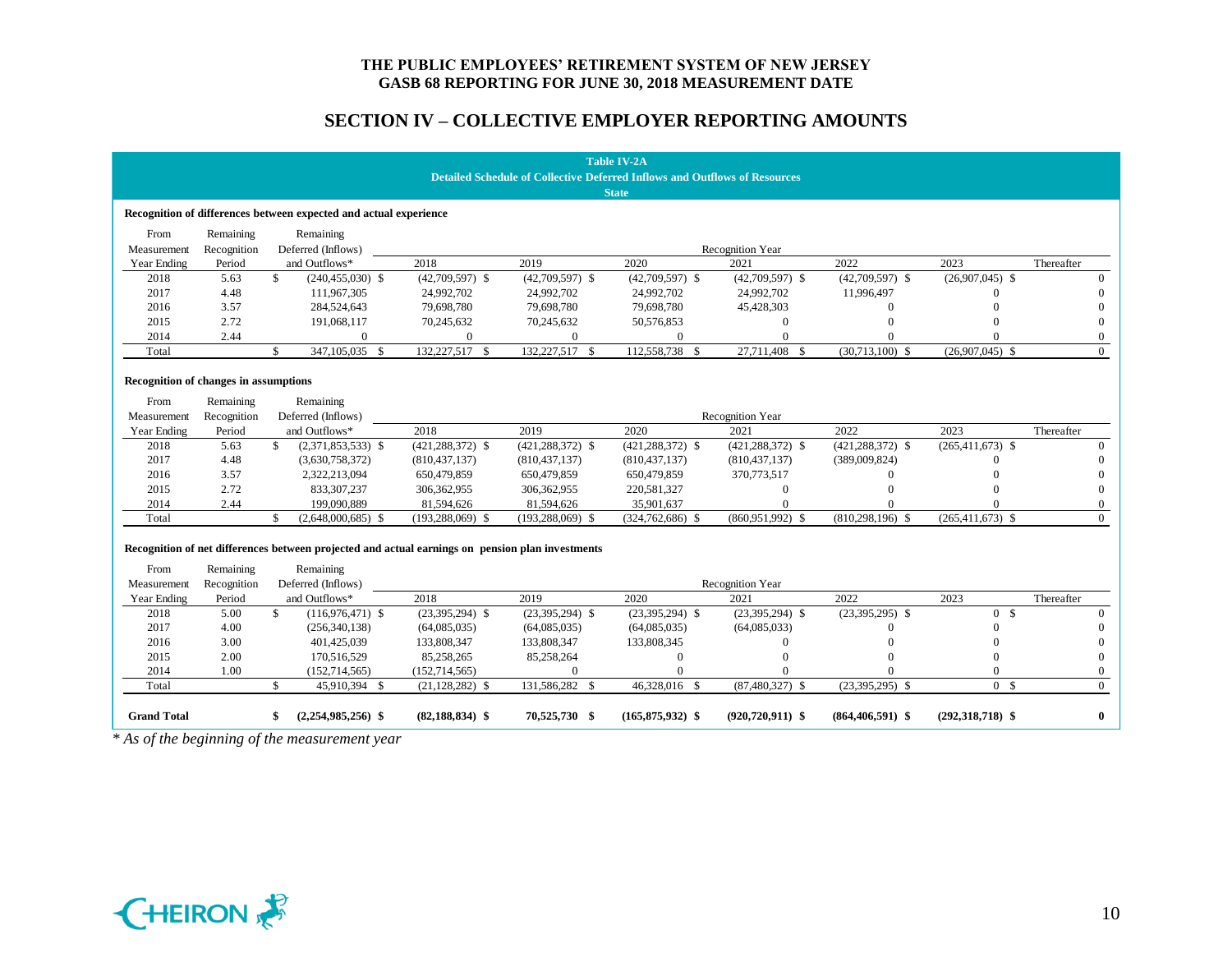|                                       |             |                                                                                                  |                      |                    | <b>Table IV-2B</b><br><b>Detailed Schedule of Collective Deferred Inflows and Outflows of Resources</b> |                      |                      |                    |                |
|---------------------------------------|-------------|--------------------------------------------------------------------------------------------------|----------------------|--------------------|---------------------------------------------------------------------------------------------------------|----------------------|----------------------|--------------------|----------------|
|                                       |             |                                                                                                  |                      |                    | <b>Local Employers</b>                                                                                  |                      |                      |                    |                |
|                                       |             | Recognition of differences between expected and actual experience                                |                      |                    |                                                                                                         |                      |                      |                    |                |
| From                                  | Remaining   | Remaining                                                                                        |                      |                    |                                                                                                         |                      |                      |                    |                |
| Measurement                           | Recognition | Deferred (Inflows)                                                                               |                      |                    |                                                                                                         | Recognition Year     |                      |                    |                |
| Year Ending                           | Period      | and Outflows*                                                                                    | 2018                 | 2019               | 2020                                                                                                    | 2021                 | 2022                 | 2023               | Thereafter     |
| 2018                                  | 5.63        | \$<br>$(123, 453, 186)$ \$                                                                       | $(21,927,742)$ \$    | $(21,927,742)$ \$  | $(21,927,742)$ \$                                                                                       | $(21,927,742)$ \$    | $(21,927,742)$ \$    | $(13,814,476)$ \$  | $\Omega$       |
| 2017                                  | 4.48        | 138,962,882                                                                                      | 31,018,501           | 31,018,501         | 31,018,501                                                                                              | 31,018,501           | 14,888,878           |                    | $\Omega$       |
| 2016                                  | 3.57        | 100,552,416                                                                                      | 28,165,943           | 28,165,943         | 28,165,943                                                                                              | 16,054,587           | $\theta$             | $\Omega$           | $\Omega$       |
| 2015                                  | 2.72        | 308,610,697                                                                                      | 113,459,816          | 113,459,816        | 81,691,065                                                                                              | $\theta$             | $\Omega$             |                    | $\Omega$       |
| 2014                                  | 2.44        | $\overline{0}$                                                                                   | $\mathbf{0}$         | $\mathbf{0}$       | $\mathbf{0}$                                                                                            | $\Omega$             | $\theta$             |                    | $\overline{0}$ |
| Total                                 |             | $\mathbf{s}$<br>424,672,809 \$                                                                   | 150,716,518 \$       | 150,716,518 \$     | 118,947,767 \$                                                                                          | 25,145,346 \$        | $(7,038,864)$ \$     | $(13,814,476)$ \$  | $\Omega$       |
| Recognition of changes in assumptions |             |                                                                                                  |                      |                    |                                                                                                         |                      |                      |                    |                |
| From                                  | Remaining   | Remaining                                                                                        |                      |                    |                                                                                                         |                      |                      |                    |                |
| Measurement                           | Recognition | Deferred (Inflows)                                                                               |                      |                    |                                                                                                         | Recognition Year     |                      |                    |                |
| Year Ending                           | Period      | and Outflows*                                                                                    | 2018                 | 2019               | 2020                                                                                                    | 2021                 | 2022                 | 2023               | Thereafter     |
| 2018                                  | 5.63        | \$<br>$(3,241,864,721)$ \$                                                                       | $(575,819,666)$ \$   | $(575,819,666)$ \$ | $(575,819,666)$ \$                                                                                      | $(575,819,666)$ \$   | $(575,819,666)$ \$   | $(362,766,391)$ \$ | $\Omega$       |
| 2017                                  | 4.48        | (4,672,602,040)                                                                                  | (1,042,991,527)      | (1,042,991,527)    | (1,042,991,527)                                                                                         | (1,042,991,527)      | (500, 635, 932)      |                    | $\Omega$       |
| 2016                                  | 3.57        | 3,313,398,561                                                                                    | 928,122,846          | 928,122,846        | 928,122,846                                                                                             | 529,030,023          |                      |                    | $\Omega$       |
| 2015                                  | 2.72        | 1,112,328,477                                                                                    | 408,944,294          | 408,944,294        | 294,439,889                                                                                             | $\theta$             | O                    | $\Omega$           | $\Omega$       |
| 2014                                  | 2.44        | 264,068,681                                                                                      | 108,224,870          | 108,224,870        | 47,618,941                                                                                              | $\Omega$             |                      | $\Omega$           | $\Omega$       |
| Total                                 |             | $\mathbf{s}$<br>$(3,224,671,042)$ \$                                                             | $(173,519,183)$ \$   | $(173,519,183)$ \$ | $(348, 629, 517)$ \$                                                                                    | $(1,089,781,170)$ \$ | $(1,076,455,598)$ \$ | $(362,766,391)$ \$ | $\Omega$       |
|                                       |             | Recognition of net differences between projected and actual earnings on pension plan investments |                      |                    |                                                                                                         |                      |                      |                    |                |
| From                                  | Remaining   | Remaining                                                                                        |                      |                    |                                                                                                         |                      |                      |                    |                |
| Measurement                           | Recognition | Deferred (Inflows)                                                                               |                      |                    |                                                                                                         | Recognition Year     |                      |                    |                |
| Year Ending                           | Period      | and Outflows*                                                                                    | 2018                 | 2019               | 2020                                                                                                    | 2021                 | 2022                 | 2023               | Thereafter     |
| 2018                                  | 5.00        | $\mathbf{s}$<br>$(462, 683, 928)$ \$                                                             | $(92, 536, 786)$ \$  | $(92,536,786)$ \$  | $(92, 536, 786)$ \$                                                                                     | $(92,536,786)$ \$    | $(92, 536, 784)$ \$  | 0 <sup>5</sup>     | $\Omega$       |
| 2017                                  | 4.00        | (798, 213, 278)                                                                                  | (199, 553, 320)      | (199, 553, 320)    | (199, 553, 320)                                                                                         | (199, 553, 318)      | 0                    | $\Omega$           | $\Omega$       |
| 2016                                  | 3.00        | 997,712,105                                                                                      | 332,570,701          | 332,570,701        | 332,570,703                                                                                             | $\Omega$             |                      | $\Omega$           | $\theta$       |
| 2015                                  | 2.00        | 237,954,678                                                                                      | 118,977,338          | 118,977,340        | $\mathbf{0}$                                                                                            | $\theta$             | 0                    | $\Omega$           | $\Omega$       |
| 2014                                  | 1.00        | (278, 943, 318)                                                                                  | (278, 943, 318)      | $\Omega$           | $\Omega$                                                                                                | $\Omega$             | $\Omega$             | $\Omega$           | $\overline{0}$ |
| Total                                 |             | \$<br>$(304, 173, 741)$ \$                                                                       | $(119, 485, 385)$ \$ | 159,457,935 \$     | 40,480,597 \$                                                                                           | $(292,090,104)$ \$   | $(92, 536, 784)$ \$  | 0 <sup>5</sup>     | $\Omega$       |
| <b>Grand Total</b>                    |             | $(3,104,171,974)$ \$<br>\$                                                                       | $(142, 288, 050)$ \$ | 136,655,270 \$     | $(189, 201, 153)$ \$                                                                                    | $(1,356,725,928)$ \$ | $(1,176,031,246)$ \$ | $(376,580,867)$ \$ | $\mathbf{0}$   |
|                                       |             | * As of the beginning of the measurement year                                                    |                      |                    |                                                                                                         |                      |                      |                    |                |

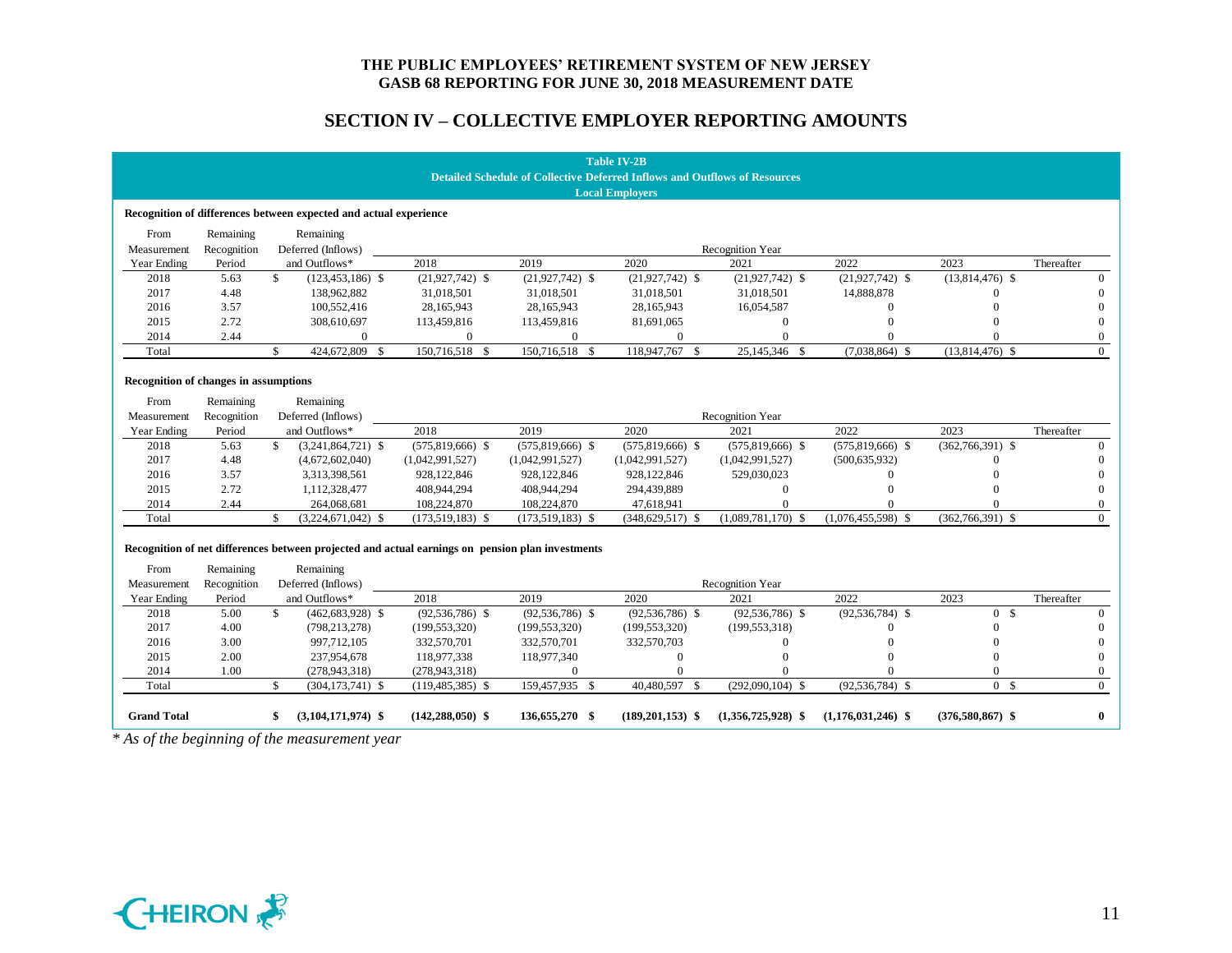|                                       |             |                                                                                                  |                      |                                                                                   | <b>Table IV-2C</b>   |                      |                      |                      |              |
|---------------------------------------|-------------|--------------------------------------------------------------------------------------------------|----------------------|-----------------------------------------------------------------------------------|----------------------|----------------------|----------------------|----------------------|--------------|
|                                       |             |                                                                                                  |                      | <b>Detailed Schedule of Collective Deferred Inflows and Outflows of Resources</b> | <b>Total</b>         |                      |                      |                      |              |
|                                       |             |                                                                                                  |                      |                                                                                   |                      |                      |                      |                      |              |
|                                       |             | Recognition of differences between expected and actual experience                                |                      |                                                                                   |                      |                      |                      |                      |              |
| From                                  | Remaining   | Remaining                                                                                        |                      |                                                                                   |                      |                      |                      |                      |              |
| Measurement                           | Recognition | Deferred (Inflows)                                                                               |                      |                                                                                   |                      | Recognition Year     |                      |                      |              |
| Year Ending                           | Period      | and Outflows*                                                                                    | 2018                 | 2019                                                                              | 2020                 | 2021                 | 2022                 | 2023                 | Thereafter   |
| 2018                                  | 5.63        | $\mathbf{s}$<br>$(363,908,216)$ \$                                                               | $(64, 637, 339)$ \$  | $(64, 637, 339)$ \$                                                               | $(64, 637, 339)$ \$  | $(64, 637, 339)$ \$  | $(64, 637, 339)$ \$  | $(40,721,521)$ \$    | $\Omega$     |
| 2017                                  | 4.48        | 250,930,187                                                                                      | 56,011,203           | 56,011,203                                                                        | 56,011,203           | 56,011,203           | 26,885,375           |                      | $\Omega$     |
| 2016                                  | 3.57        | 385,077,059                                                                                      | 107,864,723          | 107,864,723                                                                       | 107,864,723          | 61,482,890           | $\mathbf{0}$         | $\Omega$             | $\Omega$     |
| 2015                                  | 2.72        | 499,678,814                                                                                      | 183,705,448          | 183,705,448                                                                       | 132,267,918          | $\Omega$             | $\Omega$             |                      | $\Omega$     |
| 2014                                  | 2.44        | $\overline{0}$                                                                                   | $\overline{0}$       | $\boldsymbol{0}$                                                                  | $\boldsymbol{0}$     | $\Omega$             | $\Omega$             | $\Omega$             | $\mathbf{0}$ |
| Total                                 |             | $\mathbf{s}$<br>771,777,844 \$                                                                   | 282,944,035 \$       | 282,944,035 \$                                                                    | 231,506,505 \$       | 52,856,754 \$        | $(37,751,964)$ \$    | $(40,721,521)$ \$    | $\theta$     |
|                                       |             |                                                                                                  |                      |                                                                                   |                      |                      |                      |                      |              |
| Recognition of changes in assumptions |             |                                                                                                  |                      |                                                                                   |                      |                      |                      |                      |              |
| From                                  | Remaining   | Remaining                                                                                        |                      |                                                                                   |                      |                      |                      |                      |              |
| Measurement                           | Recognition | Deferred (Inflows)                                                                               |                      |                                                                                   |                      | Recognition Year     |                      |                      |              |
| Year Ending                           | Period      | and Outflows*                                                                                    | 2018                 | 2019                                                                              | 2020                 | 2021                 | 2022                 | 2023                 | Thereafter   |
| 2018                                  | 5.63        | \$<br>$(5,613,718,254)$ \$                                                                       | $(997, 108, 038)$ \$ | $(997, 108, 038)$ \$                                                              | $(997, 108, 038)$ \$ | $(997, 108, 038)$ \$ | $(997, 108, 038)$ \$ | $(628, 178, 064)$ \$ | $\Omega$     |
| 2017                                  | 4.48        | (8,303,360,412)                                                                                  | (1,853,428,664)      | (1,853,428,664)                                                                   | (1,853,428,664)      | (1,853,428,664)      | (889, 645, 756)      |                      | $\Omega$     |
| 2016                                  | 3.57        | 5,635,611,655                                                                                    | 1,578,602,705        | 1,578,602,705                                                                     | 1,578,602,705        | 899,803,540          | $\Omega$             |                      | $\Omega$     |
| 2015                                  | 2.72        | 1,945,635,714                                                                                    | 715,307,249          | 715,307,249                                                                       | 515,021,216          | $\theta$             | $\Omega$             |                      | $\Omega$     |
| 2014                                  | 2.44        | 463,159,570                                                                                      | 189,819,496          | 189,819,496                                                                       | 83,520,578           | $\Omega$             |                      | $\Omega$             | $\Omega$     |
| Total                                 |             | \$<br>$(5,872,671,727)$ \$                                                                       | $(366, 807, 252)$ \$ | $(366,807,252)$ \$                                                                | $(673,392,203)$ \$   | $(1,950,733,162)$ \$ | $(1,886,753,794)$ \$ | $(628, 178, 064)$ \$ | $\theta$     |
|                                       |             |                                                                                                  |                      |                                                                                   |                      |                      |                      |                      |              |
|                                       |             | Recognition of net differences between projected and actual earnings on pension plan investments |                      |                                                                                   |                      |                      |                      |                      |              |
| From                                  | Remaining   | Remaining                                                                                        |                      |                                                                                   |                      |                      |                      |                      |              |
| Measurement                           | Recognition | Deferred (Inflows)                                                                               |                      |                                                                                   |                      | Recognition Year     |                      |                      |              |
| Year Ending                           | Period      | and Outflows*                                                                                    | 2018                 | 2019                                                                              | 2020                 | 2021                 | 2022                 | 2023                 | Thereafter   |
| 2018                                  | 5.00        | $\mathbf{s}$<br>$(579,660,399)$ \$                                                               | $(115,932,080)$ \$   | $(115,932,080)$ \$                                                                | $(115,932,080)$ \$   | $(115,932,080)$ \$   | $(115.932.079)$ \$   | 0 S                  | $\Omega$     |
| 2017                                  | 4.00        | (1,054,553,416)                                                                                  | (263, 638, 355)      | (263, 638, 355)                                                                   | (263, 638, 355)      | (263, 638, 351)      |                      | $\Omega$             | $\Omega$     |
| 2016                                  | 3.00        | 1,399,137,144                                                                                    | 466,379,048          | 466,379,048                                                                       | 466,379,048          | $\Omega$             | $\Omega$             | $\Omega$             | $\Omega$     |
| 2015                                  | 2.00        | 408,471,207                                                                                      | 204,235,603          | 204,235,604                                                                       | $\boldsymbol{0}$     | $\Omega$             |                      | $\Omega$             | $\Omega$     |
| 2014                                  | 1.00        | (431, 657, 883)                                                                                  | (431, 657, 883)      | $\mathbf{0}$                                                                      | $\theta$             | $\Omega$             |                      | $\Omega$             | $\mathbf{0}$ |
| Total                                 |             | $\mathcal{S}$<br>$(258, 263, 347)$ \$                                                            | $(140,613,667)$ \$   | 291,044,217 \$                                                                    | 86,808,613 \$        | $(379,570,431)$ \$   | $(115.932.079)$ \$   | 0 S                  | $\Omega$     |
| <b>Grand Total</b>                    |             | $(5,359,157,230)$ \$<br>\$                                                                       | $(224, 476, 884)$ \$ | 207,181,000 \$                                                                    | $(355,077,085)$ \$   | $(2,277,446,839)$ \$ | $(2,040,437,837)$ \$ | $(668,899,585)$ \$   | $\bf{0}$     |
|                                       |             | * As of the beginning of the measurement year                                                    |                      |                                                                                   |                      |                      |                      |                      |              |

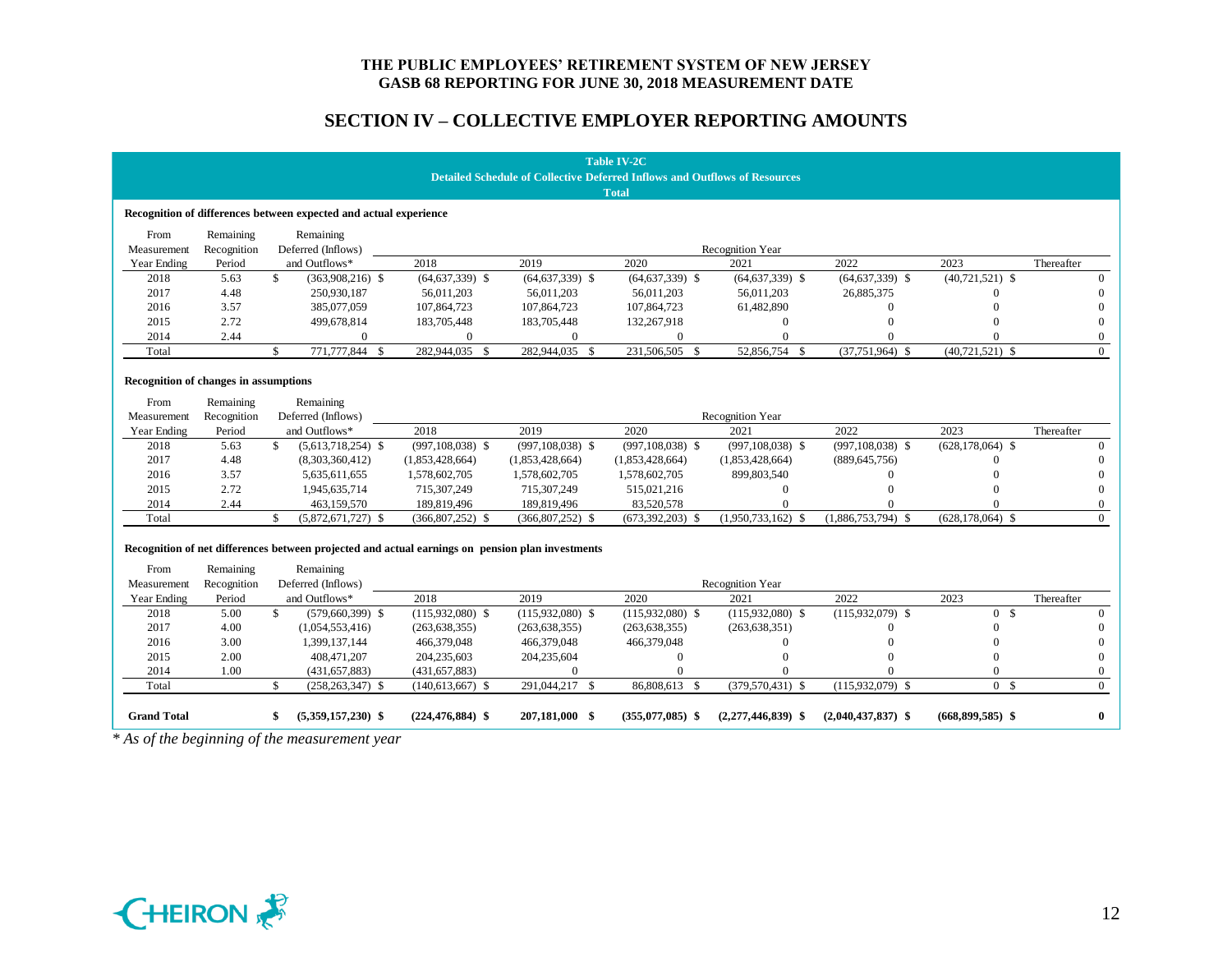## **SECTION IV – COLLECTIVE EMPLOYER REPORTING AMOUNTS**

The annual pension expense recognized by the State and Local employers can be calculated two different ways. First, it is the change in the amounts reported on the Statement of Net Position that relate to PERS and are not attributable to employer contributions. That is, it is the change in NPL plus the changes in deferred outflows and inflows plus employer contributions.

Alternatively, annual pension expense can be calculated by its individual components. While GASB does not require or suggest the organization of the individual components shown in the table below, we believe it helps to understand the level and volatility of pension expense.

First, there are components referred to as operating expenses. These are items directly attributable to the operation of the plan during the measurement year. Service cost less employee contributions represents the increase in employer-provided benefits attributable to the year, and administrative expenses are the cost of operating PERS for the year.

Second, there are the financing expenses: the interest on the Total Pension Liability less the expected return on assets.

The final category is changes. This category will drive most of the volatility in pension expense from year to year. It includes any changes in benefits made during the year and the recognized amounts due to assumption changes, gains or losses on the TPL, and investment gains or losses.

The following table shows the development of pension expense for the State and Local employers through both of these methodologies.

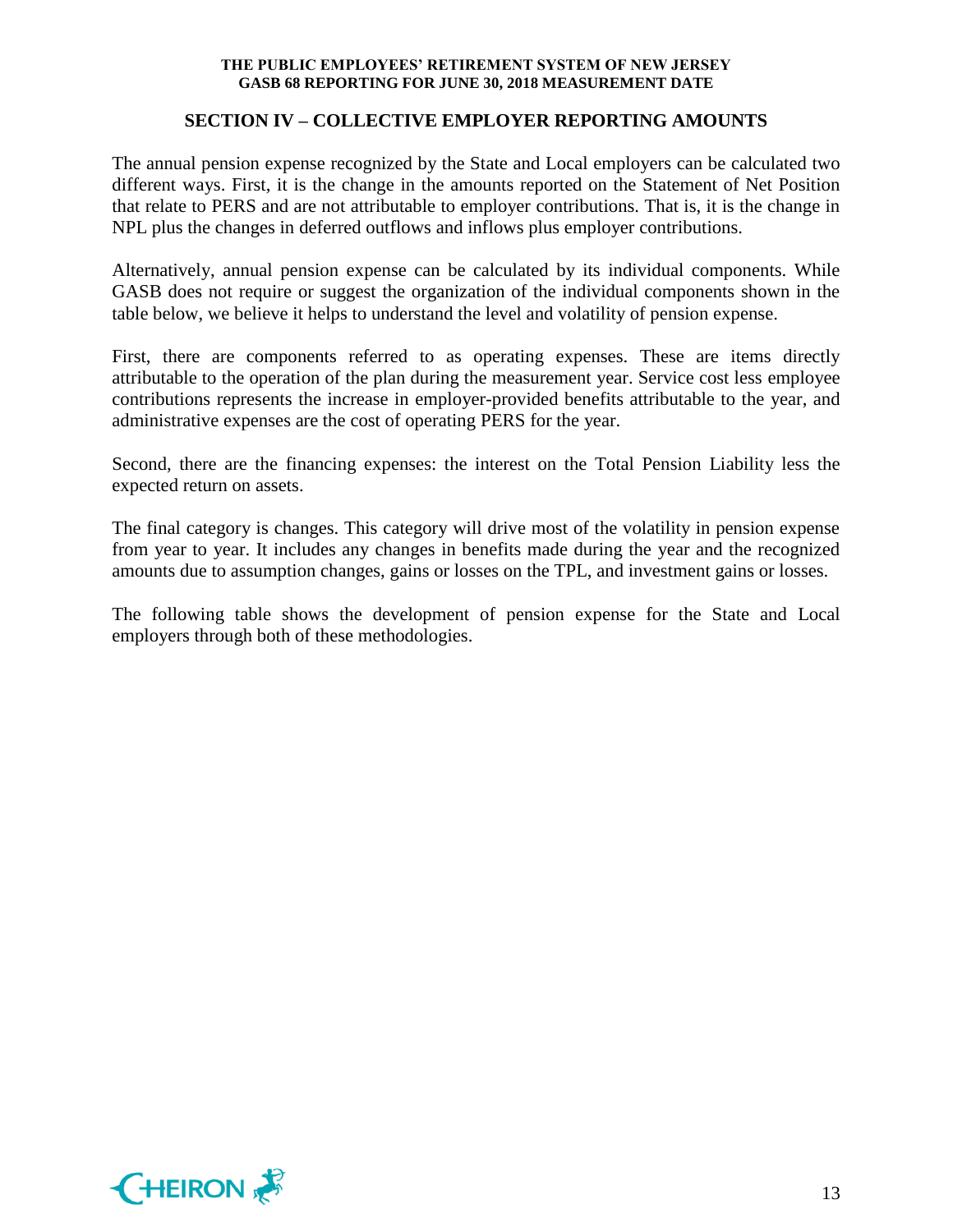## **SECTION IV – COLLECTIVE EMPLOYER REPORTING AMOUNTS**

| <b>Table IV-3A</b><br><b>Calculation of Collective Pension Expense</b><br><b>State</b>                                                                                                                                                                                                                                                                                                               |                |                                                                                                                                                                                 |                     |                                                                                                                                                           |  |  |
|------------------------------------------------------------------------------------------------------------------------------------------------------------------------------------------------------------------------------------------------------------------------------------------------------------------------------------------------------------------------------------------------------|----------------|---------------------------------------------------------------------------------------------------------------------------------------------------------------------------------|---------------------|-----------------------------------------------------------------------------------------------------------------------------------------------------------|--|--|
| <b>Measurement Year Ending</b>                                                                                                                                                                                                                                                                                                                                                                       |                | 2018                                                                                                                                                                            |                     | 2017                                                                                                                                                      |  |  |
| Change in Net Pension Liability<br>Change in Deferred Outflows<br>Change in Deferred Inflows<br><b>Employer Contributions*</b><br>Other - NCGIPF adjustment<br><b>Subtotal</b><br>Employer Contribution - delayed enrollments**<br>Employer Contribution - delayed appropriations**<br>Employer Contribution - retroactive**<br>Employer Contribution - additional**<br><b>Total Pension Expense</b> | \$<br>\$<br>\$ | (1,941,324,704)<br>1,309,222,743<br>1,337,873,457<br>685,954,490<br>$\mathbf{0}$<br>1,391,725,986<br>205,300<br>44,183<br>$\boldsymbol{0}$<br>$\boldsymbol{0}$<br>1,391,975,469 | \$<br>\$<br>\$      | (3,745,062,908)<br>1,399,106,734<br>3,630,758,372<br>539,538,390<br>$\theta$<br>1,824,340,588<br>140,761<br>30,408<br>64,946<br>$\theta$<br>1,824,576,703 |  |  |
| <b>Total Pension Expense as % of Payroll</b>                                                                                                                                                                                                                                                                                                                                                         |                | 32.09%                                                                                                                                                                          |                     | 41.76%                                                                                                                                                    |  |  |
| <b>Operating Expenses</b><br>Service cost<br>Employee contributions<br>Administrative expenses<br>Total                                                                                                                                                                                                                                                                                              | \$<br>\$       | 626,034,754<br>(320, 487, 632)<br>6,584,293<br>312,131,415                                                                                                                      | \$<br>$\mathcal{S}$ | 779,633,287<br>(331, 469, 748)<br>6,134,333<br>454,297,872                                                                                                |  |  |
| <b>Financing Expenses</b><br>Interest cost<br>Expected return on assets<br>Total                                                                                                                                                                                                                                                                                                                     | \$<br>\$       | 1,615,364,543<br>(453, 331, 655)<br>1,162,032,888                                                                                                                               | \$<br>\$            | 1,442,517,068<br>(477, 442, 668)<br>965,074,400                                                                                                           |  |  |
| <b>Changes</b><br>Benefit changes<br>Recognition of assumption changes<br>Recognition of liability gains and losses<br>Recognition of investment gains and losses<br>Total<br><b>Total Pension Expense</b>                                                                                                                                                                                           | \$<br>\$<br>\$ | $\overline{0}$<br>(193, 288, 069)<br>132,227,517<br>(21, 128, 282)<br>(82, 188, 834)<br>1,391,975,469                                                                           | \$<br>\$<br>\$      | $\Omega$<br>228,000,303<br>174,937,114<br>2,267,014<br>405,204,431<br>1,824,576,703                                                                       |  |  |

*\* Includes appropriations and lottery revenue*

*\*\* Pension expense related to specific liabilities of individual employers*

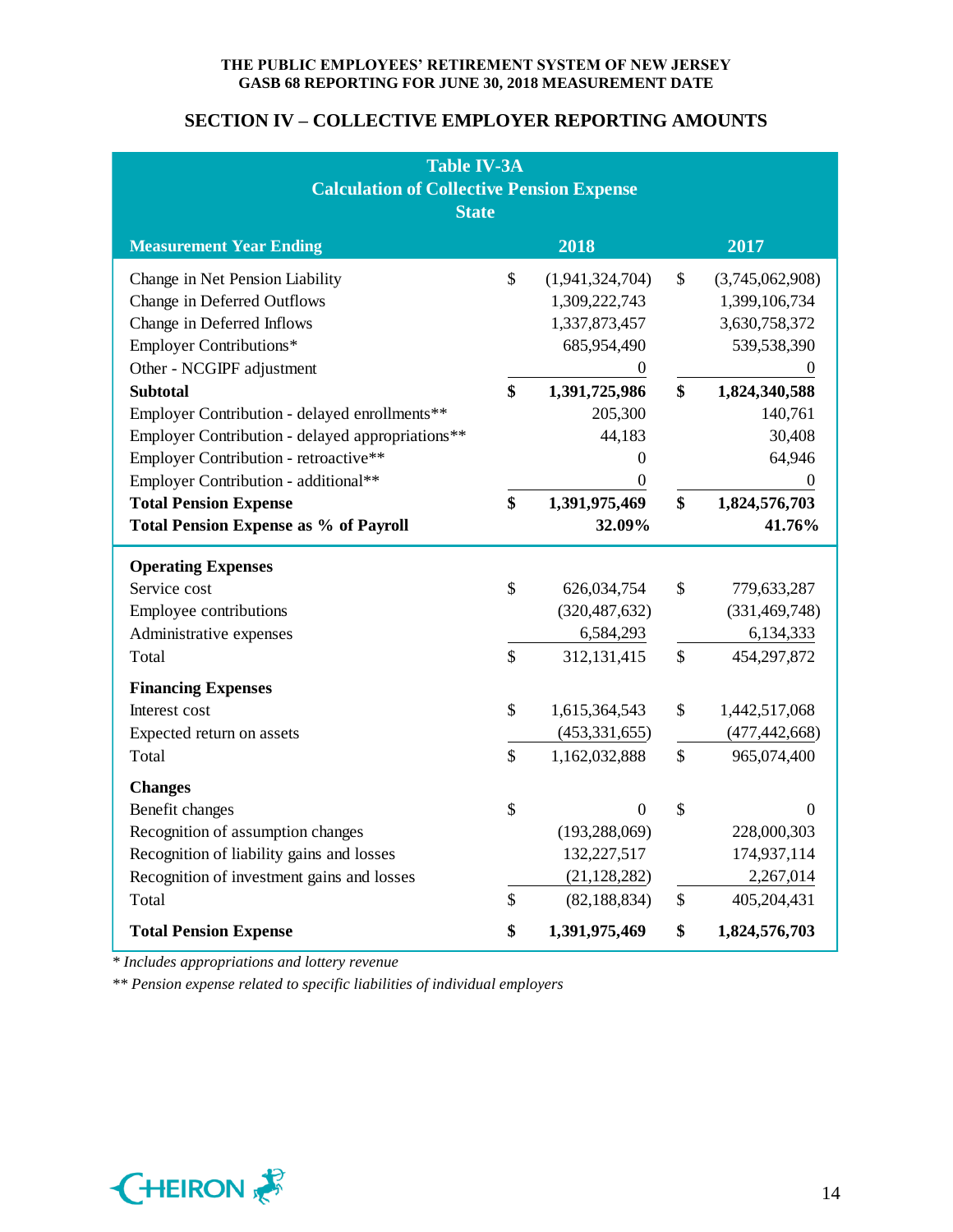## **SECTION IV – COLLECTIVE EMPLOYER REPORTING AMOUNTS**

| Table IV-3B                                      |                   |                  |               |                 |  |  |  |
|--------------------------------------------------|-------------------|------------------|---------------|-----------------|--|--|--|
| <b>Calculation of Collective Pension Expense</b> |                   |                  |               |                 |  |  |  |
| <b>Local Employers</b>                           |                   |                  |               |                 |  |  |  |
| <b>Measurement Year Ending</b>                   |                   | 2018             |               | 2017            |  |  |  |
| Change in Net Pension Liability                  | \$                | (3,588,900,049)  | \$            | (6,338,730,171) |  |  |  |
| Change in Deferred Outflows                      |                   | 1,776,446,457    |               | 2,418,772,884   |  |  |  |
| Change in Deferred Inflows                       |                   | 1,909,267,328    |               | 4,672,602,040   |  |  |  |
| <b>Employer Contributions</b>                    |                   | 994,676,919      |               | 926,393,189     |  |  |  |
| Other - NCGIPF adjustment                        |                   | $\theta$         |               | (7, 797)        |  |  |  |
| <b>Subtotal</b>                                  | $\boldsymbol{\$}$ | 1,091,490,655    | \$            | 1,679,030,145   |  |  |  |
| Employer Contribution - delayed enrollments*     |                   | 726,311          |               | 890,013         |  |  |  |
| Employer Contribution - delayed appropriations*  |                   | 2,643,784        |               | 3,194,204       |  |  |  |
| Employer Contribution - retroactive*             |                   | 4,818,841        |               | 11,165,575      |  |  |  |
| Employer Contribution - additional*              |                   | 28,566           |               | 25,676          |  |  |  |
| <b>Total Pension Expense</b>                     |                   | 1,099,708,157    | \$            | 1,694,305,613   |  |  |  |
| <b>Total Pension Expense as % of Payroll</b>     |                   | 15.66%           |               | 24.46%          |  |  |  |
| <b>Operating Expenses</b>                        |                   |                  |               |                 |  |  |  |
| Service cost                                     | $\mathbb{S}$      | 929,389,291      | \$            | 1,085,764,932   |  |  |  |
| Employee contributions                           |                   | (533, 691, 158)  |               | (516, 482, 389) |  |  |  |
| Administrative expenses                          |                   | 14,783,857       |               | 13,514,382      |  |  |  |
| Total                                            | $\mathsf{\$}$     | 410,481,990      | $\mathcal{S}$ | 582,796,925     |  |  |  |
| <b>Financing Expenses</b>                        |                   |                  |               |                 |  |  |  |
| Interest cost                                    | $\mathbb{S}$      | 2,234,285,722    | \$            | 1,970,271,944   |  |  |  |
| Expected return on assets                        |                   | (1,402,771,505)  |               | (1,406,759,398) |  |  |  |
| Total                                            | \$                | 831,514,217      | $\mathbb{S}$  | 563,512,546     |  |  |  |
| <b>Changes</b>                                   |                   |                  |               |                 |  |  |  |
| Benefit changes                                  | $\$$              | $\boldsymbol{0}$ | \$            | $\mathbf{0}$    |  |  |  |
| Recognition of assumption changes                |                   | (173,519,183)    |               | 402,300,483     |  |  |  |
| Recognition of liability gains and losses        |                   | 150,716,518      |               | 172,644,260     |  |  |  |
| Recognition of investment gains and losses       |                   | (119, 485, 385)  |               | (26,948,601)    |  |  |  |
| Total                                            | $\mathbb{S}$      | (142, 288, 050)  | \$            | 547,996,142     |  |  |  |
| <b>Total Pension Expense</b>                     | \$                | 1,099,708,157    | \$            | 1,694,305,613   |  |  |  |

*\* Pension expense related to specific liabilities of individual employers*

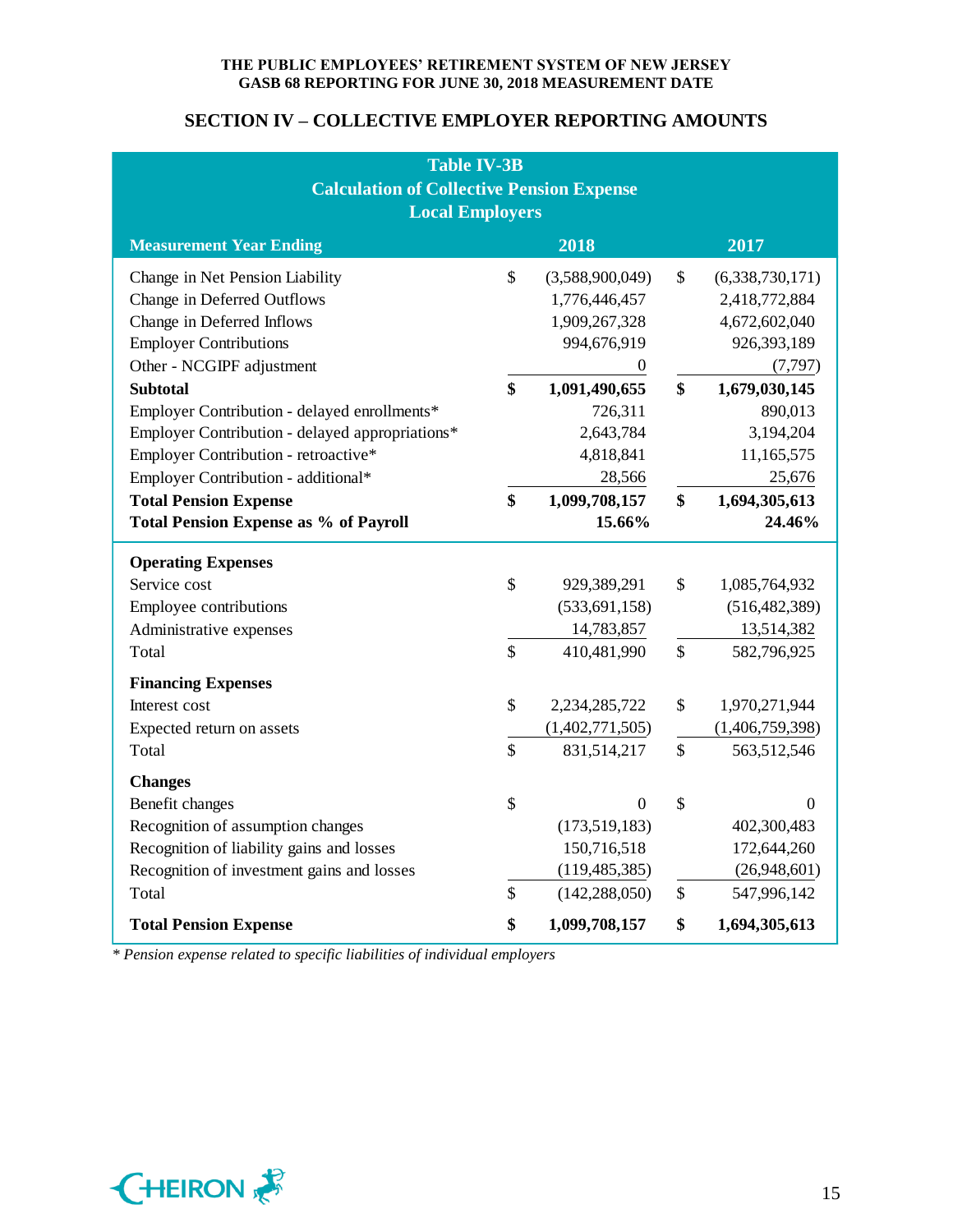## **SECTION IV – COLLECTIVE EMPLOYER REPORTING AMOUNTS**

| <b>Table IV-3C</b>                               |              |                  |               |                  |  |  |  |
|--------------------------------------------------|--------------|------------------|---------------|------------------|--|--|--|
| <b>Calculation of Collective Pension Expense</b> |              |                  |               |                  |  |  |  |
| <b>Total</b>                                     |              |                  |               |                  |  |  |  |
| <b>Measurement Year Ending</b>                   |              | 2018             |               | 2017             |  |  |  |
| Change in Net Pension Liability                  | \$           | (5,530,224,753)  | \$            | (10,083,793,079) |  |  |  |
| Change in Deferred Outflows                      |              | 3,085,669,200    |               | 3,817,879,618    |  |  |  |
| Change in Deferred Inflows                       |              | 3,247,140,785    |               | 8,303,360,412    |  |  |  |
| <b>Employer Contributions*</b>                   |              | 1,680,631,409    |               | 1,465,931,579    |  |  |  |
| Other - NCGIPF adjustment                        |              | $\mathbf{0}$     |               | (7, 797)         |  |  |  |
| <b>Subtotal</b>                                  | \$           | 2,483,216,641    | \$            | 3,503,370,733    |  |  |  |
| Employer Contribution - delayed enrollments**    |              | 931,611          |               | 1,030,774        |  |  |  |
| Employer Contribution - delayed appropriations** |              | 2,687,967        |               | 3,224,612        |  |  |  |
| Employer Contribution - retroactive**            |              | 4,818,841        |               | 11,230,521       |  |  |  |
| Employer Contribution - additional**             |              | 28,566           |               | 25,676           |  |  |  |
| <b>Total Pension Expense</b>                     |              | 2,491,683,626    | \$            | 3,518,882,316    |  |  |  |
| <b>Total Pension Expense as % of Payroll</b>     |              | 21.93%           |               | 31.15%           |  |  |  |
| <b>Operating Expenses</b>                        |              |                  |               |                  |  |  |  |
| Service cost                                     | $\mathbb{S}$ | 1,555,424,045    | \$            | 1,865,398,219    |  |  |  |
| Employee contributions                           |              | (854, 178, 790)  |               | (847, 952, 137)  |  |  |  |
| Administrative expenses                          |              | 21,368,150       |               | 19,648,715       |  |  |  |
| Total                                            | \$           | 722,613,405      | $\mathcal{S}$ | 1,037,094,797    |  |  |  |
| <b>Financing Expenses</b>                        |              |                  |               |                  |  |  |  |
| Interest cost                                    | \$           | 3,849,650,265    | \$            | 3,412,789,012    |  |  |  |
| Expected return on assets                        |              | (1,856,103,160)  |               | (1,884,202,066)  |  |  |  |
| Total                                            | \$           | 1,993,547,105    | \$            | 1,528,586,946    |  |  |  |
| <b>Changes</b>                                   |              |                  |               |                  |  |  |  |
| Benefit changes                                  | \$           | $\boldsymbol{0}$ | \$            | $\Omega$         |  |  |  |
| Recognition of assumption changes                |              | (366, 807, 252)  |               | 630,300,786      |  |  |  |
| Recognition of liability gains and losses        |              | 282,944,035      |               | 347,581,374      |  |  |  |
| Recognition of investment gains and losses       |              | (140,613,667)    |               | (24, 681, 587)   |  |  |  |
| Total                                            | \$           | (224, 476, 884)  | \$            | 953,200,573      |  |  |  |
| <b>Total Pension Expense</b>                     | \$           | 2,491,683,626    | \$            | 3,518,882,316    |  |  |  |

*\* Includes State and Local employer appropriations and lottery revenue*

*\*\* Pension expense related to specific liabilities of individual employers*

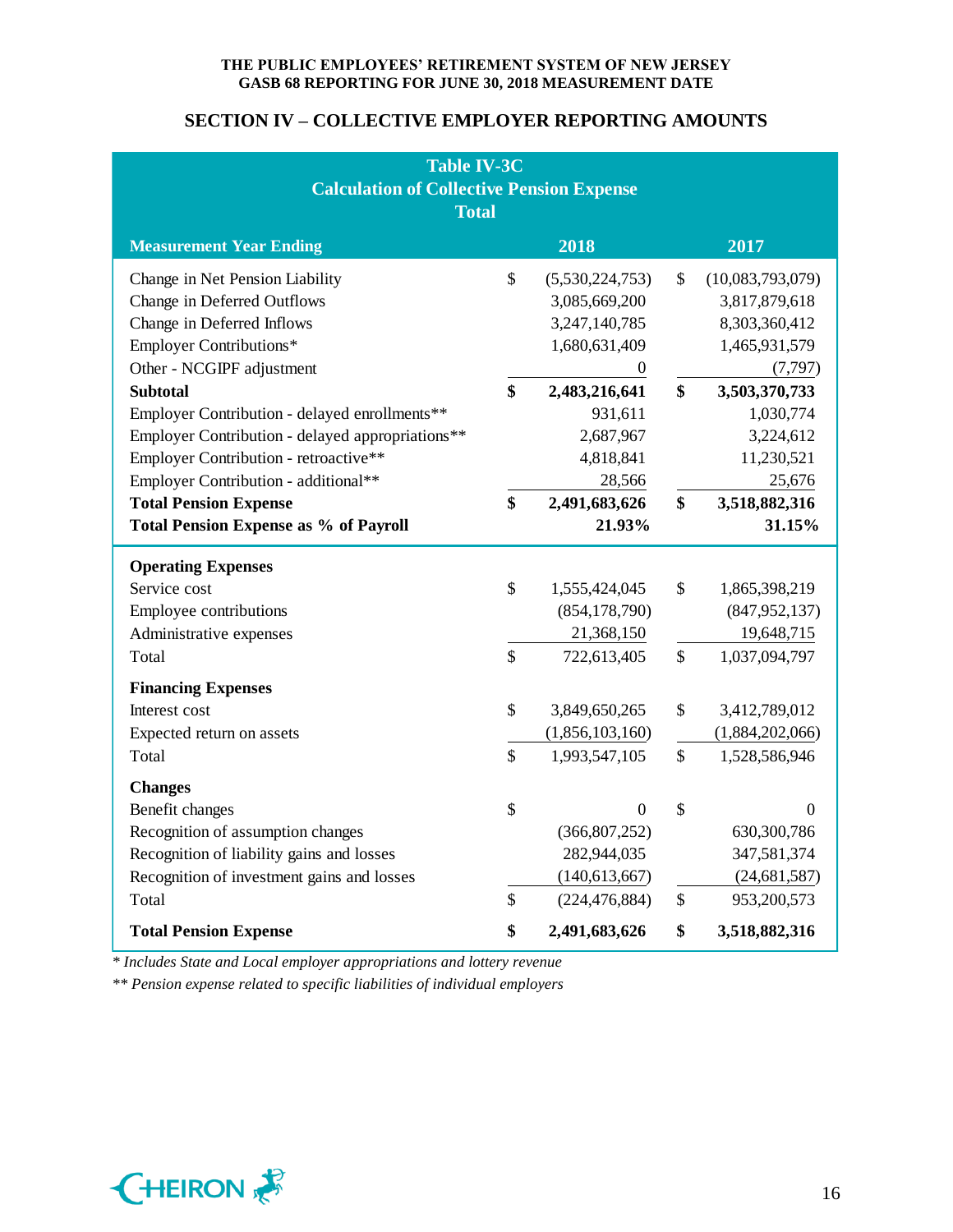| <b>Plan Membership</b>                                                                 |    |               |    |                     |                               |                     |
|----------------------------------------------------------------------------------------|----|---------------|----|---------------------|-------------------------------|---------------------|
|                                                                                        |    |               |    | <b>July 1, 2016</b> |                               |                     |
|                                                                                        |    | <b>State</b>  |    | <b>Employers</b>    | <b>Total</b>                  | <b>Total</b>        |
| <b>Contributing Actives</b>                                                            |    | 68,578        |    | 148,757             | 217,335                       | 217,579             |
| Non-Contributing Actives                                                               |    | 9.260         |    | 28.185              | 37.445                        | 37.106              |
| <b>Terminated Vested</b>                                                               |    | 176           |    | 413                 | 589                           | 650                 |
| Inactive Receiving Benefits*                                                           |    | 57,262        |    | 117,642             | 174,904                       | 170,124             |
| Total                                                                                  |    | 135,276       |    | 294.997             | 430,273                       | 425,459             |
| Annual Compensation for Contributing Actives<br>Annual Retirement Allowances for Those | S. | 4.338.076.575 | S. | 7.022.568.096       | \$11,360,644,671              | \$11,296,345,312    |
| Receiving Benefits                                                                     |    | 1.542.787.197 | S. | 2,069,390,586       | 3,612,177,783<br><sup>S</sup> | 3,450,783,731<br>S. |

## **APPENDIX A – MEMBERSHIP INFORMATION**

\* QDRO recipients are excluded from the counts for both years.

The July 1, 2017 membership information shown in the table above is based on Cheiron's processed data and may not match the prior actuary's report. The headcounts reflect all records for multiple members. Active records represent 253,092 distinct members, including 215,694 contributing members, and inactive records represent 174,457 distinct members.

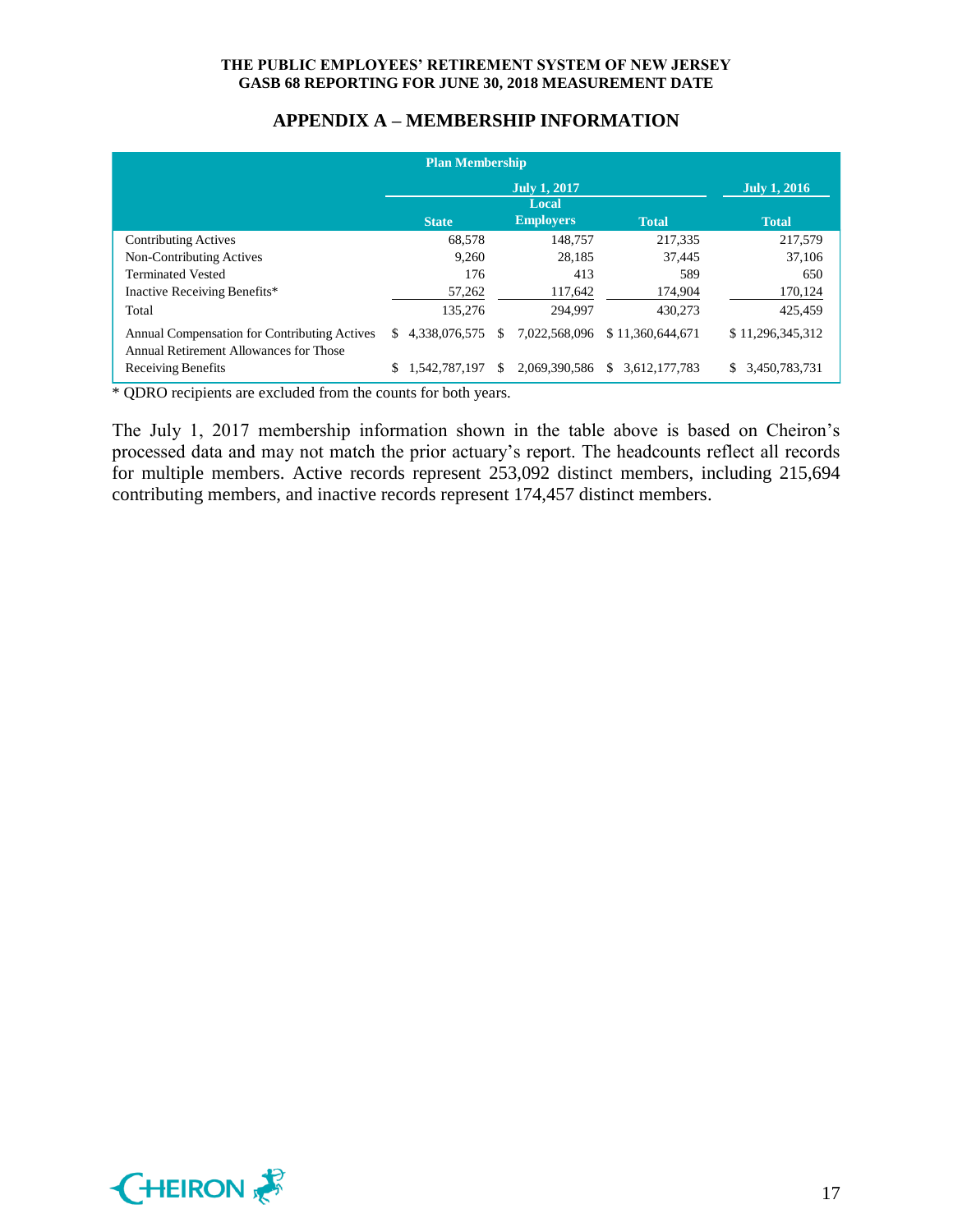## **APPENDIX B – ACTUARIAL ASSUMPTIONS AND METHODS**

# **A. Actuarial Assumptions**

| 1. Investment Rate of<br><b>Return for determining</b><br><b>Actuarially Determined</b><br><b>Contributions</b> | • July 1, 2017 valuation: 7.50% per annum, compounded annually.<br>• July 1, 2018 valuation: 7.50% per annum, compounded annually.<br>• July 1, 2019 valuation: 7.30% per annum, compounded annually.<br>• July 1, 2020 valuation: 7.30% per annum, compounded annually.<br>• July 1, 2021 and later valuations: 7.00% per annum, compounded<br>annually. |
|-----------------------------------------------------------------------------------------------------------------|-----------------------------------------------------------------------------------------------------------------------------------------------------------------------------------------------------------------------------------------------------------------------------------------------------------------------------------------------------------|
| 2. Long-Term Expected<br><b>Rate of Return</b>                                                                  | 7.00% per annum, compounded annually.                                                                                                                                                                                                                                                                                                                     |
| 3. Interest Crediting Rate<br>on Accumulated<br><b>Deductions</b>                                               | 7.50% per annum, compounded annually.                                                                                                                                                                                                                                                                                                                     |
| 4. Member Annuity<br><b>Conversion</b>                                                                          | Valuation mortality and interest crediting rate are assumed to be the<br>basis for determining the member annuity in future years.                                                                                                                                                                                                                        |
| 5. GASB 67 Effective<br><b>Discount Rate</b>                                                                    | • June 30, 2017: 5.00% per annum, compounded annually.<br>• June 30, 2018: 5.66% per annum, compounded annually.                                                                                                                                                                                                                                          |
| 6. Administrative Expenses                                                                                      | For State, 0.38% of the expected benefit payments for the year.<br>For Local employers, 0.67% of the expected benefit payments for<br>the year.                                                                                                                                                                                                           |
| 7. Cost-of-Living<br><b>Adjustments (COLAs)</b>                                                                 | No future COLAs are assumed. Previously granted COLAs are<br>included in the data.                                                                                                                                                                                                                                                                        |
| 8. Salary Increases                                                                                             | Salary increases vary by age and time period. Representative<br>salary increase rates are shown below.                                                                                                                                                                                                                                                    |

| Age | <b>Period Ending</b><br><b>June 30, 2026</b> | <b>Ultimate Period</b> |
|-----|----------------------------------------------|------------------------|
| 20  | 4.15%                                        | 5.15%                  |
| 25  | 3.90                                         | 4.90                   |
| 30  | 3.65                                         | 4.65                   |
| 35  | 3.40                                         | 4.40                   |
| 40  | 3.15                                         | 4.15                   |
| 45  | 2.90                                         | 3.90                   |
| 50  | 2.65                                         | 3.65                   |
| 55  | 2.40                                         | 3.40                   |
| 60  | 2.15                                         | 3.15                   |
| 65  | 1.65                                         | 2.65                   |
| 69  | 1.65                                         | 2.65                   |

Salary increases are assumed to occur on July 1.

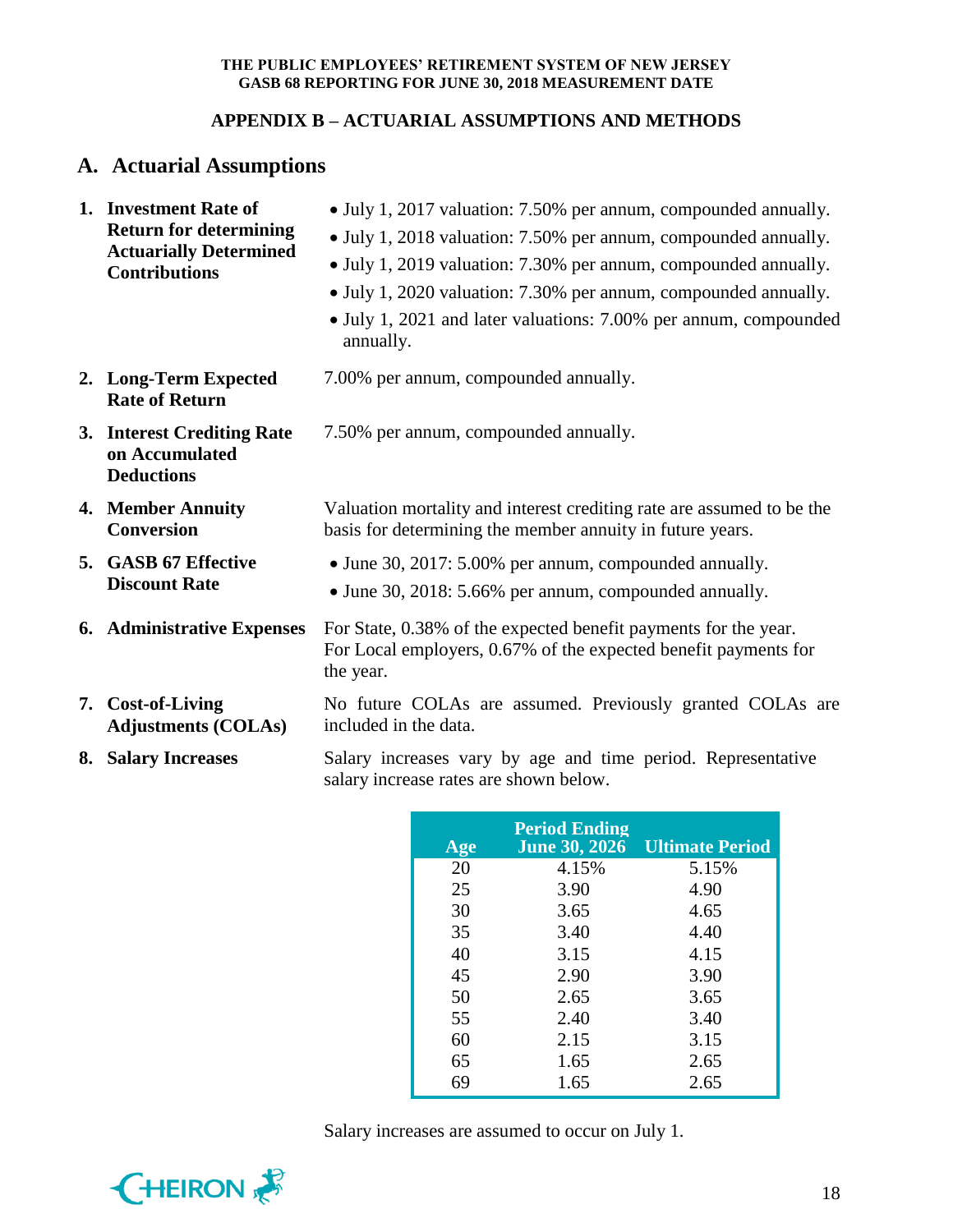## **APPENDIX B – ACTUARIAL ASSUMPTIONS AND METHODS**

- **9. 401(a)(17) Pay Limit** \$270,000 in 2017 increasing 3.00% per annum, compounded annually.
- **10. Social Security Wage Base** \$127,200 in 2017 increasing 4.00% per annum, compounded annually.
- 

**11. Termination** Representative termination rates are as follows:

|     | <b>First Year of</b><br><b>Service</b> |        | <b>Second Year of</b><br><b>Service</b> |        | <b>Third Year of</b><br><b>Service</b> |        |
|-----|----------------------------------------|--------|-----------------------------------------|--------|----------------------------------------|--------|
| Age | <b>State</b>                           | Local  | <b>State</b>                            | Local  | <b>State</b>                           | Local  |
| 20  | 28.90%                                 | 40.19% | 13.53%                                  | 15.12% | 9.52%                                  | 12.19% |
| 25  | 36.12                                  | 40.19  | 13.53                                   | 15.12  | 9.52                                   | 12.19  |
| 30  | 36.12                                  | 38.84  | 13.53                                   | 14.67  | 9.52                                   | 13.32  |
| 35  | 26.14                                  | 33.51  | 10.83                                   | 11.74  | 7.99                                   | 10.77  |
| 40  | 21.66                                  | 32.05  | 8.86                                    | 10.52  | 6.37                                   | 10.66  |
| 45  | 20.41                                  | 31.01  | 8.26                                    | 10.08  | 5.79                                   | 10.36  |
| 50  | 20.41                                  | 28.39  | 7.65                                    | 9.58   | 5.21                                   | 9.57   |
| 55  | 20.41                                  | 27.96  | 7.65                                    | 9.40   | 5.21                                   | 9.08   |
| 60  | 20.41                                  | 22.37  | 7.65                                    | 9.40   | 5.21                                   | 6.84   |

| <b>Ultimate Rates</b> |              |                     |                      |                         |  |  |  |
|-----------------------|--------------|---------------------|----------------------|-------------------------|--|--|--|
|                       |              | 3+ Years of Service | 10+ Years of Service |                         |  |  |  |
|                       |              | <b>Refund</b>       |                      | <b>Deferred Annuity</b> |  |  |  |
| Age                   | <b>State</b> | Local               | <b>State</b>         | <b>Local</b>            |  |  |  |
| 20                    | 4.48%        | 6.31%               | 0.00%                | $0.00\%$                |  |  |  |
| 25                    | 4.69         | 6.31                | 0.00                 | 0.00                    |  |  |  |
| 30                    | 3.82         | 6.11                | 0.00                 | 0.03                    |  |  |  |
| 35                    | 2.86         | 3.99                | 0.05                 | 0.03                    |  |  |  |
| 40                    | 1.80         | 2.91                | 0.05                 | 0.05                    |  |  |  |
| 45                    | 1.22         | 2.46                | 0.24                 | 0.16                    |  |  |  |
| 50                    | 0.90         | 1.94                | 1.10                 | 0.64                    |  |  |  |
| 55                    | 0.88         | 1.60                | 1.43                 | 0.77                    |  |  |  |
| 60                    | 0.88         | 1.52                | 0.90                 | 0.77                    |  |  |  |

Both the refund and the deferred annuity ultimate termination rates apply until the attainment of retirement eligibility, after which no termination is assumed.

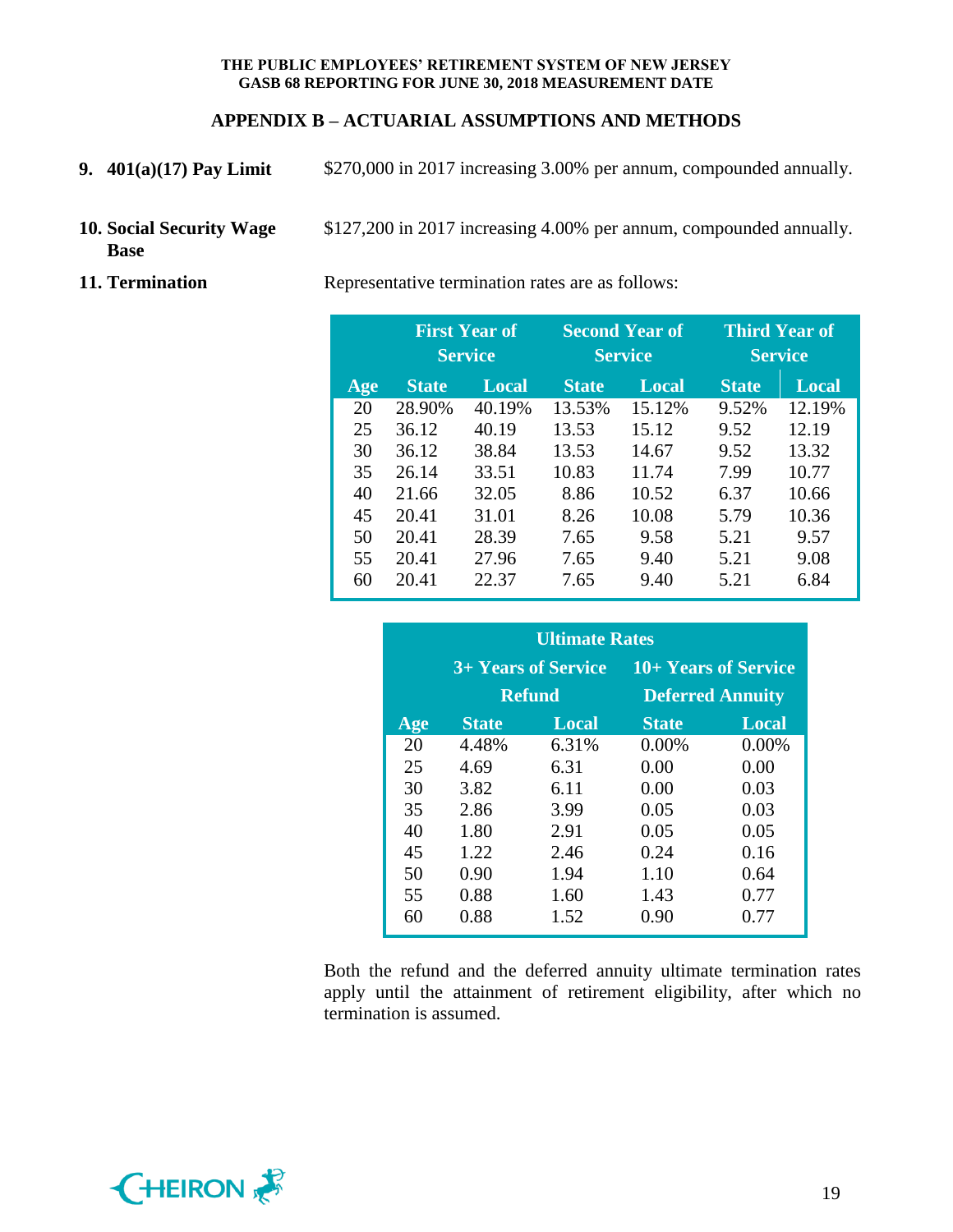#### **APPENDIX B – ACTUARIAL ASSUMPTIONS AND METHODS**

| 12. Disability |
|----------------|
|                |

Representative disability rates are as follows:

|     | <b>Ordinary</b> |              | <b>Accidental</b> |              |
|-----|-----------------|--------------|-------------------|--------------|
| Age | <b>State</b>    | <b>Local</b> | <b>State</b>      | <b>Local</b> |
| 20  | 0.005%          | 0.000%       | 0.001%            | 0.001%       |
| 25  | 0.006           | 0.000        | 0.001             | 0.002        |
| 30  | 0.097           | 0.060        | 0.004             | 0.004        |
| 35  | 0.216           | 0.189        | 0.011             | 0.005        |
| 40  | 0.304           | 0.269        | 0.020             | 0.012        |
| 45  | 0.410           | 0.363        | 0.023             | 0.017        |
| 50  | 0.462           | 0.434        | 0.035             | 0.021        |
| 55  | 0.559           | 0.587        | 0.047             | 0.026        |
| 60  | 0.987           | 0.759        | 0.041             | 0.030        |
| 65  | 1.190           | 0.932        | 0.061             | 0.027        |
| 69  | 1.417           | 1.110        | 0.062             | 0.027        |

Accidental disability rates apply at all ages.

Ordinary disability rates apply upon attainment of 10 years of service and continue through the ultimate retirement age.

Members are assumed to receive the greater of the applicable disability benefit or the early or service retirement benefit, depending on eligibility.

Tier 4 and Tier 5 Members are not eligible for the Ordinary or Accidental Disability benefits but the disability rates still apply. Such members terminating under the disability decrement are assumed to separate from service and elect a Deferred Retirement benefit.

**13. Mortality** Pre-Retirement Ordinary Mortality: RP-2000 Employee Mortality Tables. For State, the tables are set back four years for males and females. For Local employers, the tables are set back two years for males and seven years for females. The tables are projected on a generational basis from the base year of 2013 using the Conduent Modified 2014 Projection Scale.

> Pre-Retirement Accidental Mortality: 0.001% at all ages. No mortality improvement is assumed.

> Post-Retirement Healthy Mortality: RP-2000 Combined Healthy Mortality Tables, set back one year for males and females, projected on a generational basis using Projection Scale AA from the base year of 2012 to 2013 and the Conduent Modified 2014 Projection Scale thereafter.

> Disabled Mortality: RP-2000 Disabled Mortality Tables, set back three years for males and set forward one year for females. No mortality improvement is assumed.

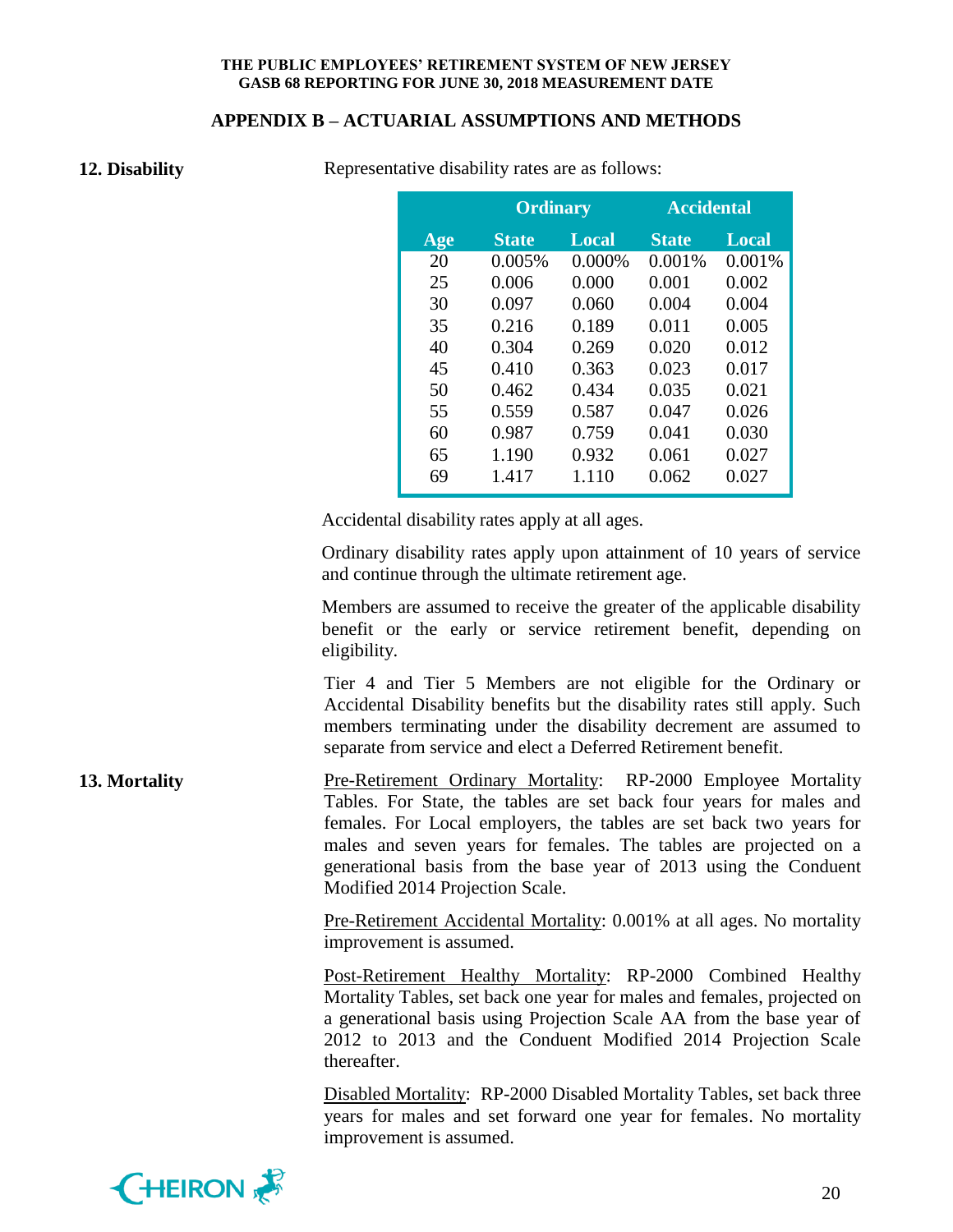## **APPENDIX B – ACTUARIAL ASSUMPTIONS AND METHODS**

**14. Retirement** Representative retirement rates are as follows:

|     | <b>Not Eligible for</b> |                             | <b>Eligible for Unreduced</b> |                           |  |
|-----|-------------------------|-----------------------------|-------------------------------|---------------------------|--|
|     |                         | <b>Unreduced Retirement</b> |                               | <b>Retirement Benefit</b> |  |
| Age | <b>State</b>            | <b>Local</b>                |                               | <b>Local</b>              |  |
| 45  | 0.24%                   | 0.16%                       | N/A                           | N/A                       |  |
| 50  | 1.10                    | 0.64                        | N/A                           | N/A                       |  |
| 55  | 1.43                    | 0.77                        | 17.50%                        | 11.70%                    |  |
| 56  | 1.43                    | 0.77                        | 14.00                         | 11.70                     |  |
| 57  | 1.43                    | 0.77                        | 13.00                         | 11.70                     |  |
| 58  | 0.90                    | 0.77                        | 13.00                         | 11.70                     |  |
| 59  | 0.90                    | 0.77                        | 19.00                         | 21.00                     |  |
| 60  | 0.90                    | 0.77                        | 9.00                          | 7.80                      |  |
| 61  | 0.90                    | 0.77                        | 9.00                          | 8.40                      |  |
| 62  | 0.90                    | 0.77                        | 14.58                         | 13.44                     |  |
| 63  | 1.50                    | 0.90                        | 11.34                         | 10.50                     |  |
| 64  | 1.50                    | 0.90                        | 12.15                         | 10.50                     |  |
| 65  | N/A                     | N/A                         | 16.20                         | 16.54                     |  |
| 66  | N/A                     | N/A                         | 17.00                         | 15.75                     |  |
| 67  | N/A                     | N/A                         | 15.00                         | 13.65                     |  |
| 68  | N/A                     | N/A                         | 15.00                         | 11.55                     |  |
| 69  | N/A                     | N/A                         | 15.00                         | 11.55                     |  |
| 70  | N/A                     | N/A                         | 100.00                        | 100.00                    |  |

Representative retirement rates for Members of Prosecutors Part (Chapter 366, P.L. 2001) are as follows:

|     |              | of Service   | Less than 20 Years 20 Years 21 to 24<br>of Service Years of | <b>Service</b> | $25+$ Years of<br><b>Service</b> |        |
|-----|--------------|--------------|-------------------------------------------------------------|----------------|----------------------------------|--------|
| Age | <b>State</b> | <b>Local</b> |                                                             |                | <b>State</b>                     | Local  |
| 40  | 0.00%        | 0.00%        | 2.50%                                                       | 0.00%          | 23.10%                           | 19.25% |
| 45  | 0.00         | 0.00         | 2.50                                                        | 0.00           | 23.10                            | 19.25  |
| 50  | 0.00         | 0.00         | 3.75                                                        | 0.00           | 23.10                            | 19.25  |
| 55  | 2.59         | 3.06         | 5.00                                                        | 0.00           | 26.22                            | 21.85  |
| 60  | 2.63         | 3.06         | 5.00                                                        | 0.00           | 34.17                            | 28.48  |
| 65  | 2.63         | 3.06         | 37.50                                                       | 0.00           | 100.00                           | 100.00 |
| 70  | 100.00       | 100.00       | 100.00                                                      | 100.00         | 100.00                           | 100.00 |

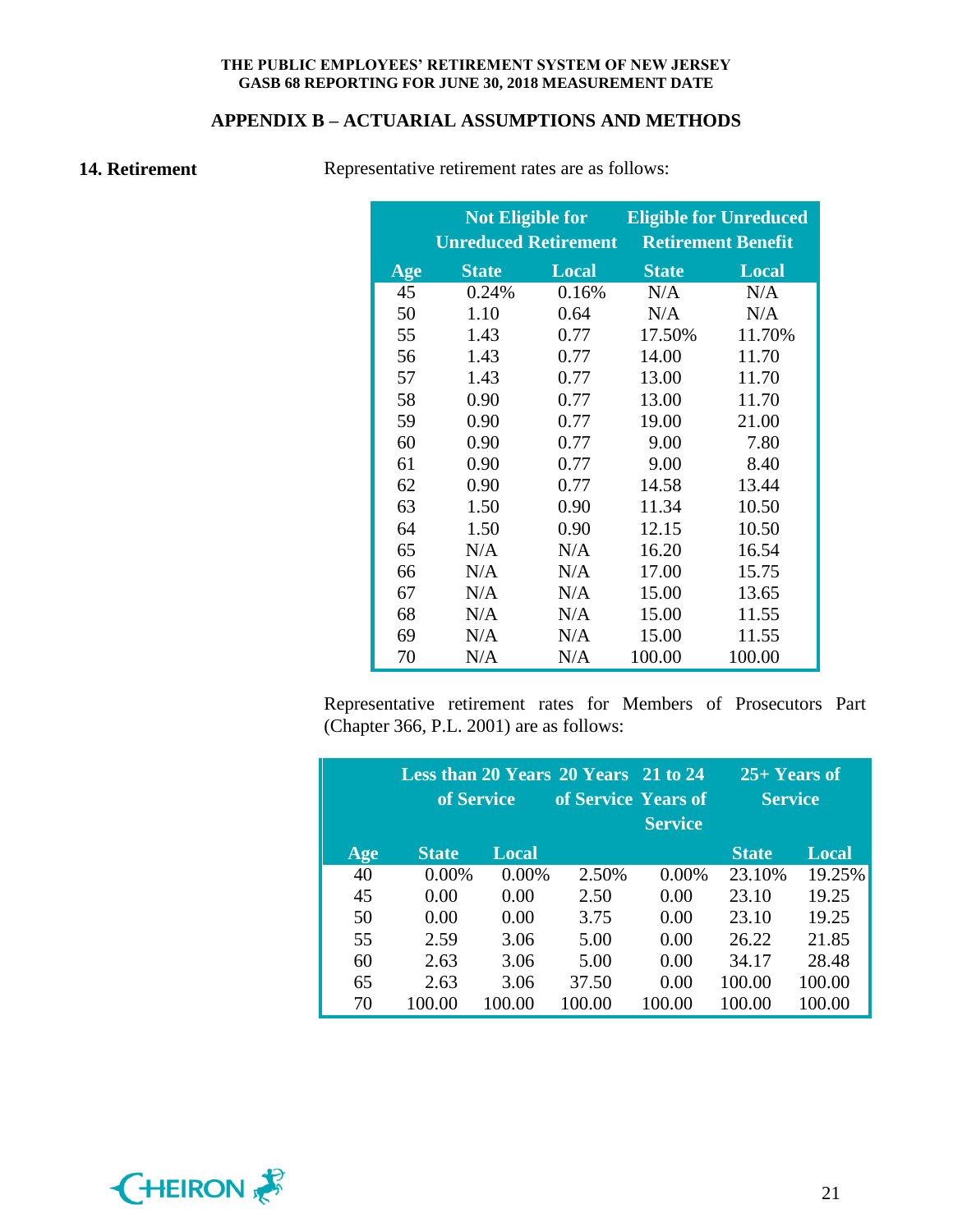## **APPENDIX B – ACTUARIAL ASSUMPTIONS AND METHODS**

| <b>15. Family Composition</b><br><b>Assumptions</b> | For members not currently in receipt, 100% of members are assumed<br>married to spouses of the opposite sex. Males are assumed to be three<br>years older than females.                                                                                                                                                                                       |  |  |  |  |
|-----------------------------------------------------|---------------------------------------------------------------------------------------------------------------------------------------------------------------------------------------------------------------------------------------------------------------------------------------------------------------------------------------------------------------|--|--|--|--|
|                                                     | For purposes of the optional form of payment death benefit for<br>members currently in receipt, beneficiary status is based on the<br>beneficiary allowance reported. If no beneficiary date of birth is<br>provided, the beneficiary is assumed to be the member's spouse of<br>the opposite sex with males assumed to be three years older than<br>females. |  |  |  |  |
|                                                     | No additional dependent children or parents are assumed.                                                                                                                                                                                                                                                                                                      |  |  |  |  |
| 16. Form of Payment                                 | Current active members are assumed to elect the Maximum Option.                                                                                                                                                                                                                                                                                               |  |  |  |  |
| 17. Data                                            | The reported service and ASF were used for purposes of setting the<br>status of certain non-contributing records.                                                                                                                                                                                                                                             |  |  |  |  |
|                                                     | For non-contributing members, the benefit is based on the reported<br>ASF projected to Service Retirement eligibility with the interest<br>crediting rate.                                                                                                                                                                                                    |  |  |  |  |
|                                                     | For current beneficiaries with incomplete information, reasonable<br>assumptions were made based on information available in prior years.                                                                                                                                                                                                                     |  |  |  |  |
|                                                     | Inactive participants receiving benefits according to the 2016 data but<br>omitted from the 2017 data are assumed to have died without a<br>beneficiary.                                                                                                                                                                                                      |  |  |  |  |

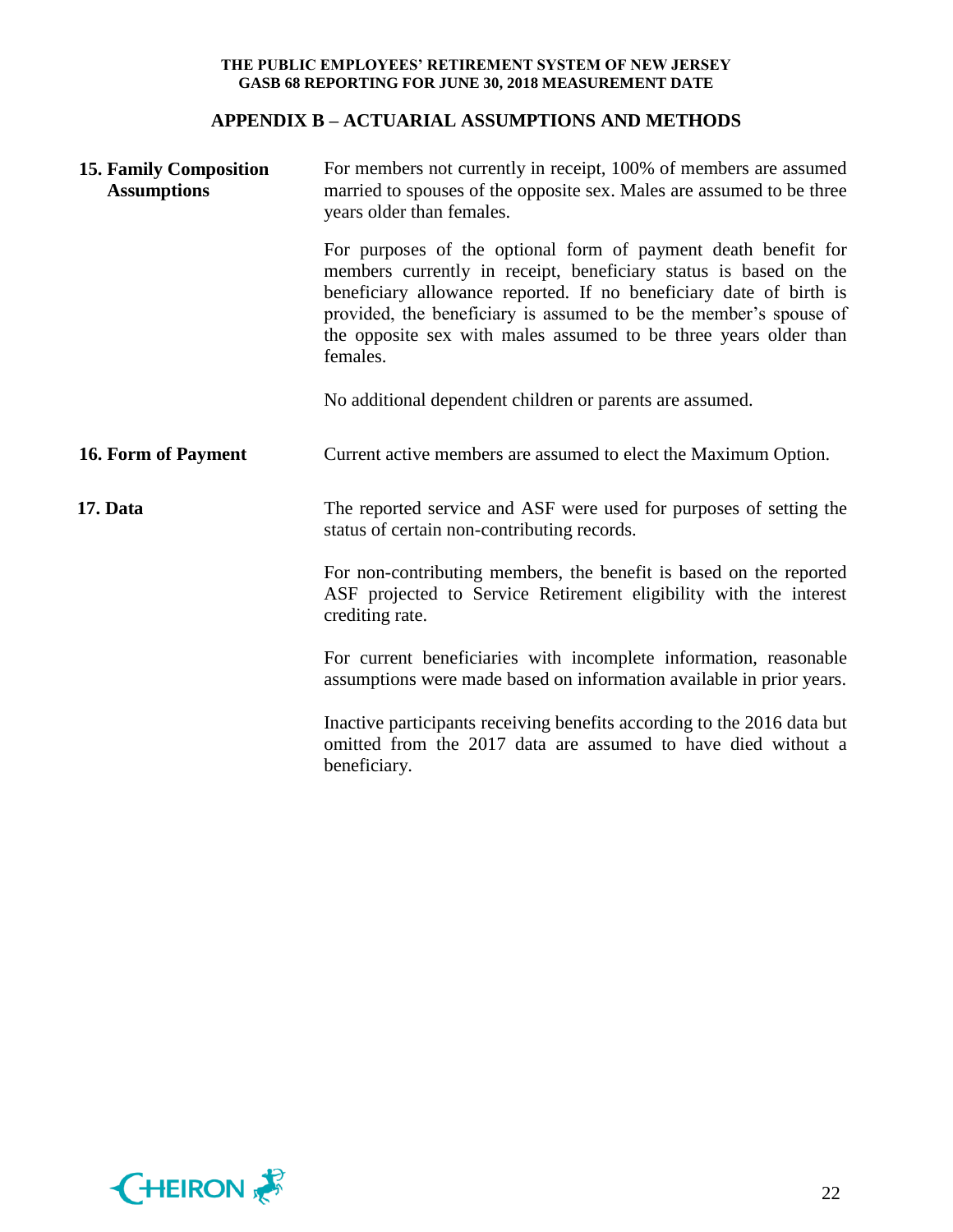## **APPENDIX B – ACTUARIAL ASSUMPTIONS AND METHODS**

# **B. Actuarial Methods**

The actuarial methods used for determining State and Local employer contributions are described below.

## **1. Actuarial Cost Method**

The actuarial cost method for funding calculations is the Projected Unit Credit Cost Method.

The actuarial liability is calculated as the actuarial present value of the projected benefits linearly allocated to periods prior to the valuation year based on service, not less than the value of the estimated member annuity as of the valuation date and the Accumulated Deductions with interest as of the valuation date provided by the Division of Pensions and Benefits. The unfunded actuarial liability is the actuarial liability on the valuation date less the actuarial value of assets.

In accordance with Chapter 78, P.L. 2011:

- Beginning with the July 1, 2010 actuarial valuation, the accrued liability contribution shall be computed so that if the contribution is paid annually in level dollars, it will amortize the unfunded accrued liability over an open 30 year period.
- Beginning with the July 1, 2019 actuarial valuation, the accrued liability contribution shall be computed so that if the contribution is paid annually in level dollars, it will amortize the unfunded accrued liability over a closed 30 year period (i.e., for each subsequent actuarial valuation the amortization period shall decrease by one year).
- Beginning with the July 1, 2029 actuarial valuation, when the remaining amortization period reaches 20 years, any increase or decrease in the unfunded accrued liability as a result of actuarial losses or gains for subsequent valuation years shall serve to increase or decrease, respectively, the amortization period for the unfunded accrued liability, unless an increase in the amortization period will cause it to exceed 20 years. If an increase in the amortization period as a result of actuarial losses for a valuation year would exceed 20 years, the accrued liability contribution shall be computed for the valuation year using a 20 year amortization period.

Certain portions of the normal cost and unfunded actuarial liabilities attributable to Local employers are payable by the State and/or over different periods in accordance with the NJ State Statutes.

To the extent that the amortization period remains an open period in future years and depending upon the specific circumstances, it should be noted that in the absence of emerging actuarial gains or contributions made in excess of the actuarially determined contribution, any existing unfunded accrued liability may not be fully amortized in the future.

The non-contributory group life insurance benefit is funded separately through a term cost.

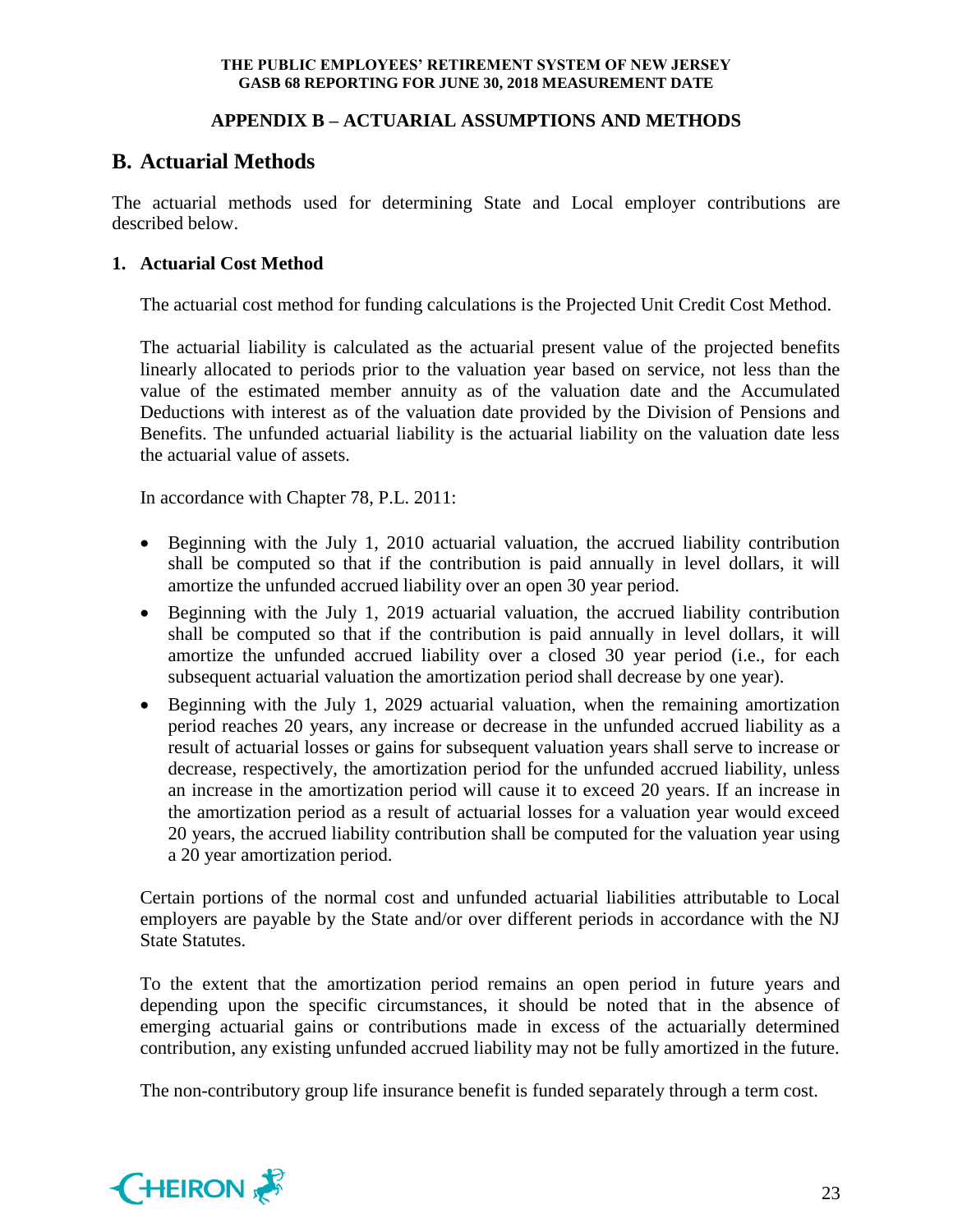## **APPENDIX B – ACTUARIAL ASSUMPTIONS AND METHODS**

#### **2. Asset Valuation Method**

For the purposes of determining contribution rates, an actuarial value of assets is used that dampens the volatility in the market value of assets, resulting in a smoother pattern of contributions.

The actuarial value of assets is adjusted to reflect actual contributions and benefit payments, an assumed rate of return on the previous year's assets and current year's cash flow at the prior year's actuarial valuation interest rate, with a further adjustment to reflect 20% of the difference between the resulting value and the actual market value of Plan assets.

#### **3. Contributions**

Prior to FYE 2018, it was assumed the State would make pension contributions on June  $30<sup>th</sup>$ , 24 months after the associated valuation date. Effective with FYE 2018, Chapter 83, P.L. 2016 requires the State to make pension contributions on a quarterly basis: at least 25 percent by September 30, at least 50 percent by December 31, at least 75 percent by March 31, and at least 100 percent by June 30. As such, contributions are assumed to be made on a quarterly basis with the first contribution 15 months after the associated valuation date.

Local employers' contributions are expected to be paid on April  $1<sup>st</sup>$ , 21 months after the associated valuation date.

Revenues from the Chapter 98, P.L. 2017 – Lottery Enterprise Contribution Act are assumed to be contributed to the trust on a monthly basis.

Contributions payable in the fiscal year starting on the valuation date are included in the actuarial value of assets as receivable contributions, discounted by the applicable valuation interest rate.

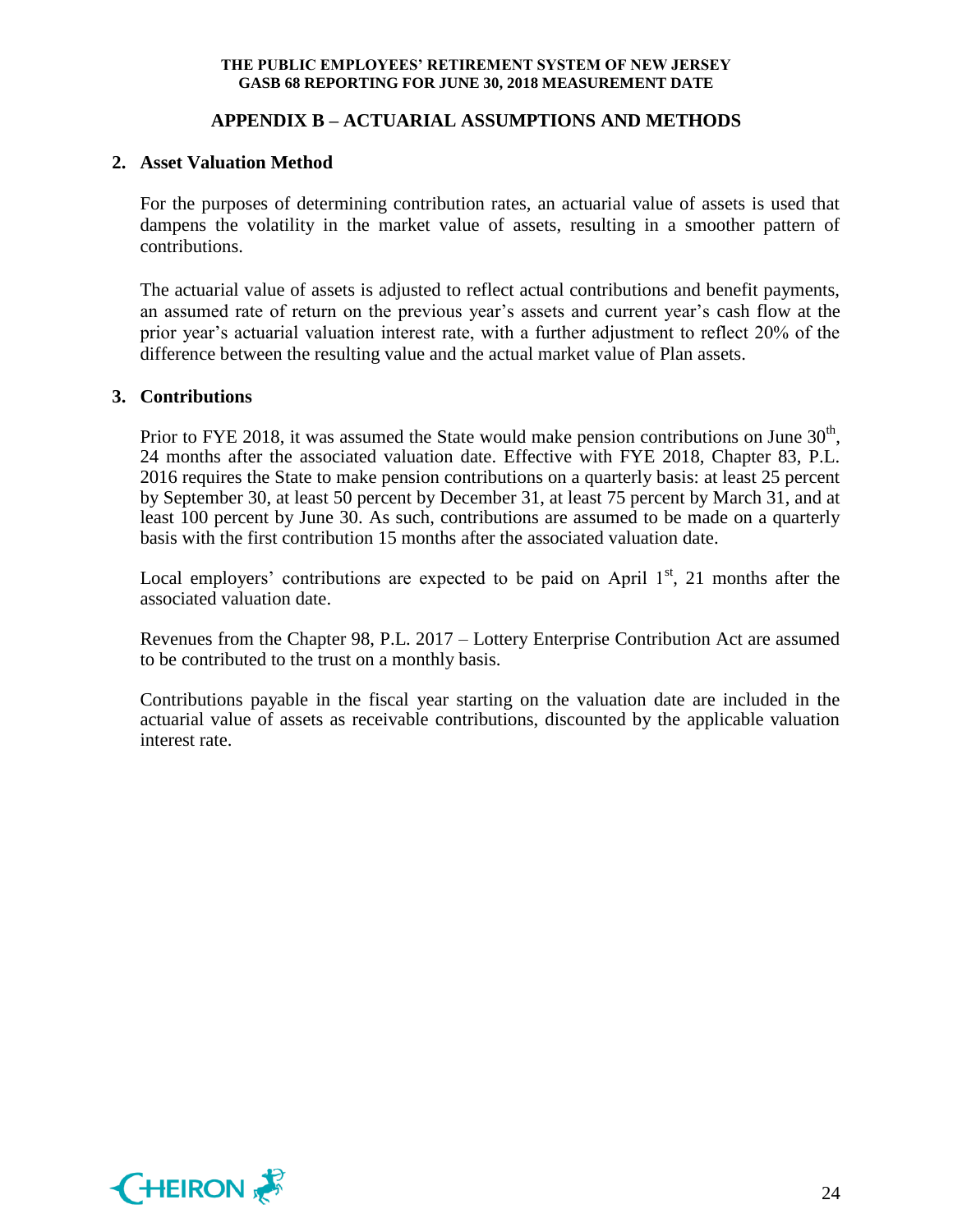## **APPENDIX C – SUMMARY OF PLAN PROVISIONS**

This summary of Plan provisions provides an overview of the major provisions of the PERS used in the actuarial valuation. It is not intended to replace the more precise language of the NJ State Statutes, Title 43, Chapter 15A, and if there is any difference between the description of the plan herein and the actual language in the NJ State Statutes, the NJ State Statutes will govern.

## **1. Eligibility for Membership**

Employees of the State or any county, municipality, school district, or public agency employed on a regular basis in a position covered by Social Security and not required to be a member of any other State or local government retirement system. Certain exceptions apply.

- a) Class B (or Tier 1) Member: Any member hired prior to July 1, 2007.
- b) Class D (or Tier 2) Member: Any member hired on or after July 1, 2007 and before November 2, 2008.
- c) Class E (or Tier 3) Member: Any member hired after November 1, 2008 and before May 22, 2010.
- d) Class F (or Tier 4) Member: Any member hired after May 21, 2010 and before June 28, 2011.
- e) Class G (or Tier 5) Member: Any member hired on or after June 28, 2011.

## **2. Plan Year**

The 12-month period beginning on July 1 and ending on June 30.

## **3. Years of Service**

A year of service for each year an employee is a Member of the Retirement System plus service, if any, covered by a prior service liability. Tier 4 and Tier 5 Members must be scheduled to work at least 35 hours per week for the State or 32 hours per week for a Local employer. Tier 3, 4 and 5 Members must have an annual salary of \$7,500 (indexed for inflation) and other members must have an annual salary of \$1,500.

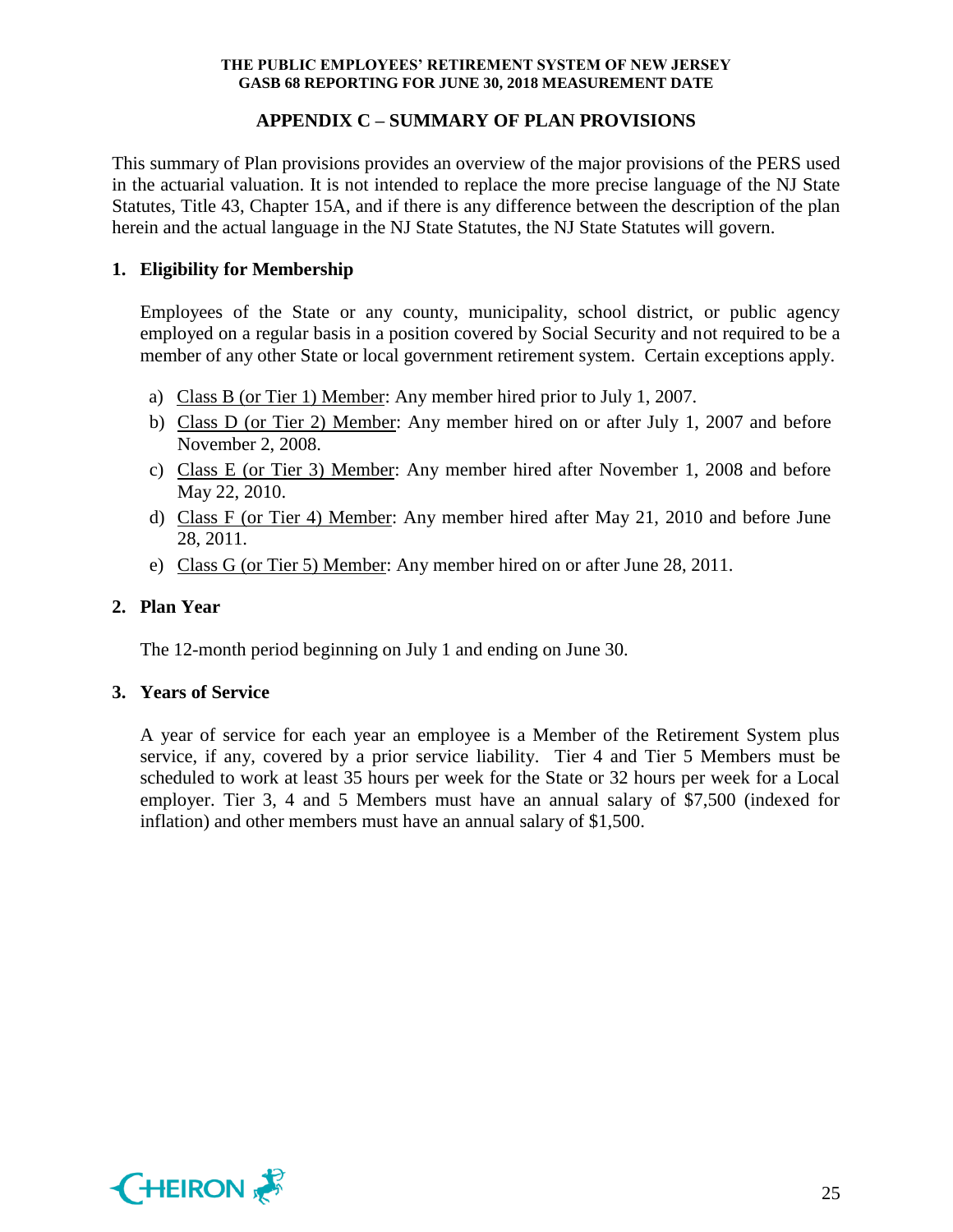## **APPENDIX C – SUMMARY OF PLAN PROVISIONS**

## **4. Compensation**

Base salary upon which contributions by a Member to the Annuity Savings Fund were based. Chapter 113, P.L. 1997 provides that Compensation cannot exceed the compensation limitation of Section 401(a)(17) of the Internal Revenue Code. Chapter 103, P.L. 2007 provides that for a Tier 2, 3, 4 or 5 Member, Compensation cannot exceed the annual maximum wage contribution base for Social Security, pursuant to the Federal Insurance Contribution Act.

## **5. Final Compensation**

The average annual compensation upon which contributions by a Member are made for the three consecutive years of service immediately preceding retirement, or the highest three fiscal years of service, if greater. Chapter 1, P. L. 2010 provides that for a Tier 4 or Tier 5 Member, Final Compensation is the average annual compensation upon which contributions by a Member are made for the five consecutive years of service immediately preceding retirement, or the highest five fiscal years of service, if greater.

## **6. Final Year Compensation**

The compensation upon which contributions by a Member to the Annuity Savings Fund are based in the last year of service.

## **7. Accumulated Deductions**

The sum of all amounts deducted from the compensation of a Member or contributed by the Member or on the Member's behalf without interest.

## **8. Member Contributions**

Each Member contributes a percentage of Compensation. Effective October 1, 2011, Chapter 78, P.L. 2011 set the member contribution rate at 6.5% and causes it to increase by  $1/7<sup>th</sup>$  of 1 % each July thereafter until it attains an ultimate rate of 7.5% on July 1, 2018.

For members who are eligible to retire under the Prosecutors Part as provided by Chapter 366, P .L. 2001, Chapter 78, P.L. 2011 set the member contribution rate at 10.0%, effective October 1, 2011.

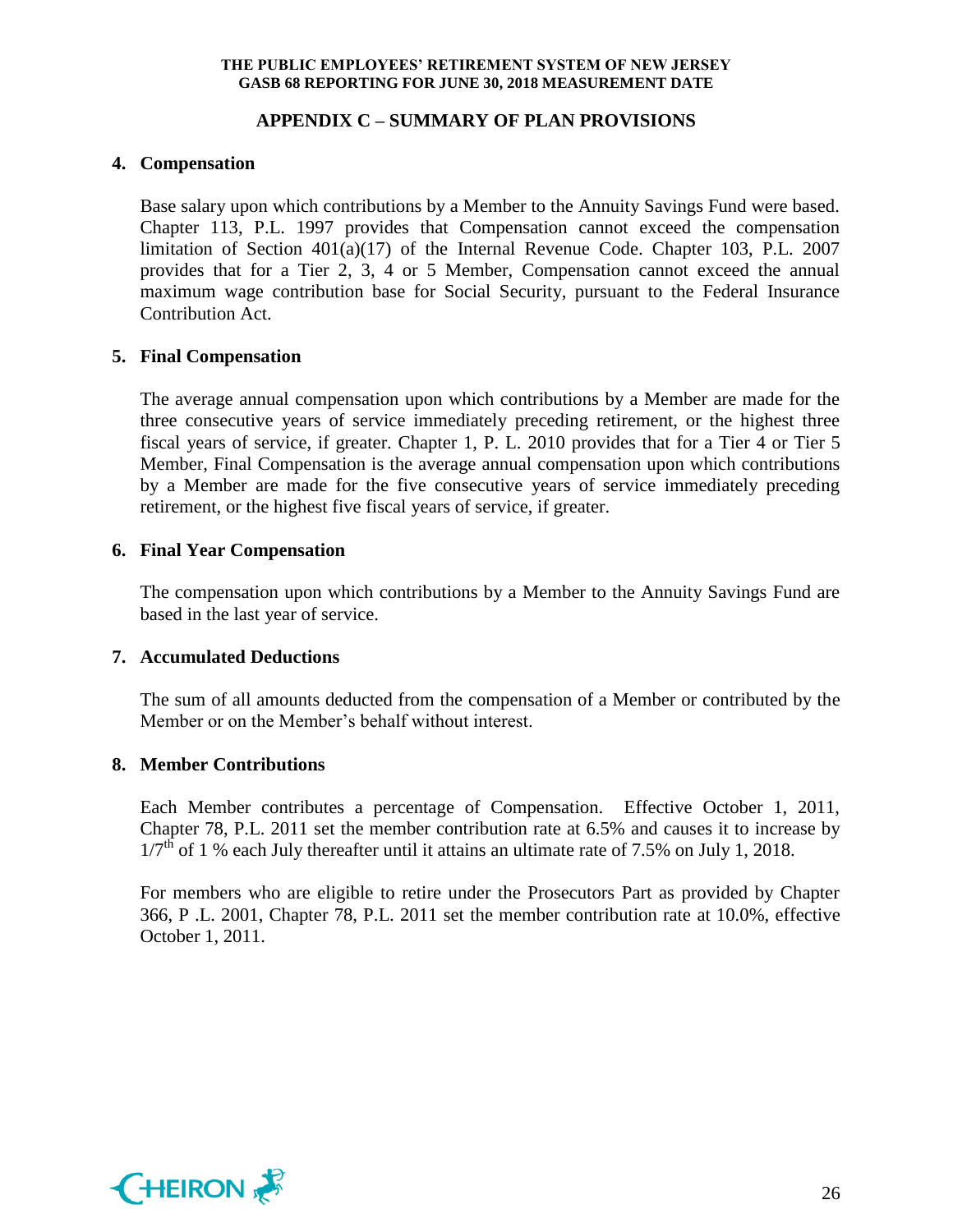#### **APPENDIX C – SUMMARY OF PLAN PROVISIONS**

#### **9. Benefits**

a) **Service Retirement:** For a Tier 1 or Tier 2 Member, age 60. For a Tier 3 or Tier 4 Member, age 62. For a Tier 5 Member, age 65.

Benefit is an annual retirement allowance comprised of a member annuity plus an employer pension which together equal:

- (1) For a Tier 1, 2 or 3 Member, 1/55 of Final Compensation for each Year of Service.
- (2) For a Tier 4 or 5 Member, 1/60 of Final Compensation for each Year of Service.
- b) **Early Retirement:** Prior to eligibility for Service Retirement. For a Tier 1, 2, 3 or 4 Member, 25 Years of Service. For a Tier 5 Member, 30 Years of Service.

Benefit is an annual retirement allowance comprised of a member annuity plus an employer pension which together equal:

- (1) For a Tier 1 Member, the Service Retirement benefit reduced by 1/4 of one percent for each month the retirement date precedes age 55.
- (2) For a Tier 2 Member, the Service Retirement benefit reduced by 1/12 of one percent for each month the retirement date precedes age 60 through age 55 and by 1/4 of one percent for each month the retirement date precedes age 55.
- (3) For a Tier 3 or 4 Member, the Service Retirement benefit reduced by 1/12 of one percent for each month the retirement date precedes age 62 through age 55 and by 1/4 of one percent for each month the retirement date precedes age 55.
- (4) For a Tier 5 Member, the Service Retirement benefit reduced by 1/4 of one percent for each month the retirement date precedes age 65.
- c) **Veteran Retirement:** Age 55 with 25 Years of Service or Age 60 with 20 Years of Service for a qualified military veteran who retires directly from active service.

Benefit is an annual retirement allowance comprised of a member annuity plus an employer pension which together equal the greater of:

- (1) 54.5% of highest 12-month Compensation, or
- (2) For a member who is at least age 55 with 35 Years of Service, 1/55 of highest 12 month Compensation for each Year of Service.

Veterans may receive a Service Retirement benefit if greater.

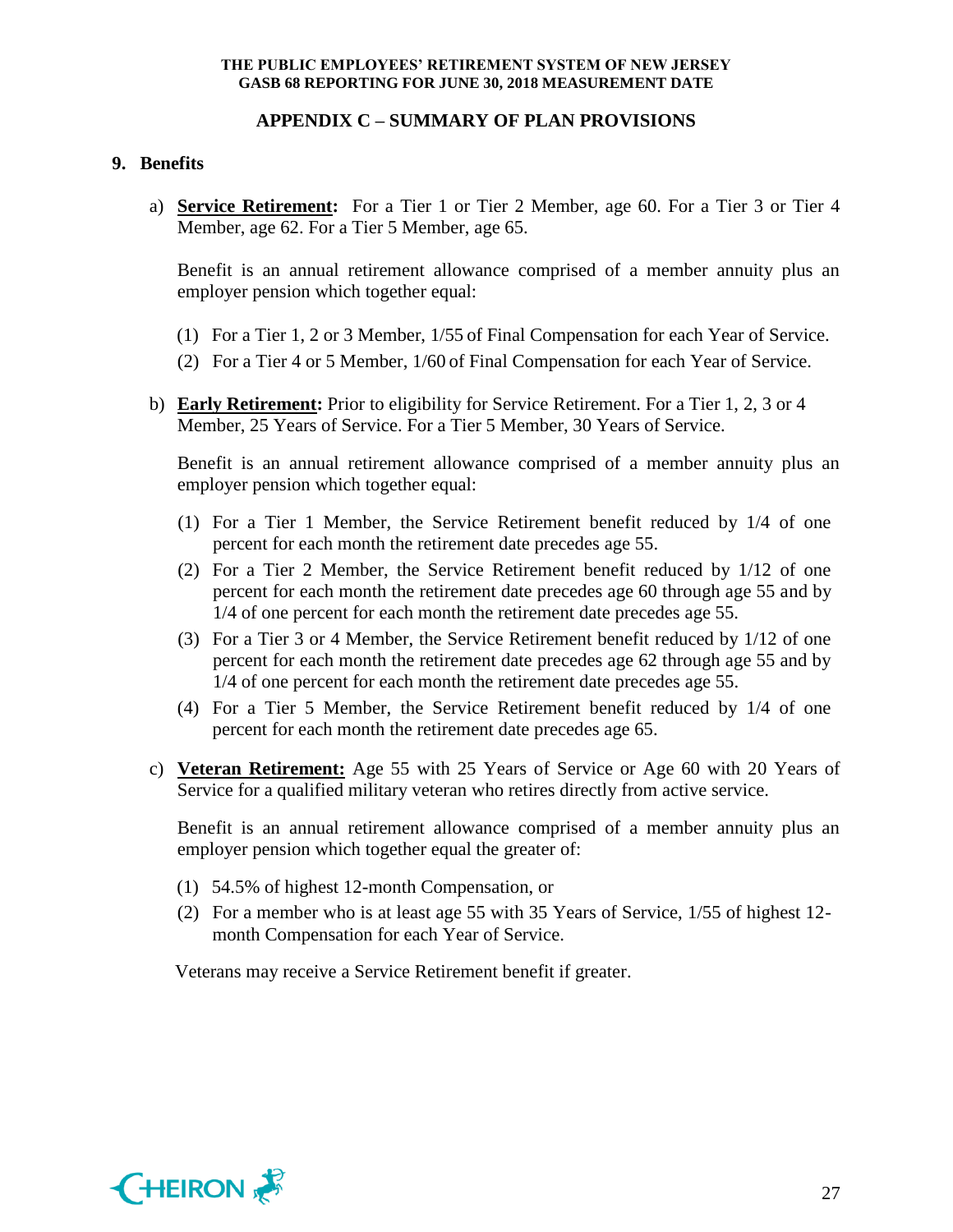## **APPENDIX C – SUMMARY OF PLAN PROVISIONS**

d) **Deferred Retirement:** Termination of service prior to eligibility for Service Retirement with 10 Years of Service.

Benefit is either:

- (1) A refund of Accumulated Deductions plus, if the member has completed three years of service, interest accumulated at 2.0% per annum; or
- (2) A deferred life annuity, commencing at age 60 for a Tier 1 or Tier 2 Member, age 62 for a Tier 3 or Tier 4 Member or age 65 for a Tier 5 Member, comprised of a member annuity plus an employer pension which together equal the Service Retirement benefit based on Final Compensation and Years of Service at date of termination.

For Members who die during the deferral period, the benefit is a return of Accumulated Deductions with credited interest.

e) **Non-Vested Termination:** Termination of service prior to eligibility for Service Retirement and less than 10 Years of Service.

Benefit is a refund of Accumulated Deductions plus, if the member has completed three years of service, interest accumulated at 2.0% per annum.

## f) **Death Benefits**

- (1) Ordinary Death Before Retirement: Death of an active contributing Member. Benefit is equal to:
	- a. Lump sum payment equal to 150% of Final Year Compensation, also known as the non-contributory group life insurance benefit, plus
	- b. Accumulated Deductions with credited interest.
- (2) Accidental Death Before Retirement: Death of an active Member resulting from injuries received from an accident during performance of duty and not a result of willful negligence. Benefit is equal to:
	- a. Lump sum payment equal to 150% of Final Year Compensation, also known as the non-contributory group life insurance benefit, plus
	- b. Spouse life annuity of 50% of Final Year Compensation payable until spouse's death or remarriage. If there is no surviving spouse or upon death or remarriage, a total of 20% (35%, 50%) of Final Year Compensation payable to one (two, three or more) dependent child(ren). If there is no surviving spouse or dependent child(ren), 25% (40%) of Final Year Compensation to one (two) dependent parent(s). If there is no surviving spouse, dependent child(ren) or parent(s), the benefit is a refund of Accumulated Deductions with credited interest.

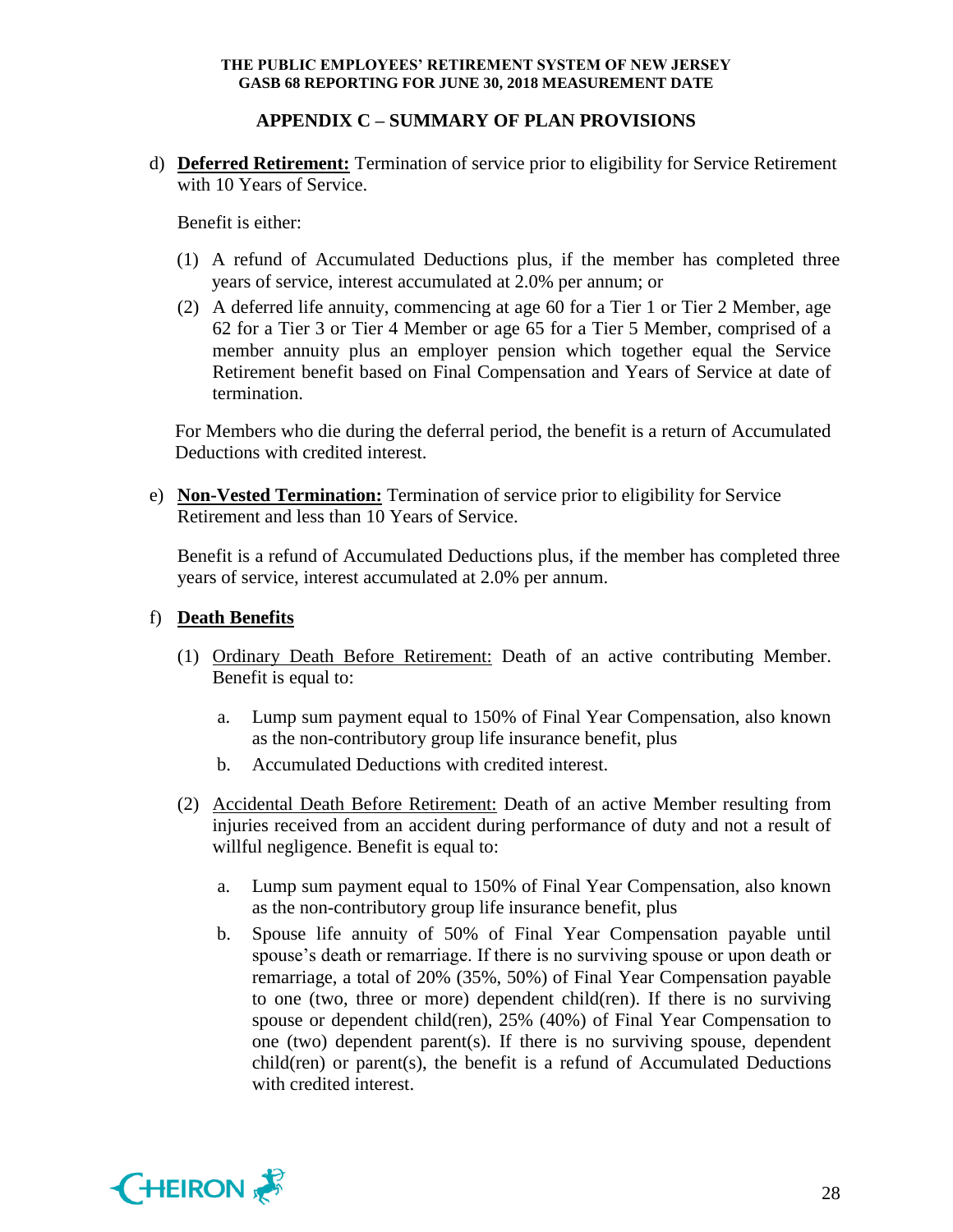## **APPENDIX C – SUMMARY OF PLAN PROVISIONS**

- (3) Death After Retirement: Death of a retired Member. Benefit is equal to:
	- a. Lump sum payment equal to 3/16 of Final Year Compensation for a Member retired under Service, Early, Veteran or Deferred Retirement with 10 Years of Service. For a Member receiving a Disability benefit, lump sum payment of 150% of Final Year Compensation if death occurs prior to age 60 and 3/16 of Final Compensation if death occurs after age 60. This benefit is also known as the non-contributory group life insurance benefit, plus
	- b. Any survivor benefit due under the Member's optional form of payment election. Previously granted COLAs also apply to life annuities.

Members are also eligible for a voluntary, employee-paid life insurance policy, known as the contributory group life insurance policy. This benefit is not paid through the System and is not considered for valuation purposes.

## g) **Disability Retirement**

(1) Ordinary Disability Retirement: 10 years of service and totally and permanently incapacitated from the performance of normal or assigned duties. Only available to Tier 1, 2 and 3 Members.

Benefit is an annual retirement allowance comprised of a member annuity plus an employer pension which together equal:

- a. 1.64% of Final Compensation for each Year of Service; or
- b. 43.6% of Final Compensation.
- (2) Accidental Disability Retirement: Total and permanent incapacitation as a direct result of a traumatic event occurring during and as a result of the performance of regular or assigned duties. Only available to Tier 1, 2 and 3 Members.

Benefit is an annual retirement allowance comprised of a member annuity plus an employer pension which together equal 72.7% of Compensation at the date of injury.

The pension portion of the benefit will be offset for any periodic Workers' Compensation benefits.

Tier 4 and Tier 5 Members are eligible for long-term disability coverage. This benefit is not paid through the System and is not considered for valuation purposes. Both Member and employer contributions to the System continue while on long-term disability, with the policy covering the Member portion. The long-term disability benefit equals 60% of Final Year Compensation and may be offset for other periodic benefits, such as Workers' Compensation, short-term disability or Social Security. The long-term disability benefit may continue through the earlier of age 70 or commencement of a retirement benefit under the System.

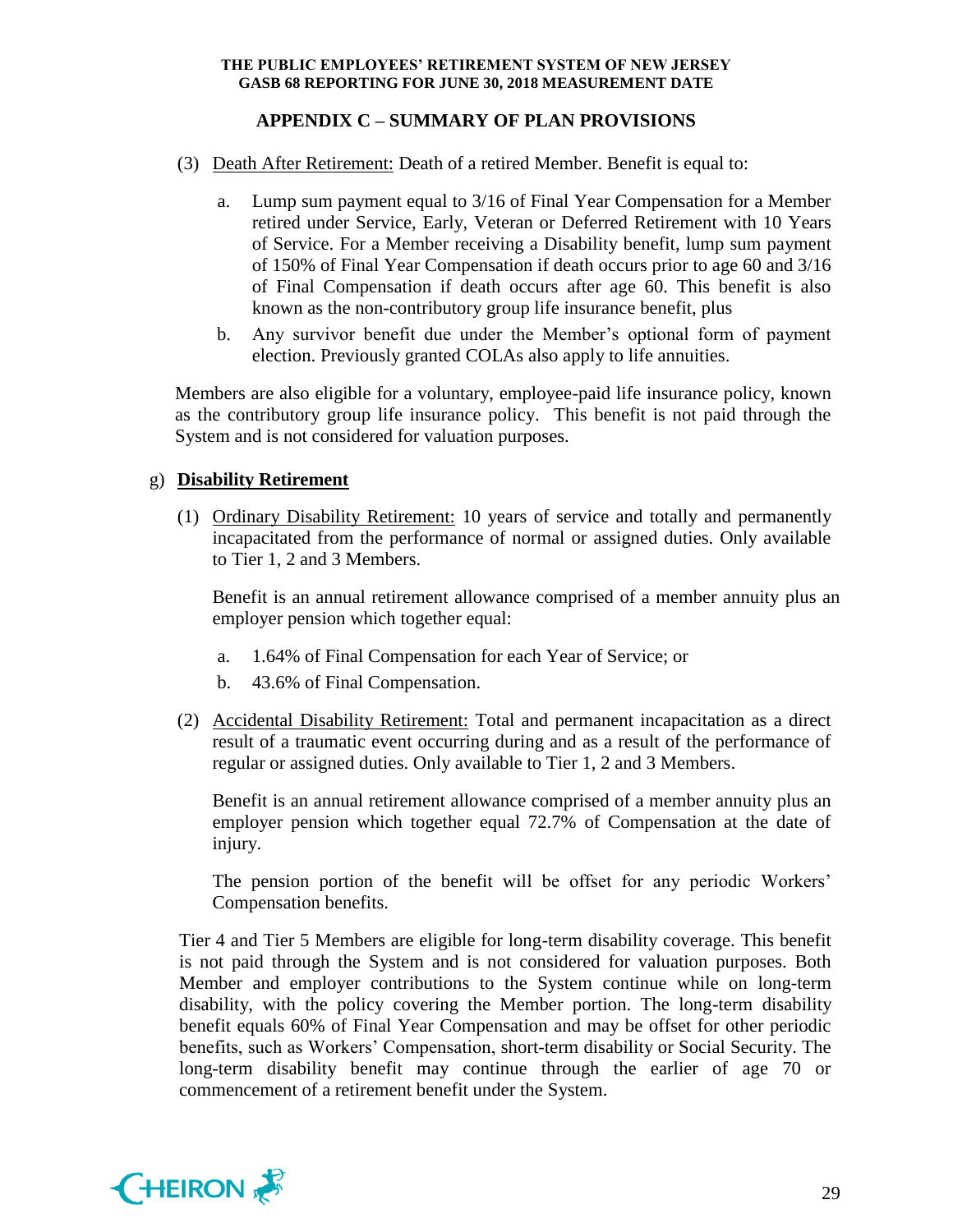## **APPENDIX C – SUMMARY OF PLAN PROVISIONS**

## **10. Benefits for Special Employee Groups**

Certain members qualify for enrollment into special employee groups. Such members receive the greater of the special benefits described below or the regular PERS benefit described above. For benefit types not explicitly mentioned, the regular PERS benefit applies.

## a) **Law Enforcement Officers (LEOs):**

Members employed in eligible job titles as well as individuals who do not meet the age or medical requirements for entry into the Police and Firemen's Retirement System (PFRS).

## (1) Service and Special Retirement

Mandatory retirement at age 65. Veterans with less than 20 Years of Service at age 65 must retire upon attainment of 20 Years of Service or age 70, whichever is earlier. Voluntary retirement prior to those ages.

a. Service Retirement: Age 55 after 20 Years of LEO Service.

Benefit is an annual retirement allowance comprised of a member annuity plus an employer pension which together equal 2% of Final Compensation for each Year of LEO Service up to 25 years plus 1% of Final Compensation for each Year of LEO Service over 25 years.

The Member is also eligible for a regular PERS benefit based on any non-LEO service.

b. Special Retirement: 25 Years of LEO Service.

Benefit is the Service Retirement benefit plus 5% of Final Compensation with a maximum of 70% of Final Compensation.

(2) Ordinary Disability Retirement: 5 Years of LEO Service.

Benefit is the regular PERS Ordinary Disability benefit.

(3) Death Benefits:

Benefit is the regular PERS Death benefit except, upon Accidental Disability Retirement, the minimum lump sum payment is \$5,000.

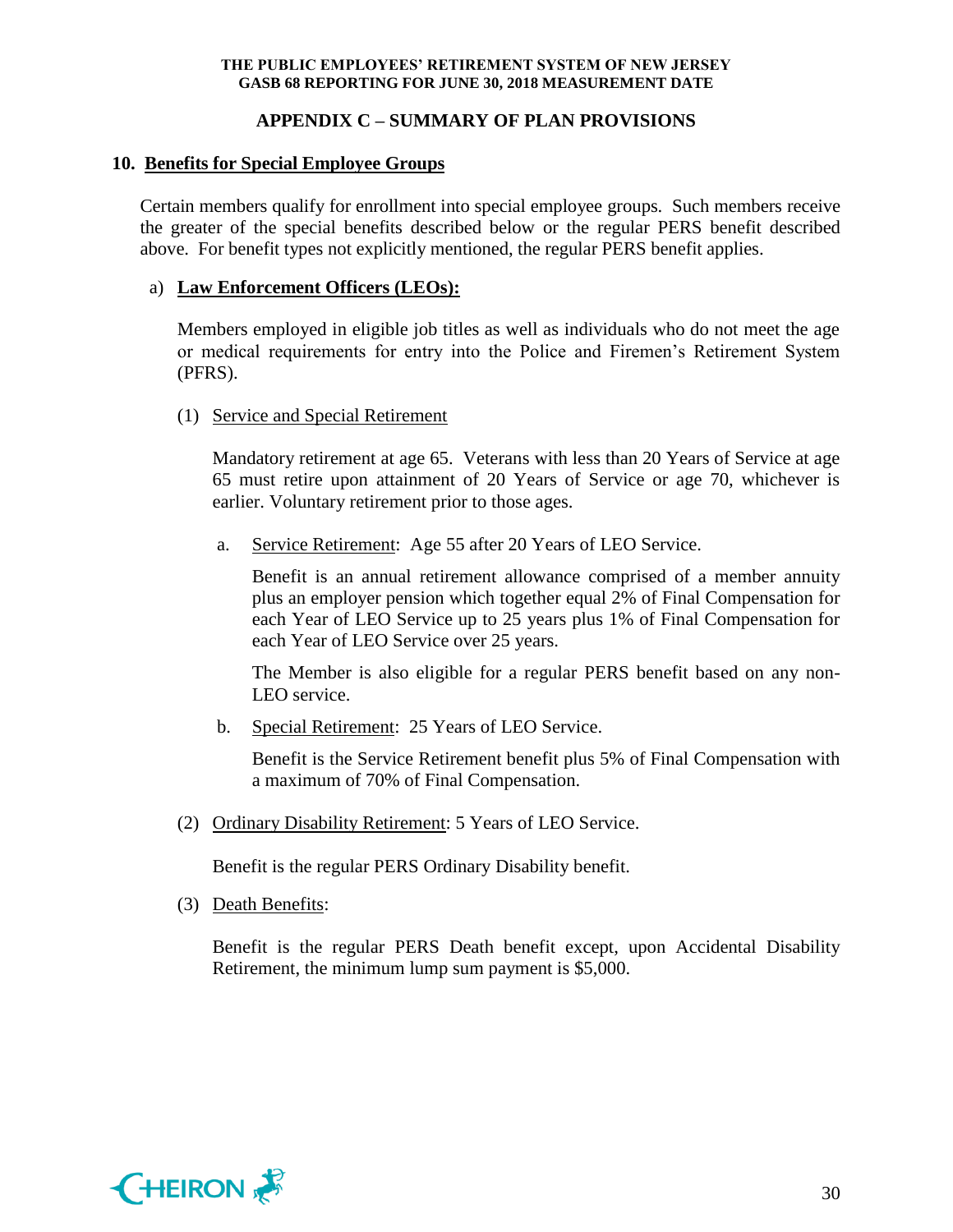## **APPENDIX C – SUMMARY OF PLAN PROVISIONS**

## b) **Legislative Retirement System (LRS):**

Members of the State Legislature. Chapter 92, P.L. 2007 closed LRS to new members enrolled on or after July 1, 2007.

(1) Special Legislative Retirement: Age 60.

Benefit is an annual retirement allowance comprised of a member annuity plus an employer pension which together equal 3% of Final Compensation for each Year of Legislative Service with a maximum of two-thirds of Final Compensation.

The Member is also eligible for a regular PERS benefit based on any nonlegislative service.

(2) Deferred Retirement: Termination of service prior to eligibility for Service or Special Legislative Retirement with 8 Years of Legislative Service.

Benefit is either:

- a. A refund of Accumulated Deductions plus, if the Member has completed three years of service, interest accumulated at 2.0% per annum; or
- b. A deferred life annuity, commencing at age 60, comprised of a member annuity plus an employer pension which together equal the Service or Special Legislative Retirement benefit based on Final Compensation and Years of Service at date of termination.

## c) **Prosecutors Part (Chapter 366, P.L. 2001):**

Covers prosecutors as well as members employed in certain other related job titles. Chapter 1. P.L. 2010 closed the Prosecutors Part to new members enrolled on or after May 22, 2010.

(1) Service and Special Retirement

Mandatory retirement at age 70. Voluntary retirement prior to that age.

In addition to the benefits described below, the member is eligible for a regular PERS benefit based on any non-Prosecutors Part service.

a. Service Retirement: For a Prosecutors Part Member enrolled as of January 7, 2002, age 55 or 20 Years of Prosecutors Part Service. For a Prosecutors Part Member enrolled after January 7, 2002, age 55.

Benefit is an annual retirement allowance comprised of a member annuity plus an employer pension which together equal the greater of:

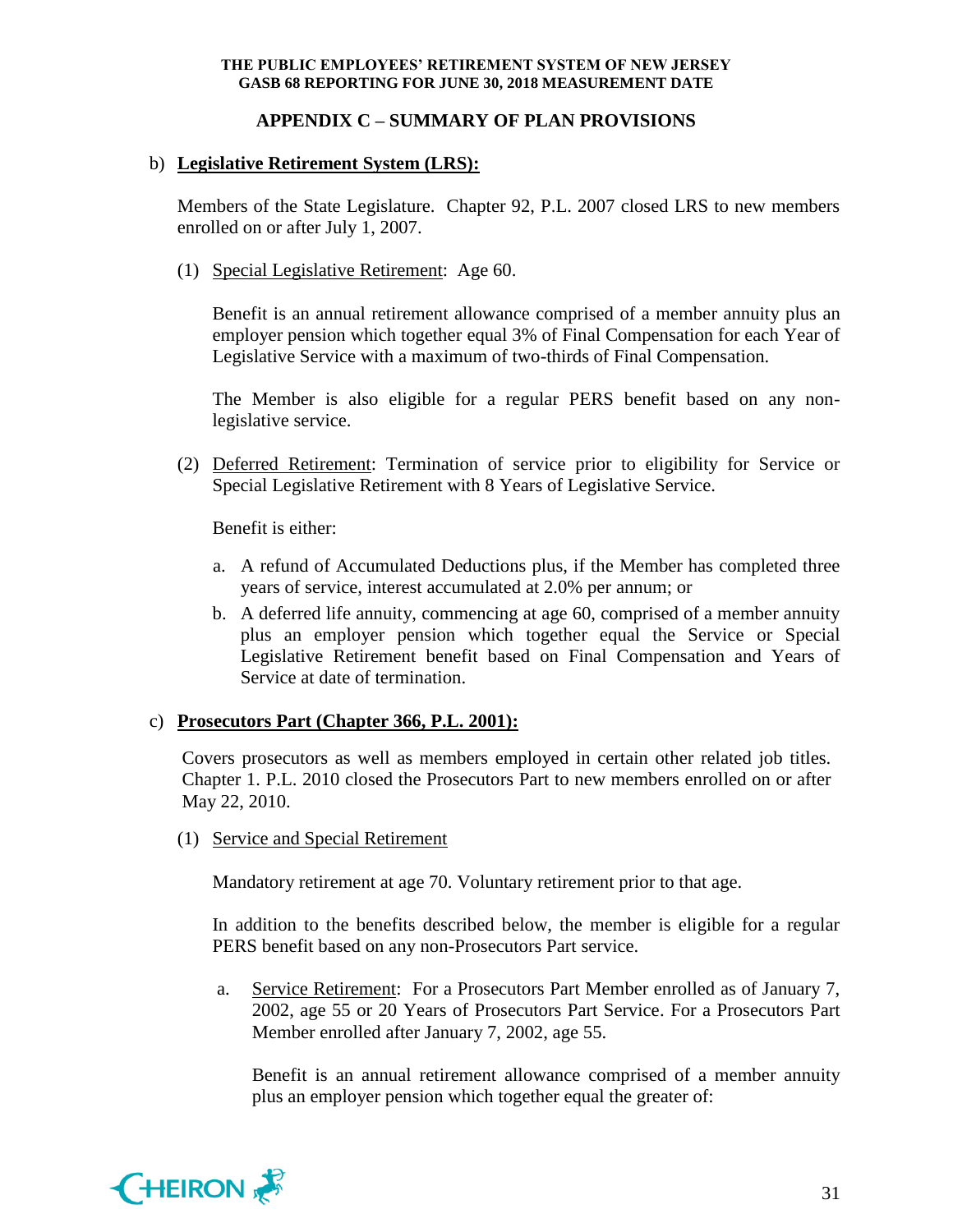## **APPENDIX C – SUMMARY OF PLAN PROVISIONS**

- i. 2% of Final Year Compensation for each Year of Prosecutors Part Service up to 30 years plus 1% of Final Year Compensation for each Year of Prosecutors Part Service over 30 years.
- ii. 50% of Final Year Compensation for Prosecutors Part Members with 20 or more Years of Prosecutors Part Service.
- iii. 1/60 of Final Year Compensation for each Year of Prosecutors Part Service.
- b. Special Retirement: 25 Years of Prosecutors Part Service.

Benefit is an annual retirement allowance comprised of a member annuity plus an employer pension which together equal 65% of Final Year Compensation plus 1% of Final Year Compensation for each Year of Prosecutors Part Service in excess of 25 years with a maximum of 70% of Final Compensation.

(2) Deferred Retirement: Termination of service prior to eligibility for Service or Special Retirement with 10 Years of Prosecutors Part Service.

Benefit is either:

- a. A refund of Accumulated Deductions plus, if the Member has completed three years of service, interest accumulated at 2.0% per annum; or
- b. A deferred life annuity, commencing at age 55, comprised of a member annuity plus an employer pension which together equal 2% of Final Year Compensation for each Year of Prosecutors Part Service.
- (3) Death Benefits:

Benefit is the regular PERS Death benefit except, upon Service, Special or Deferred Prosecutors Part Retirement with 10 Years of Prosecutors Part Service, the lump sum payment equals 50% of Final Year Compensation.

## d) **Workers Compensation Judges Part (WCJ) (Chapter 259, P.L. 2001):**

Member employed in an eligible job title by the Division of Workers' Compensation. Chapter 92, P.L. 2007 closed the Workers Compensation Judges Part to new members enrolled on or after July 1, 2007.

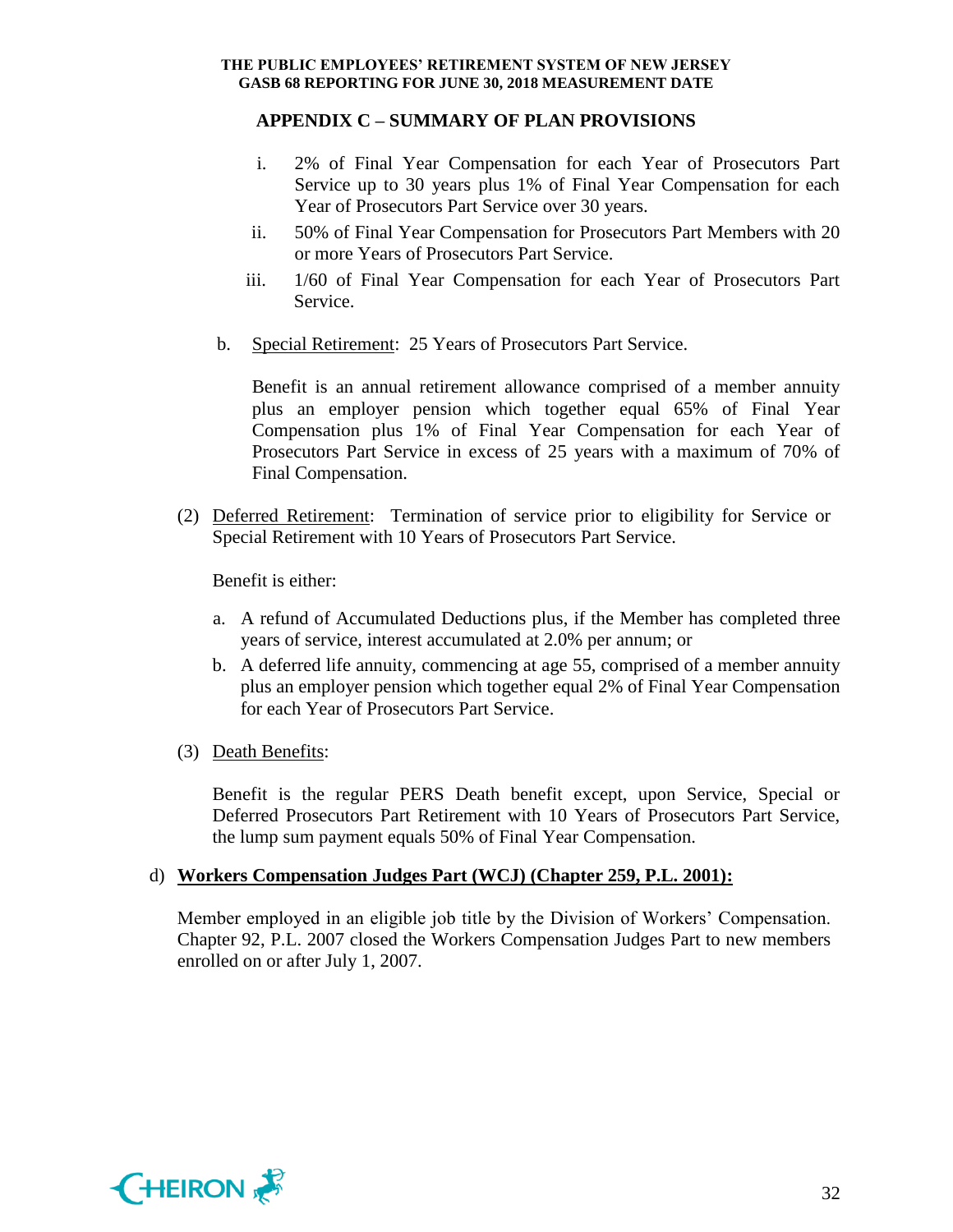## **APPENDIX C – SUMMARY OF PLAN PROVISIONS**

(1) Service Retirement:

Mandatory retirement age 70. Voluntary retirement prior to that age.

a. Age 70 and 10 Years of WCJ Service; or Age 65 and 15 Years of WCJ Service; or Age 60 and 20 Years of WCJ Service.

Benefit is an annual retirement allowance comprised of a member annuity plus an employer pension equal to 75% of contractual Compensation at the date of retirement.

b. Age 65, 5 consecutive Years of WCJ Service and 15 Years of Aggregate PERS Service; or

Age 60, 5 consecutive Years of WCJ Service and 20 Years of Aggregate PERS Service.

Benefit is an annual retirement allowance comprised of a member annuity plus an employer pension equal to 50% of contractual Compensation at the date of retirement.

c. Age 60, 5 consecutive Years of WCJ Service and 15 Years of Aggregate PERS Service.

Benefit is an annual retirement allowance comprised of a member annuity plus an employer pension equal to 2% of contractual Compensation at the date of retirement for each Year of Aggregate PERS Service up to 25 years plus 1% of contractual Compensation at the date of retirement for each Year of Aggregate PERS Service over 25 years.

d. Age 60.

Benefit is an annual retirement allowance comprised of a member annuity plus an employer pension equal to 2% of contractual Compensation at the date of retirement for each Year of WCJ Service up to 25 years plus 1% of contractual Compensation at the date of retirement for each Year of Aggregate PERS Service over 25 years.

(2) Early Retirement: Prior to eligibility for Service Retirement and 5 consecutive Years of WCJ Service and 25 Years of Aggregate PERS Service.

Benefit is an annual retirement allowance comprised of a member annuity plus an employer pension equal to 2% of contractual Compensation at the date of retirement for each Year of Aggregate PERS Service up to 25 years plus 1% of contractual Compensation at the date of retirement for each Year of Aggregate PERS Service over 25 years, actuarially reduced for commencement prior to age 60.

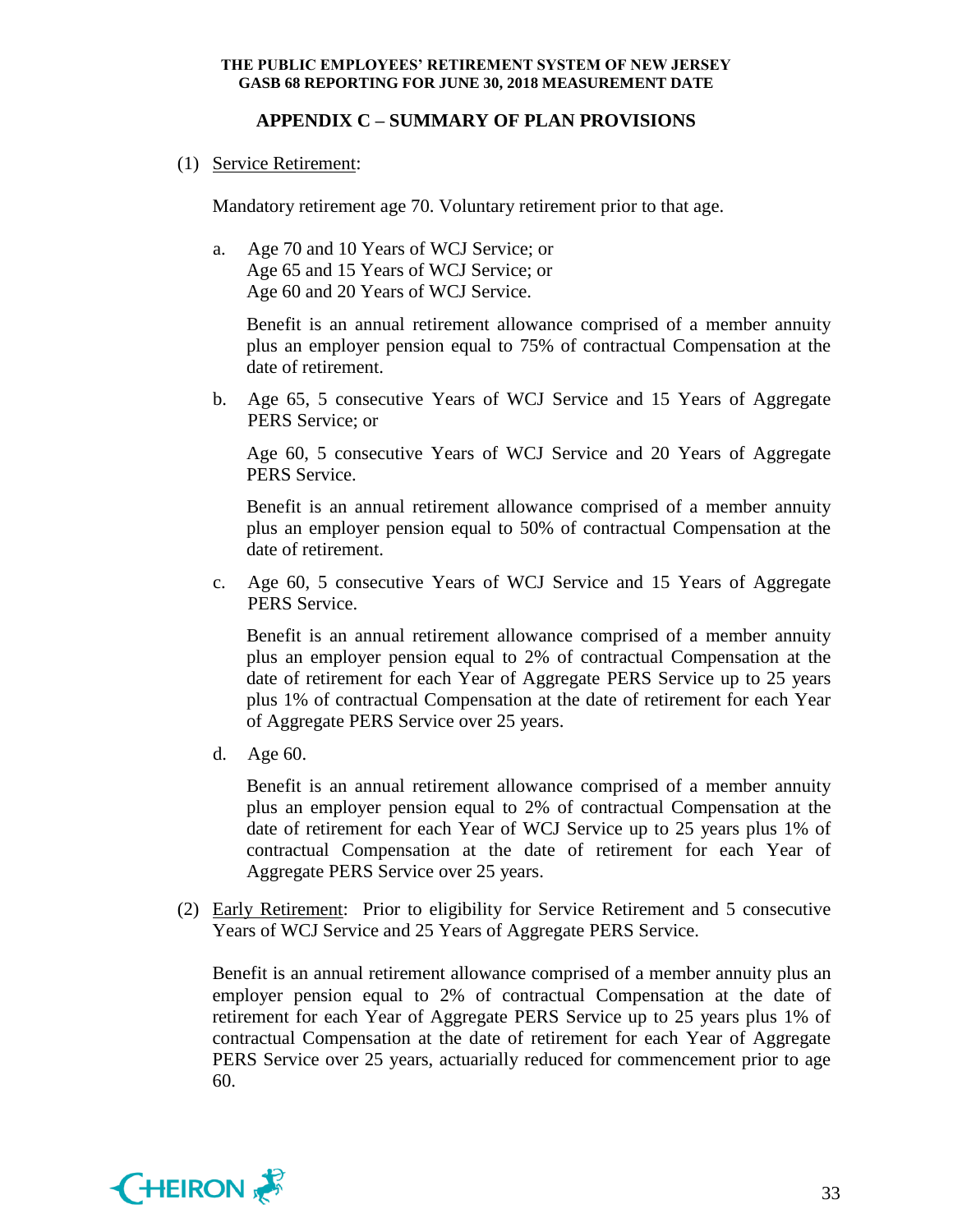## **APPENDIX C – SUMMARY OF PLAN PROVISIONS**

(3) Deferred Retirement: Termination of service prior to eligibility for Service Retirement with 5 consecutive Years of WCJ Service and 10 Years of Aggregate PERS Service.

Benefit is either:

- a. A refund of Accumulated Deductions plus, if the Member has completed three years of service, interest accumulated at 2.0% per annum; or
- b. A deferred life annuity, commencing at age 60, comprised of a member annuity plus an employer pension which together equal 2% of contractual Compensation at the date of retirement for each Year of Aggregate PERS Service up to 25 years plus 1% of contractual Compensation at the date of retirement for each Year of Aggregate PERS Service over 25 years.
- (4) Death Benefits
	- a. Before Retirement: Death of an active WCJ Member. Benefit is equal to:
		- i. Lump sum equal to 150% of contractual Compensation at the date of death, plus
		- ii. Spousal life annuity of 25% of contractual Compensation at the date of death payable until spouse's remarriage plus 10% (15%) to one (two or more) dependent child(ren). If there is no surviving spouse, or upon death or remarriage, a total of 15% (20%, 30%) of contractual Compensation at the date of death payable to one (two, three or more) dependent child(ren). If there is no surviving spouse or dependent child(ren), 20% (30%) of contractual Compensation at the date of death to one (two) dependent parent(s). If there is no surviving spouse, dependent child(ren) or parent(s), the benefit is a refund of Accumulated Deductions with interest.
	- b. After Retirement: Death of a retired WCJ Member. Benefit is equal to:
		- i. Lump sum equal to 25% of contractual Compensation at the date of death for a Member retired under Service or Early WCJ Retirement with 10 Years of Aggregate PERS Service. For a Member receiving a Disability benefit, lump sum payment of 150% of contractual Compensation at the date of death if death occurs prior to age 60 and 25% of contractual Compensation at the date of death if death occurs after age 60, plus
		- ii. Any survivor benefit due under the Member's optional form of payment election. Previously granted COLAs also apply to life annuities.

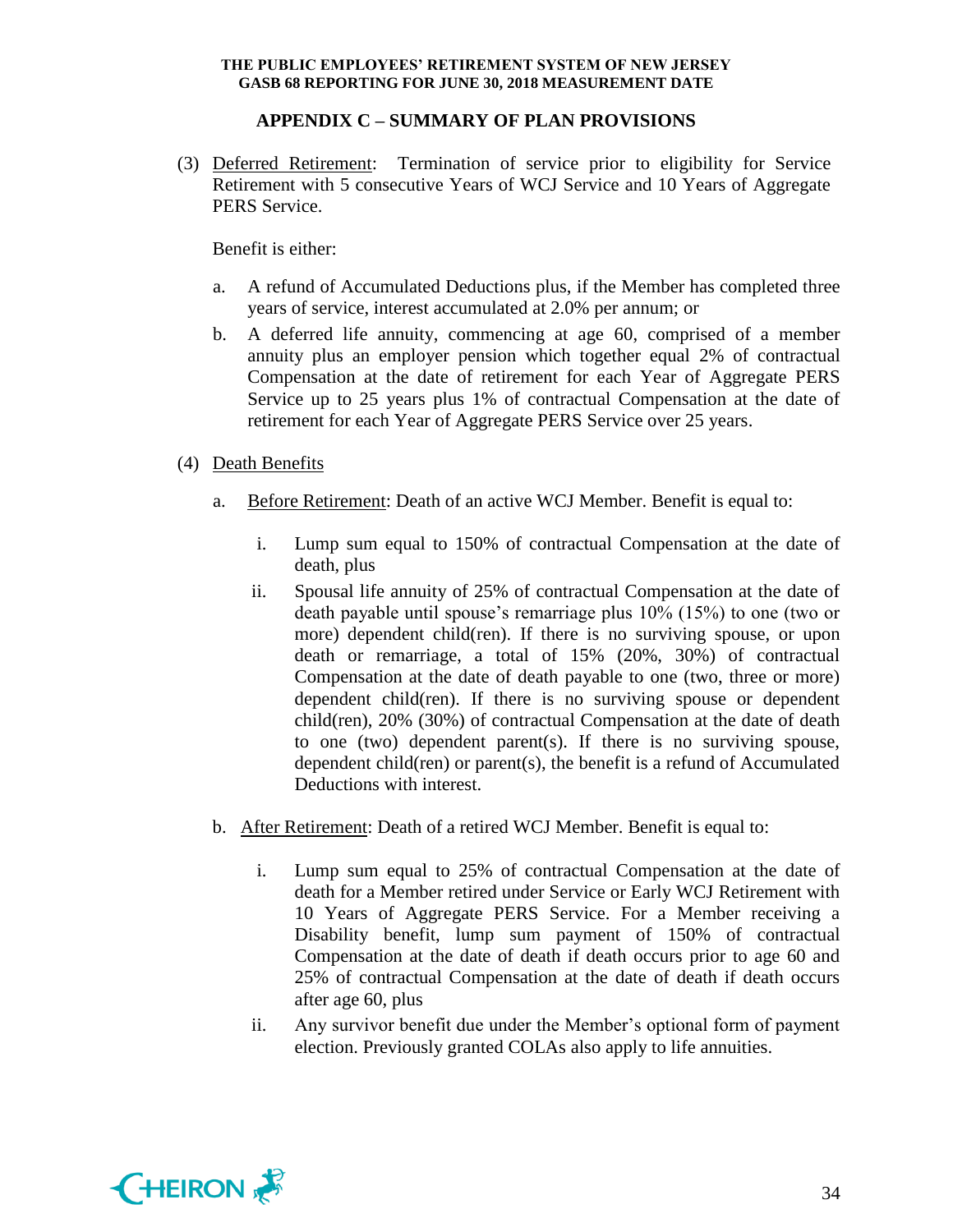## **APPENDIX C – SUMMARY OF PLAN PROVISIONS**

## **11. Optional Forms of Payment**

The member may elect the following forms of payment.

- a) Maximum Option: Single life annuity with a return of the balance of the Accumulated Deductions with credited interest.
- b) Option 1: Single life annuity with a return of the balance of the initial reserve.
- c) Option 2: 100% joint and survivor annuity.
- d) Option 3: 50% joint and survivor annuity.
- e) Option 4: Other percentage joint and survivor annuity.
- f) Option A: 100% pop-up joint and survivor annuity.
- g) Option B: 75% pop-up joint and survivor annuity.
- h) Option C: 50% pop-up joint and survivor annuity.
- i) Option D: 25% pop-up joint and survivor annuity.

## **12. Cost-of-Living Adjustments**

Also known as Pension Adjustments. Provided annually to retirees and survivors after 24 months of retirement prior to July 1, 2011. Chapter 78, P.L. 2011 eliminated future adjustments effective July 1, 2011. Adjustments may be reinstated in the future subject to certain conditions outlined in Chapter 78, P.L. 2011.

## **13. Changes in Plan Provisions Since Last Valuation**

None.

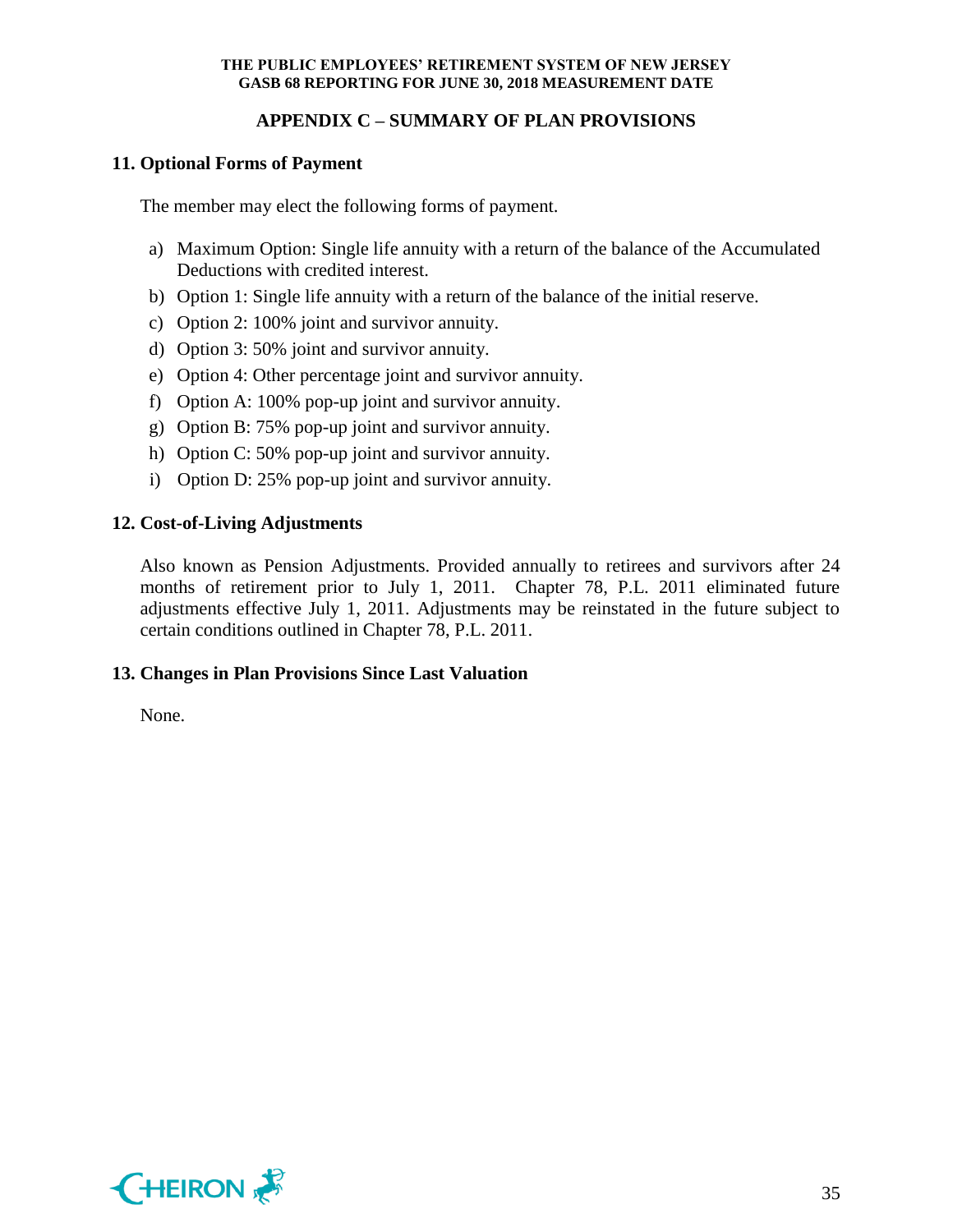#### **APPENDIX D – DETERMINATION OF DISCOUNT RATE**

**Table 1 - Projection of the Pension Plan's Fiduciary Net Position**

(In Thousands) Projections Commence June 30, 2018

**Projected** 

| Year             | <b>Beginning</b><br><b>Fiduciary Net</b><br><b>Position</b> | Projected<br>Member<br>Contributions | Projected<br><b>Employer</b><br>Contributions | Projected<br>Lottery<br>Contributions | Projected<br><b>Benefit</b><br><b>Payments</b> | Projected<br>Administrative<br><b>Expenses</b> | Projected<br>Investment<br><b>Earnings</b> | <b>Projected Ending</b><br><b>Fiduciary Net</b><br><b>Position</b> |
|------------------|-------------------------------------------------------------|--------------------------------------|-----------------------------------------------|---------------------------------------|------------------------------------------------|------------------------------------------------|--------------------------------------------|--------------------------------------------------------------------|
|                  | (a)                                                         | (b)                                  | (c)                                           | (d)                                   | (e)                                            | (f)                                            | (g)                                        | $(h) = (a) + (b) + (c)$<br>$+ (d) - (e) - (f) + (g)$               |
| 1                | \$<br>28,399,320                                            | \$<br>762,802                        | \$<br>1,528,819                               | \$<br>218,105                         | \$<br>4,305,788                                | \$<br>23,660                                   | \$<br>1,903,578                            | 28,483,175<br>\$                                                   |
| $\boldsymbol{2}$ | 28,483,175                                                  | 729,143                              | 1,605,992                                     | 225,245                               | 4,430,275                                      | 24,343                                         | 1,905,892                                  | 28,494,829                                                         |
|                  |                                                             |                                      |                                               |                                       |                                                |                                                |                                            |                                                                    |
| 3                | 28,494,829                                                  | 696,640                              | 1,715,436                                     | 228,362                               | 4,560,292                                      | 25,060                                         | 1,903,447                                  | 28,453,362                                                         |
| $\overline{4}$   | 28,453,362                                                  | 664,197                              | 1,769,952                                     | 231,038                               | 4,689,688                                      | 25,776                                         | 1,896,374                                  | 28,299,459                                                         |
| 5                | 28,299,459                                                  | 631,510                              | 2,139,483                                     | 233,729                               | 4,818,511                                      | 26,492                                         | 1,888,785                                  | 28,347,962                                                         |
| 6                | 28,347,962                                                  | 598,932                              | 2,193,176                                     | 236,565                               | 4,942,653                                      | 27,184                                         | 1,888,168                                  | 28,294,967                                                         |
| 7                | 28,294,967                                                  | 566,543                              | 2,247,137                                     | 239,449                               | 5,061,702                                      | 27,848                                         | 1,880,645                                  | 28,139,191                                                         |
| 8                | 28,139,191                                                  | 534,277                              | 2,300,834                                     | 242,366                               | 5,175,075                                      | 28,483                                         | 1,866,137                                  | 27,879,247                                                         |
| 9                | 27,879,247                                                  | 502,092                              | 2,336,995                                     | 245,329                               | 5,282,295                                      | 29,084                                         | 1,844,190                                  | 27,496,474                                                         |
| 10               | 27,496,474                                                  | 475,281                              | 2,378,958                                     | 248,120                               | 5,379,520                                      | 29,628                                         | 1,814,262                                  | 27,003,948                                                         |
| 11               | 27,003,948                                                  | 449,416                              | 2,420,892                                     | 250,046                               | 5,461,012                                      | 30,082                                         | 1,777,213                                  | 26,410,421                                                         |
| 12               | 26,410,421                                                  | 424,212                              | 2,465,845                                     | 252,573                               | 5,530,968                                      | 30,470                                         | 1,733,613                                  | 25,725,226                                                         |
| 13               | 25,725,226                                                  | 399,302                              | 2,513,730                                     | 255,125                               | 5,592,813                                      | 30,811                                         | 1,683,965                                  | 24,953,723                                                         |
| 14               | 24,953,723                                                  | 375,218                              | 2,524,570                                     | 257,702                               | 5,641,879                                      | 31,077                                         | 1,627,897                                  | 24,066,154                                                         |
| 15               | 24,066,154                                                  | 351,934                              | 2,537,753                                     | 260,305                               | 5,679,185                                      | 31,273                                         | 1,564,201                                  | 23,069,890                                                         |
| 16               | 23,069,890                                                  | 329,377                              | 2,557,964                                     | 262,935                               | 5,705,327                                      | 31,403                                         | 1,493,498                                  | 21,976,933                                                         |
| 17               | 21,976,933                                                  | 307,748                              | 2,545,999                                     | 265,590                               | 5,719,072                                      | 31,461                                         | 1,415,649                                  | 20,761,385                                                         |
| 18               | 20,761,385                                                  | 287,010                              | 2,544,004                                     | 268,272                               | 5,719,328                                      | 31,443                                         | 1,329,964                                  | 19,439,864                                                         |
| 19               | 19,439,864                                                  | 267,497                              | 2,546,801                                     | 270,981                               | 5,704,629                                      | 31,338                                         | 1,237,542                                  | 18,026,720                                                         |
| 20               | 18,026,720                                                  | 248,995                              | 2,552,745                                     | 273,717                               | 5,574,562                                      | 30,577                                         | 1,142,809                                  | 16,639,849                                                         |
| 21               | 16,639,849                                                  | 231,646                              | 2,560,504                                     | 276,481                               | 5,529,912                                      | 30,306                                         | 1,047,043                                  | 15,195,304                                                         |
| 22               | 15,195,304                                                  | 215,399                              | 2,569,746                                     | 279,272                               | 5,470,662                                      | 29,957                                         | 947,816                                    | 13,706,917                                                         |
| 23               | 13,706,917                                                  | 200,066                              | 2,580,293                                     | 282,091                               | 5,399,138                                      | 29,542                                         | 846,006                                    | 12,186,693                                                         |
| 24               | 12,186,693                                                  | 186,348                              | 2,591,788                                     | 284,938                               | 5,308,612                                      | 29,023                                         | 742,702                                    | 10,654,834                                                         |
| 25               | 10,654,834                                                  | 173,795                              | 2,604,882                                     | 287,814                               | 5,204,404                                      | 28,425                                         | 639,132                                    | 9,127,628                                                          |
| 26               | 9,127,628                                                   | 162,336                              | 2,619,226                                     | 290,718                               | 5,089,854                                      | 27,771                                         | 536,310                                    | 7,618,593                                                          |
| 27               | 7,618,593                                                   | 151,673                              | 2,634,694                                     | 293,652                               | 4,969,245                                      | 27,082                                         | 435,023                                    | 6,137,308                                                          |
| 28               | 6,137,308                                                   | 141,351                              | 2,650,935                                     | 296,614                               | 4,848,046                                      | 26,388                                         | 335,728                                    | 4,687,503                                                          |
| 29               | 4,687,503                                                   | 131,651                              | 2,667,783                                     | 299,607                               | 4,723,674                                      | 25,676                                         | 238,782                                    | 3,275,975                                                          |
| 30               | 0                                                           | $\boldsymbol{0}$                     | $\boldsymbol{0}$                              | $\boldsymbol{0}$                      | 4,608,123                                      | 25,015                                         | $\boldsymbol{0}$                           | $\boldsymbol{0}$                                                   |
| 31               | $\boldsymbol{0}$                                            | $\mathbf 0$                          | $\boldsymbol{0}$                              | $\boldsymbol{0}$                      | 4,494,570                                      | 24,363                                         | $\boldsymbol{0}$                           | $\mathbf{0}$                                                       |
| 32               | $\boldsymbol{0}$                                            | $\boldsymbol{0}$                     | $\boldsymbol{0}$                              | $\boldsymbol{0}$                      | 4,380,946                                      | 23,712                                         | $\boldsymbol{0}$                           | $\mathbf{0}$                                                       |
| 33               | $\overline{0}$                                              | $\boldsymbol{0}$                     | $\mathbf{0}$                                  | $\mathbf{0}$                          | 4,269,653                                      | 23,076                                         | $\mathbf{0}$                               | $\mathbf{0}$                                                       |
| 34               | $\overline{0}$                                              | $\overline{0}$                       | $\boldsymbol{0}$                              | $\boldsymbol{0}$                      | 4,159,176                                      | 22,449                                         | $\boldsymbol{0}$                           | $\mathbf{0}$                                                       |
| 35               | $\boldsymbol{0}$                                            | $\overline{0}$                       | $\boldsymbol{0}$                              | $\boldsymbol{0}$                      | 4,053,067                                      | 21,847                                         | $\boldsymbol{0}$                           | $\mathbf{0}$                                                       |
| 36               | $\overline{0}$                                              | $\boldsymbol{0}$                     | $\mathbf{0}$                                  | $\mathbf{0}$                          | 3,946,722                                      | 21,246                                         | $\mathbf{0}$                               | $\mathbf{0}$                                                       |
| 37               | $\overline{0}$                                              | $\overline{0}$                       | $\boldsymbol{0}$                              | $\boldsymbol{0}$                      | 3,840,321                                      | 20,649                                         | $\boldsymbol{0}$                           | $\mathbf{0}$                                                       |
| 38               | $\boldsymbol{0}$                                            | $\boldsymbol{0}$                     | $\boldsymbol{0}$                              | $\boldsymbol{0}$                      | 3,736,777                                      | 20,069                                         | $\boldsymbol{0}$                           | $\boldsymbol{0}$                                                   |
| 39               | $\overline{0}$                                              | $\overline{0}$                       | $\mathbf{0}$                                  | $\boldsymbol{0}$                      | 3,631,840                                      | 19,488                                         | $\boldsymbol{0}$                           | $\mathbf{0}$                                                       |
| 40               | $\bf{0}$                                                    | $\boldsymbol{0}$                     | $\boldsymbol{0}$                              | $\boldsymbol{0}$                      | 3,523,923                                      | 18,893                                         | $\boldsymbol{0}$                           | $\mathbf{0}$                                                       |
| 41               | $\boldsymbol{0}$                                            | $\overline{0}$                       | $\mathbf{0}$                                  | $\mathbf{0}$                          | 3,409,357                                      | 18,267                                         | $\boldsymbol{0}$                           | $\boldsymbol{0}$                                                   |
| 42               | $\overline{0}$                                              | $\boldsymbol{0}$                     | $\mathbf{0}$                                  | $\boldsymbol{0}$                      | 3,289,124                                      | 17,614                                         | $\boldsymbol{0}$                           | $\mathbf{0}$                                                       |
| 43               | $\mathbf{0}$                                                | $\overline{0}$                       | $\mathbf{0}$                                  | $\boldsymbol{0}$                      | 3,159,656                                      | 16,913                                         | $\boldsymbol{0}$                           | $\mathbf{0}$                                                       |
| 44               | $\boldsymbol{0}$                                            | $\overline{0}$                       | $\boldsymbol{0}$                              | $\mathbf{0}$                          | 3,024,296                                      | 16,185                                         | $\boldsymbol{0}$                           | $\mathbf{0}$                                                       |
| 45               | $\mathbf{0}$                                                | $\mathbf{0}$                         | $\mathbf{0}$                                  | $\boldsymbol{0}$                      | 2,877,844                                      | 15,402                                         | $\boldsymbol{0}$                           | $\mathbf{0}$                                                       |
|                  | $\boldsymbol{0}$                                            | $\overline{0}$                       | $\mathbf{0}$                                  | $\mathbf{0}$                          |                                                | 14,585                                         | $\boldsymbol{0}$                           | $\mathbf{0}$                                                       |
| 46<br>47         | $\overline{0}$                                              | $\overline{0}$                       | $\mathbf{0}$                                  | $\boldsymbol{0}$                      | 2,724,616                                      | 13,730                                         | $\boldsymbol{0}$                           | $\mathbf{0}$                                                       |
|                  | $\overline{0}$                                              | $\mathbf{0}$                         | $\mathbf{0}$                                  |                                       | 2,564,756                                      |                                                | $\boldsymbol{0}$                           |                                                                    |
| 48<br>49         | $\overline{0}$                                              | $\mathbf 0$                          | $\mathbf{0}$                                  | $\boldsymbol{0}$<br>$\mathbf{0}$      | 2,403,156<br>2,244,247                         | 12,863                                         | $\boldsymbol{0}$                           | $\boldsymbol{0}$<br>$\boldsymbol{0}$                               |
|                  | $\overline{0}$                                              | $\overline{0}$                       | $\mathbf{0}$                                  |                                       |                                                | 12,010                                         | $\mathbf{0}$                               | $\boldsymbol{0}$                                                   |
| 50               | $\Omega$                                                    | $\theta$                             | $\Omega$                                      | $\boldsymbol{0}$<br>$\mathbf{0}$      | 2,089,079                                      | 11,177                                         | $\Omega$                                   | $\Omega$                                                           |
| 51               |                                                             |                                      |                                               |                                       | 1,938,906                                      | 10,370                                         |                                            |                                                                    |
| 52               | 0                                                           | $\boldsymbol{0}$                     | $\boldsymbol{0}$                              | $\boldsymbol{0}$                      | 1,794,595                                      | 9,596                                          | $\boldsymbol{0}$                           | $\theta$<br>$\mathbf{0}$                                           |
| 53               | 0                                                           | 0                                    | $\boldsymbol{0}$                              | $\boldsymbol{0}$                      | 1,656,538                                      | 8,856                                          | $\boldsymbol{0}$                           |                                                                    |
| 54               | 0                                                           | $\boldsymbol{0}$                     | $\boldsymbol{0}$                              | $\boldsymbol{0}$                      | 1,524,662                                      | 8,150                                          | $\boldsymbol{0}$                           | $\mathbf{0}$                                                       |
| 55               | 0                                                           | 0                                    | $\boldsymbol{0}$                              | $\boldsymbol{0}$                      | 1,398,748                                      | 7,477                                          | $\mathbf{0}$                               | $\mathbf{0}$                                                       |
| 56               | 0                                                           | 0                                    | $\boldsymbol{0}$                              | $\boldsymbol{0}$                      | 1,278,644                                      | 6,836                                          | $\boldsymbol{0}$                           | $\mathbf{0}$                                                       |
| 57               | 0                                                           | 0                                    | $\boldsymbol{0}$                              | $\boldsymbol{0}$                      | 1,164,198                                      | 6,226                                          | $\mathbf{0}$                               | $\mathbf{0}$<br>$\boldsymbol{0}$                                   |
| 58               | 0                                                           | $\boldsymbol{0}$                     | $\boldsymbol{0}$                              | $\boldsymbol{0}$                      | 1,055,366                                      | 5,647                                          | $\boldsymbol{0}$                           |                                                                    |
| 59<br>60         | 0<br>$\mathbf{0}$                                           | $\boldsymbol{0}$<br>$\overline{0}$   | $\boldsymbol{0}$<br>$\mathbf{0}$              | $\boldsymbol{0}$<br>$\boldsymbol{0}$  | 952,164<br>854,655                             | 5,097<br>4,578                                 | $\boldsymbol{0}$<br>$\mathbf{0}$           | $\boldsymbol{0}$<br>$\boldsymbol{0}$                               |
|                  |                                                             |                                      |                                               |                                       |                                                |                                                |                                            |                                                                    |

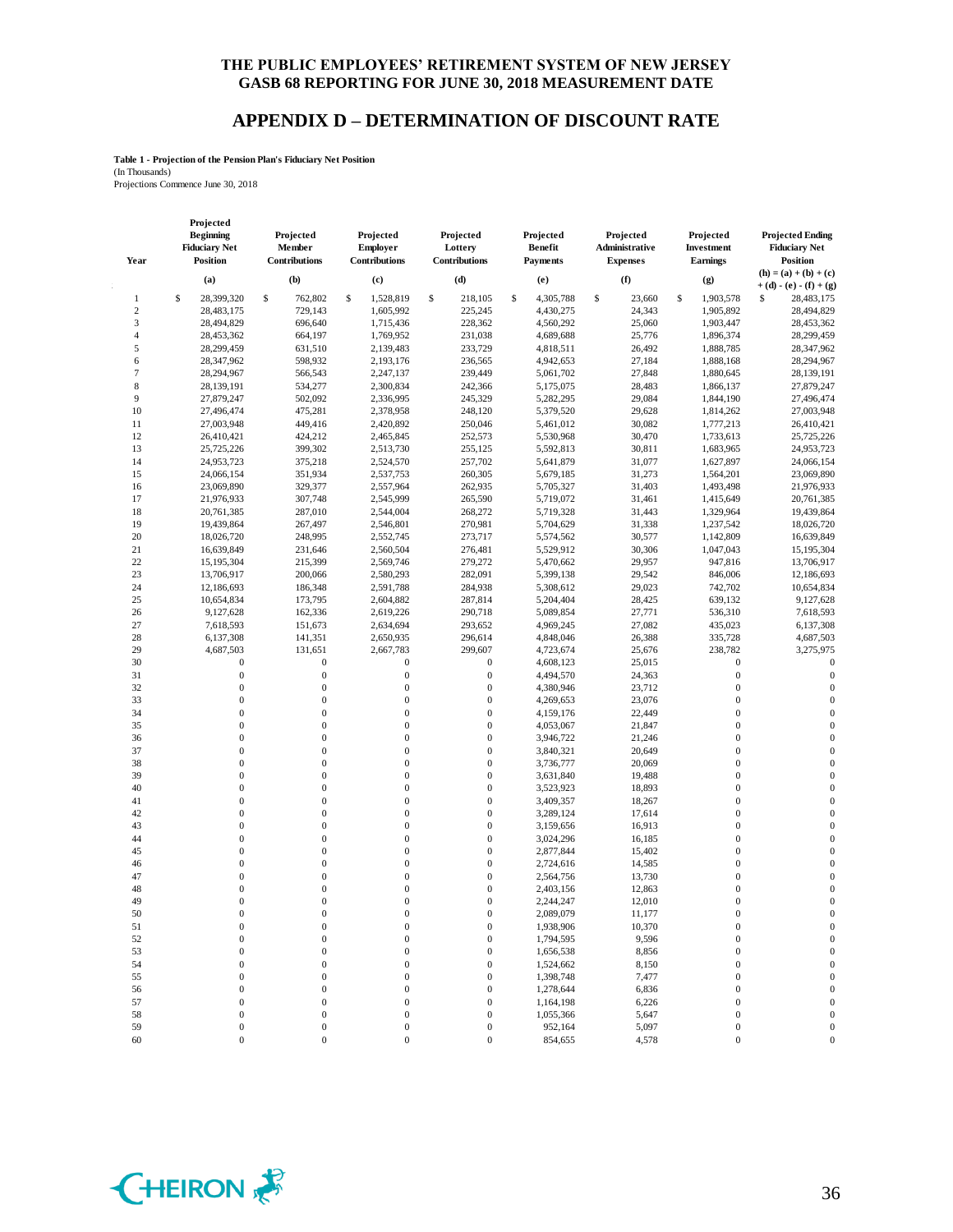#### **APPENDIX D – DETERMINATION OF DISCOUNT RATE**

**Table 1 - Projection of the Pension Plan's Fiduciary Net Position**

(In Thousands) Projections Commence June 30, 2018

| Year     | Projected<br><b>Beginning</b><br><b>Fiduciary Net</b><br><b>Position</b> | Projected<br>Member<br>Contributions | Projected<br>Employer<br>Contributions | Projected<br>Lottery<br>Contributions | Projected<br><b>Benefit</b><br>Payments | Projected<br>Administrative<br><b>Expenses</b> | Projected<br>Investment<br>Earnings | <b>Projected Ending</b><br><b>Fiduciary Net</b><br><b>Position</b> |
|----------|--------------------------------------------------------------------------|--------------------------------------|----------------------------------------|---------------------------------------|-----------------------------------------|------------------------------------------------|-------------------------------------|--------------------------------------------------------------------|
|          | (a)                                                                      | (b)                                  | (c)                                    | (d)                                   | (e)                                     | (f)                                            | (g)                                 | $(h) = (a) + (b) + (c)$<br>$+ (d) - (e) - (f) + (g)$               |
| 61       | $\boldsymbol{0}$                                                         | $\mathbf{0}$                         | $\mathbf{0}$                           | $\boldsymbol{0}$                      | 762,919                                 | 4,090                                          | $\mathbf{0}$                        | $\theta$                                                           |
| 62       | $\boldsymbol{0}$                                                         | $\boldsymbol{0}$                     | $\mathbf{0}$                           | $\boldsymbol{0}$                      | 677,043                                 | 3,632                                          | $\mathbf{0}$                        | $\boldsymbol{0}$                                                   |
| 63       | $\boldsymbol{0}$                                                         | $\boldsymbol{0}$                     | $\mathbf{0}$                           | $\boldsymbol{0}$                      | 597,106                                 | 3,206                                          | $\mathbf{0}$                        | $\boldsymbol{0}$                                                   |
| 64       | $\boldsymbol{0}$                                                         | $\boldsymbol{0}$                     | $\mathbf{0}$                           | $\boldsymbol{0}$                      | 523,153                                 | 2,812                                          | $\boldsymbol{0}$                    | $\mathbf{0}$                                                       |
| 65       | $\boldsymbol{0}$                                                         | $\boldsymbol{0}$                     | $\mathbf{0}$                           | $\boldsymbol{0}$                      | 455,191                                 | 2,449                                          | $\mathbf{0}$                        | $\mathbf{0}$                                                       |
|          | $\boldsymbol{0}$                                                         | $\overline{0}$                       | $\mathbf{0}$                           | $\boldsymbol{0}$                      | 393,182                                 | 2,117                                          | $\boldsymbol{0}$                    | $\mathbf{0}$                                                       |
| 66<br>67 | $\boldsymbol{0}$                                                         | $\boldsymbol{0}$                     | $\boldsymbol{0}$                       | $\boldsymbol{0}$                      | 337,035                                 | 1,817                                          | $\boldsymbol{0}$                    | $\mathbf{0}$                                                       |
| 68       | $\boldsymbol{0}$                                                         | $\boldsymbol{0}$                     | $\boldsymbol{0}$                       | $\boldsymbol{0}$                      | 286,609                                 | 1,547                                          | $\boldsymbol{0}$                    | $\mathbf{0}$                                                       |
| 69       | $\boldsymbol{0}$                                                         | $\boldsymbol{0}$                     | $\boldsymbol{0}$                       | $\boldsymbol{0}$                      | 241,708                                 | 1,306                                          | $\boldsymbol{0}$                    | $\boldsymbol{0}$                                                   |
|          | $\overline{0}$                                                           | $\overline{0}$                       |                                        |                                       |                                         |                                                |                                     |                                                                    |
| 70       |                                                                          |                                      | $\boldsymbol{0}$                       | $\boldsymbol{0}$                      | 202,085                                 | 1,093                                          | $\boldsymbol{0}$                    | $\boldsymbol{0}$                                                   |
| 71       | $\overline{0}$                                                           | $\overline{0}$                       | $\mathbf{0}$                           | $\mathbf{0}$                          | 167,445                                 | 907                                            | $\mathbf{0}$                        | $\mathbf{0}$                                                       |
| 72       | $\overline{0}$                                                           | $\mathbf{0}$                         | $\mathbf{0}$                           | $\mathbf{0}$                          | 137,458                                 | 745                                            | $\mathbf{0}$                        | $\mathbf{0}$                                                       |
| 73       | $\overline{0}$                                                           | $\overline{0}$                       | $\mathbf{0}$                           | $\mathbf{0}$                          | 111,759                                 | 607                                            | $\overline{0}$                      | $\mathbf{0}$                                                       |
| 74       | $\boldsymbol{0}$                                                         | $\boldsymbol{0}$                     | $\mathbf{0}$                           | $\boldsymbol{0}$                      | 89,966                                  | 489                                            | $\boldsymbol{0}$                    | $\mathbf{0}$                                                       |
| 75       | $\boldsymbol{0}$                                                         | $\mathbf 0$                          | $\boldsymbol{0}$                       | $\boldsymbol{0}$                      | 71,681                                  | 390                                            | $\boldsymbol{0}$                    | $\mathbf{0}$                                                       |
| 76       | $\boldsymbol{0}$                                                         | $\boldsymbol{0}$                     | $\mathbf{0}$                           | $\boldsymbol{0}$                      | 56,506                                  | 308                                            | $\boldsymbol{0}$                    | $\boldsymbol{0}$                                                   |
| 77       | $\boldsymbol{0}$                                                         | $\boldsymbol{0}$                     | $\boldsymbol{0}$                       | $\boldsymbol{0}$                      | 44,050                                  | 240                                            | $\boldsymbol{0}$                    | $\mathbf{0}$                                                       |
| 78       | $\boldsymbol{0}$                                                         | $\boldsymbol{0}$                     | $\boldsymbol{0}$                       | $\boldsymbol{0}$                      | 33,938                                  | 185                                            | $\mathbf{0}$                        | $\mathbf{0}$                                                       |
| 79       | $\boldsymbol{0}$                                                         | $\boldsymbol{0}$                     | $\boldsymbol{0}$                       | $\boldsymbol{0}$                      | 25,824                                  | 141                                            | $\boldsymbol{0}$                    | $\mathbf{0}$                                                       |
| 80       | $\boldsymbol{0}$                                                         | $\boldsymbol{0}$                     | $\boldsymbol{0}$                       | $\boldsymbol{0}$                      | 19,392                                  | 106                                            | $\boldsymbol{0}$                    | $\mathbf{0}$                                                       |
| 81       | $\boldsymbol{0}$                                                         | $\boldsymbol{0}$                     | $\boldsymbol{0}$                       | $\boldsymbol{0}$                      | 14,359                                  | 79                                             | $\boldsymbol{0}$                    | $\boldsymbol{0}$                                                   |
| 82       | $\boldsymbol{0}$                                                         | $\boldsymbol{0}$                     | $\boldsymbol{0}$                       | $\boldsymbol{0}$                      | 10,475                                  | 58                                             | $\boldsymbol{0}$                    | $\boldsymbol{0}$                                                   |
| 83       | $\boldsymbol{0}$                                                         | $\boldsymbol{0}$                     | $\mathbf{0}$                           | $\boldsymbol{0}$                      | 7,523                                   | 41                                             | $\mathbf{0}$                        | $\overline{0}$                                                     |
| 84       | $\boldsymbol{0}$                                                         | $\mathbf 0$                          | $\boldsymbol{0}$                       | $\boldsymbol{0}$                      | 5,316                                   | 29                                             | $\boldsymbol{0}$                    | $\mathbf{0}$                                                       |
| 85       | $\boldsymbol{0}$                                                         | $\boldsymbol{0}$                     | $\mathbf{0}$                           | $\boldsymbol{0}$                      | 3,693                                   | 20                                             | $\boldsymbol{0}$                    | $\boldsymbol{0}$                                                   |
| 86       | $\boldsymbol{0}$                                                         | $\boldsymbol{0}$                     | $\boldsymbol{0}$                       | $\boldsymbol{0}$                      | 2,523                                   | 14                                             | $\mathbf{0}$                        | $\overline{0}$                                                     |
| 87       | $\boldsymbol{0}$                                                         | $\boldsymbol{0}$                     | $\boldsymbol{0}$                       | $\boldsymbol{0}$                      | 1,695                                   | 9                                              | $\boldsymbol{0}$                    | $\mathbf{0}$                                                       |
| 88       | $\boldsymbol{0}$                                                         | $\boldsymbol{0}$                     | $\boldsymbol{0}$                       | $\boldsymbol{0}$                      | 1,121                                   | 6                                              | $\boldsymbol{0}$                    | $\mathbf{0}$                                                       |
| 89       | $\boldsymbol{0}$                                                         | $\boldsymbol{0}$                     | $\mathbf{0}$                           | $\boldsymbol{0}$                      | 730                                     | $\overline{4}$                                 | $\mathbf{0}$                        | $\mathbf{0}$                                                       |
| 90       | $\boldsymbol{0}$                                                         | $\boldsymbol{0}$                     | $\mathbf{0}$                           | $\boldsymbol{0}$                      | 469                                     | $\mathfrak{Z}$                                 | $\boldsymbol{0}$                    | $\mathbf{0}$                                                       |
| 91       | $\boldsymbol{0}$                                                         | $\boldsymbol{0}$                     | $\boldsymbol{0}$                       | $\boldsymbol{0}$                      | 298                                     | $\sqrt{2}$                                     | $\boldsymbol{0}$                    | $\mathbf{0}$                                                       |
| 92       | $\overline{0}$                                                           | $\boldsymbol{0}$                     | $\mathbf{0}$                           | $\boldsymbol{0}$                      | 188                                     | $\mathbf{1}$                                   | $\mathbf{0}$                        | $\mathbf{0}$                                                       |
| 93       | $\overline{0}$                                                           | $\boldsymbol{0}$                     | $\mathbf{0}$                           | $\boldsymbol{0}$                      | 118                                     | $\mathbf{1}$                                   | $\boldsymbol{0}$                    | $\boldsymbol{0}$                                                   |
| 94       | $\boldsymbol{0}$                                                         | $\boldsymbol{0}$                     | $\mathbf{0}$                           | $\boldsymbol{0}$                      | 74                                      | $\boldsymbol{0}$                               | $\boldsymbol{0}$                    | $\boldsymbol{0}$                                                   |
| 95       | $\boldsymbol{0}$                                                         | $\boldsymbol{0}$                     | $\boldsymbol{0}$                       | $\boldsymbol{0}$                      | 47                                      | $\boldsymbol{0}$                               | $\boldsymbol{0}$                    | $\overline{0}$                                                     |
| 96       | $\boldsymbol{0}$                                                         | $\boldsymbol{0}$                     | $\boldsymbol{0}$                       | $\boldsymbol{0}$                      | 30                                      | $\boldsymbol{0}$                               | $\boldsymbol{0}$                    | $\mathbf{0}$                                                       |
| 97       | $\boldsymbol{0}$                                                         | $\boldsymbol{0}$                     | $\boldsymbol{0}$                       | $\boldsymbol{0}$                      | 19                                      | $\boldsymbol{0}$                               | $\boldsymbol{0}$                    | $\mathbf{0}$                                                       |
| 98       | $\boldsymbol{0}$                                                         | $\boldsymbol{0}$                     | $\boldsymbol{0}$                       | $\boldsymbol{0}$                      | 13                                      | $\boldsymbol{0}$                               | $\boldsymbol{0}$                    | $\boldsymbol{0}$                                                   |
| 99       | $\boldsymbol{0}$                                                         | $\boldsymbol{0}$                     | $\boldsymbol{0}$                       | $\boldsymbol{0}$                      | $\overline{9}$                          | $\boldsymbol{0}$                               | $\boldsymbol{0}$                    | $\boldsymbol{0}$                                                   |
| 100      | $\boldsymbol{0}$                                                         | $\boldsymbol{0}$                     | $\boldsymbol{0}$                       | $\boldsymbol{0}$                      | $\overline{7}$                          | $\boldsymbol{0}$                               | $\boldsymbol{0}$                    | $\mathbf{0}$                                                       |
| 101      | $\overline{0}$                                                           | $\boldsymbol{0}$                     | $\mathbf{0}$                           | $\boldsymbol{0}$                      | 5                                       | $\boldsymbol{0}$                               | $\boldsymbol{0}$                    | $\mathbf{0}$                                                       |
| 102      | $\overline{0}$                                                           | $\mathbf 0$                          | $\boldsymbol{0}$                       | $\boldsymbol{0}$                      | $\overline{4}$                          | $\boldsymbol{0}$                               | $\boldsymbol{0}$                    | $\mathbf{0}$                                                       |
| 103      | $\mathbf{0}$                                                             | $\boldsymbol{0}$                     | $\mathbf{0}$                           | $\boldsymbol{0}$                      | 3                                       | $\boldsymbol{0}$                               | $\boldsymbol{0}$                    | $\mathbf{0}$                                                       |
|          | $\overline{0}$                                                           |                                      | $\mathbf{0}$                           | $\boldsymbol{0}$                      | $\overline{c}$                          |                                                | $\mathbf{0}$                        | $\mathbf{0}$                                                       |
| 104      |                                                                          | $\boldsymbol{0}$                     |                                        |                                       |                                         | $\boldsymbol{0}$                               |                                     | $\mathbf{0}$                                                       |
| 105      | 0                                                                        | $\boldsymbol{0}$                     | $\mathbf{0}$                           | $\boldsymbol{0}$                      | $\mathbf{1}$                            | $\boldsymbol{0}$                               | $\boldsymbol{0}$                    |                                                                    |
| 106      | $\boldsymbol{0}$                                                         | $\mathbf 0$                          | $\boldsymbol{0}$                       | $\boldsymbol{0}$                      | $\mathbf{1}$                            | $\boldsymbol{0}$                               | $\boldsymbol{0}$                    | $\mathbf{0}$                                                       |
| 107      | $\boldsymbol{0}$                                                         | $\boldsymbol{0}$                     | $\mathbf{0}$                           | $\mathbf 0$                           | $\mathbf{1}$                            | $\boldsymbol{0}$                               | $\boldsymbol{0}$                    | $\mathbf{0}$                                                       |
| 108      | $\boldsymbol{0}$                                                         | $\boldsymbol{0}$                     | $\boldsymbol{0}$                       | $\boldsymbol{0}$                      | $\mathbf{0}$                            | $\boldsymbol{0}$                               | $\mathbf{0}$                        | $\overline{0}$                                                     |
| 109      | $\boldsymbol{0}$                                                         | $\boldsymbol{0}$                     | $\mathbf{0}$                           | $\boldsymbol{0}$                      | $\mathbf 0$                             | $\boldsymbol{0}$                               | $\mathbf{0}$                        | $\overline{0}$                                                     |
| 110      | $\boldsymbol{0}$                                                         | $\boldsymbol{0}$                     | $\boldsymbol{0}$                       | $\boldsymbol{0}$                      | $\boldsymbol{0}$                        | $\boldsymbol{0}$                               | $\boldsymbol{0}$                    | $\mathbf{0}$                                                       |
| 111      | $\boldsymbol{0}$                                                         | $\boldsymbol{0}$                     | $\boldsymbol{0}$                       | $\boldsymbol{0}$                      | $\mathbf{0}$                            | $\boldsymbol{0}$                               | $\boldsymbol{0}$                    | $\boldsymbol{0}$                                                   |
| 112      | $\boldsymbol{0}$                                                         | $\boldsymbol{0}$                     | $\boldsymbol{0}$                       | $\boldsymbol{0}$                      | $\boldsymbol{0}$                        | $\boldsymbol{0}$                               | $\boldsymbol{0}$                    | $\boldsymbol{0}$                                                   |
| 113      | $\overline{0}$                                                           | $\boldsymbol{0}$                     | $\boldsymbol{0}$                       | $\boldsymbol{0}$                      | $\mathbf{0}$                            | $\boldsymbol{0}$                               | $\boldsymbol{0}$                    | $\boldsymbol{0}$                                                   |
| 114      | $\overline{0}$                                                           | $\overline{0}$                       | $\mathbf{0}$                           | $\mathbf{0}$                          | $\mathbf{0}$                            | $\mathbf{0}$                                   | $\mathbf{0}$                        | $\overline{0}$                                                     |
| 115      | $\Omega$                                                                 | $\theta$                             | $\Omega$                               | $\theta$                              | $\Omega$                                | $\theta$                                       | $\Omega$                            | $\overline{0}$                                                     |

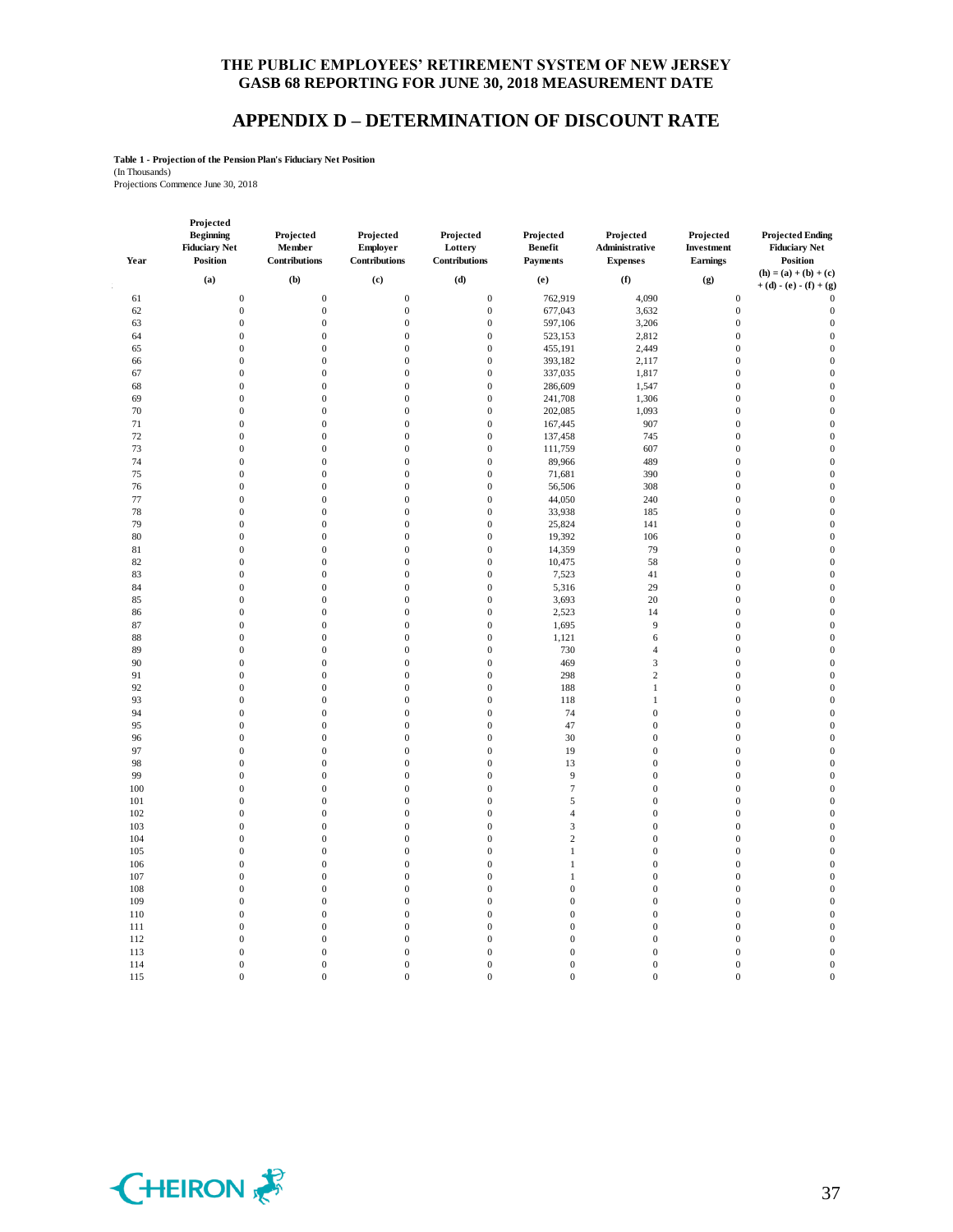#### **APPENDIX D – DETERMINATION OF DISCOUNT RATE**

**Table 2 - Actuarial Present Values of Projected Benefit Payments**

(In Thousands)

Projections Commence June 30, 2018

\* From Table 1 - Projection of the Pension Plan's Fiduciary Net Position, column (a) \*\* From Table 1 - Projection of the Pension Plan's Fiduciary Net Position, column (e)

| Year             | Projected<br><b>Beginning</b><br><b>Fiduciary Net</b><br>Position* | <b>Projected Benefit</b><br><b>Payments</b> for<br>current Plan<br>participants** | "Funded" Portion of<br><b>Benefit Payments</b> | "Unfunded"<br>Portion of<br><b>Benefit</b><br><b>Payments</b> | <b>Present Value of</b><br>"Funded" Benefit<br><b>Payments</b> | <b>Present Value of</b><br>"Unfunded" Benefit<br><b>Payments</b> | <b>Present Value of</b><br><b>Benefit Payments</b><br><b>Using the Single</b><br><b>Discount Rate</b> |
|------------------|--------------------------------------------------------------------|-----------------------------------------------------------------------------------|------------------------------------------------|---------------------------------------------------------------|----------------------------------------------------------------|------------------------------------------------------------------|-------------------------------------------------------------------------------------------------------|
| (a)              | (b)                                                                | (c)                                                                               | (d) = (c) if (b) >= (c)                        | $(e) = (c) - (d)$                                             | $(f) = (d) /$<br>$(1+7.00\%)$ <sup>^</sup> [(a) - .5]          | $(g) = (e) /$<br>$(1+3.87\%)$ <sup>^</sup> [(a) - .5]            | $(h) = (c) /$<br>$(1+5.66\%)$ <sup>^</sup> [(a) - .5]                                                 |
| $\mathbf{1}$     | \$<br>28,399,320                                                   | \$<br>4,305,788                                                                   | \$<br>4,305,788                                | \$<br>$\boldsymbol{0}$                                        | \$<br>4,162,563                                                | \$<br>$\boldsymbol{0}$                                           | \$<br>4,188,797                                                                                       |
| $\sqrt{2}$       | 28,483,175                                                         | 4,430,275                                                                         | 4,430,275                                      | $\boldsymbol{0}$                                              | 4,002,718                                                      | $\boldsymbol{0}$                                                 | 4,078,877                                                                                             |
| $\mathbf{3}$     | 28,494,829                                                         | 4,560,292                                                                         | 4,560,292                                      | $\boldsymbol{0}$                                              | 3,850,643                                                      | $\boldsymbol{0}$                                                 | 3,973,524                                                                                             |
| $\overline{4}$   | 28,453,362                                                         | 4,689,688                                                                         | 4,689,688                                      | $\boldsymbol{0}$                                              | 3,700,844                                                      | $\boldsymbol{0}$                                                 | 3,867,234                                                                                             |
| 5                | 28,299,459                                                         | 4,818,511                                                                         | 4,818,511                                      | $\boldsymbol{0}$                                              | 3,553,741                                                      | $\boldsymbol{0}$                                                 | 3,760,474                                                                                             |
| 6                | 28,347,962                                                         | 4,942,653                                                                         | 4,942,653                                      | $\mathbf{0}$                                                  | 3,406,821                                                      | $\boldsymbol{0}$                                                 | 3,650,592                                                                                             |
| $\boldsymbol{7}$ | 28,294,967                                                         | 5,061,702                                                                         | 5,061,702                                      | $\boldsymbol{0}$                                              | 3,260,634                                                      | $\boldsymbol{0}$                                                 | 3,538,124                                                                                             |
| 8                | 28,139,191                                                         | 5,175,075                                                                         | 5,175,075                                      | $\boldsymbol{0}$                                              | 3,115,576                                                      | $\boldsymbol{0}$                                                 | 3,423,468                                                                                             |
| 9                | 27,879,247                                                         | 5,282,295                                                                         | 5,282,295                                      | $\boldsymbol{0}$                                              | 2,972,080                                                      | $\boldsymbol{0}$                                                 | 3,307,087                                                                                             |
| $10$             | 27,496,474                                                         | 5,379,520                                                                         | 5,379,520                                      | $\mathbf{0}$                                                  | 2,828,770                                                      | $\boldsymbol{0}$                                                 | 3,187,424                                                                                             |
| 11               | 27,003,948                                                         | 5,461,012                                                                         | 5,461,012                                      | $\mathbf{0}$                                                  | 2,683,759                                                      | $\boldsymbol{0}$                                                 | 3,062,265                                                                                             |
| 12               | 26,410,421                                                         | 5,530,968                                                                         | 5,530,968                                      | $\boldsymbol{0}$                                              | 2,540,316                                                      | $\boldsymbol{0}$                                                 | 2,935,243                                                                                             |
| 13               |                                                                    |                                                                                   | 5,592,813                                      | $\boldsymbol{0}$                                              |                                                                | $\boldsymbol{0}$                                                 |                                                                                                       |
| 14               | 25,725,226                                                         | 5,592,813<br>5,641,879                                                            | 5,641,879                                      | $\boldsymbol{0}$                                              | 2,400,673                                                      | $\boldsymbol{0}$                                                 | 2,808,966<br>2,681,719                                                                                |
|                  | 24,953,723                                                         |                                                                                   |                                                | $\mathbf{0}$                                                  | 2,263,303                                                      | $\boldsymbol{0}$                                                 |                                                                                                       |
| 15               | 24,066,154                                                         | 5,679,185                                                                         | 5,679,185                                      |                                                               | 2,129,223                                                      | $\boldsymbol{0}$                                                 | 2,554,752                                                                                             |
| 16               | 23,069,890                                                         | 5,705,327                                                                         | 5,705,327                                      | $\boldsymbol{0}$                                              | 1,999,088                                                      |                                                                  | 2,428,939                                                                                             |
| 17               | 21,976,933                                                         | 5,719,072                                                                         | 5,719,072                                      | $\boldsymbol{0}$                                              | 1,872,808                                                      | $\boldsymbol{0}$                                                 | 2,304,278                                                                                             |
| 18               | 20,761,385                                                         | 5,719,328                                                                         | 5,719,328                                      | $\boldsymbol{0}$                                              | 1,750,366                                                      | $\boldsymbol{0}$                                                 | 2,180,859                                                                                             |
| 19               | 19,439,864                                                         | 5,704,629                                                                         | 5,704,629                                      | $\mathbf{0}$                                                  | 1,631,652                                                      | $\boldsymbol{0}$                                                 | 2,058,654                                                                                             |
| 20               | 18,026,720                                                         | 5,574,562                                                                         | 5,574,562                                      | $\mathbf{0}$                                                  | 1,490,140                                                      | $\boldsymbol{0}$                                                 | 1,903,882                                                                                             |
| 21               | 16,639,849                                                         | 5,529,912                                                                         | 5,529,912                                      | $\boldsymbol{0}$                                              | 1,381,500                                                      | $\boldsymbol{0}$                                                 | 1,787,396                                                                                             |
| 22               | 15,195,304                                                         | 5,470,662                                                                         | 5,470,662                                      | $\boldsymbol{0}$                                              | 1,277,287                                                      | $\boldsymbol{0}$                                                 | 1,673,461                                                                                             |
| 23               | 13,706,917                                                         | 5,399,138                                                                         | 5,399,138                                      | $\boldsymbol{0}$                                              | 1,178,120                                                      | $\boldsymbol{0}$                                                 | 1,563,052                                                                                             |
| 24               | 12,186,693                                                         | 5,308,612                                                                         | 5,308,612                                      | $\mathbf{0}$                                                  | 1,082,586                                                      | $\boldsymbol{0}$                                                 | 1,454,465                                                                                             |
| 25               | 10,654,834                                                         | 5,204,404                                                                         | 5,204,404                                      | $\mathbf{0}$                                                  | 991,901                                                        | $\boldsymbol{0}$                                                 | 1,349,481                                                                                             |
| 26               | 9,127,628                                                          | 5,089,854                                                                         | 5,089,854                                      | $\mathbf{0}$                                                  | 906,607                                                        | $\boldsymbol{0}$                                                 | 1,249,034                                                                                             |
| 27               | 7,618,593                                                          | 4,969,245                                                                         | 4,969,245                                      | $\boldsymbol{0}$                                              | 827,219                                                        | $\boldsymbol{0}$                                                 | 1,154,071                                                                                             |
| 28               | 6,137,308                                                          | 4,848,046                                                                         | 4,848,046                                      | $\mathbf{0}$                                                  | 754,246                                                        | $\boldsymbol{0}$                                                 | 1,065,571                                                                                             |
| 29               | 4,687,503                                                          | 4,723,674                                                                         | 4,687,503                                      | 36,171                                                        | 681,560                                                        | 12,257                                                           | 982,582                                                                                               |
| 30               | $\boldsymbol{0}$                                                   | 4,608,123                                                                         | 0                                              | 4,608,123                                                     | $\boldsymbol{0}$                                               | 1,503,368                                                        | 907,165                                                                                               |
| 31               | $\boldsymbol{0}$                                                   | 4,494,570                                                                         | $\boldsymbol{0}$                               | 4,494,570                                                     | $\boldsymbol{0}$                                               | 1,411,689                                                        | 837,382                                                                                               |
| 32               | $\boldsymbol{0}$                                                   | 4,380,946                                                                         | $\boldsymbol{0}$                               | 4,380,946                                                     | $\boldsymbol{0}$                                               | 1,324,734                                                        | 772,461                                                                                               |
| 33               | $\overline{0}$                                                     | 4,269,653                                                                         | $\mathbf{0}$                                   | 4,269,653                                                     | $\boldsymbol{0}$                                               | 1,242,977                                                        | 712,483                                                                                               |
| 34               | 0                                                                  | 4,159,176                                                                         | $\boldsymbol{0}$                               | 4,159,176                                                     | $\boldsymbol{0}$                                               | 1,165,703                                                        | 656,845                                                                                               |
| 35               | 0                                                                  | 4,053,067                                                                         | $\boldsymbol{0}$                               | 4,053,067                                                     | $\boldsymbol{0}$                                               | 1,093,640                                                        | 605,776                                                                                               |
| 36               | $\overline{0}$                                                     | 3,946,722                                                                         | $\boldsymbol{0}$                               | 3,946,722                                                     | $\boldsymbol{0}$                                               | 1,025,267                                                        | 558,262                                                                                               |
| 37               | 0                                                                  | 3,840,321                                                                         | $\boldsymbol{0}$                               | 3,840,321                                                     | $\boldsymbol{0}$                                               | 960,456                                                          | 514,094                                                                                               |
| 38               | $\overline{0}$                                                     | 3,736,777                                                                         | $\boldsymbol{0}$                               | 3,736,777                                                     | $\boldsymbol{0}$                                               | 899,740                                                          | 473,419                                                                                               |
| 39               | 0                                                                  | 3,631,840                                                                         | $\mathbf{0}$                                   | 3,631,840                                                     | $\boldsymbol{0}$                                               | 841,892                                                          | 435,460                                                                                               |
| 40               | $\overline{0}$                                                     | 3,523,923                                                                         | $\boldsymbol{0}$                               | 3,523,923                                                     | $\boldsymbol{0}$                                               | 786,441                                                          | 399,872                                                                                               |
| 41               | 0                                                                  | 3,409,357                                                                         | $\boldsymbol{0}$                               | 3,409,357                                                     | $\boldsymbol{0}$                                               | 732,524                                                          | 366,135                                                                                               |
| 42               | $\overline{0}$                                                     | 3,289,124                                                                         | $\boldsymbol{0}$                               | 3,289,124                                                     | $\boldsymbol{0}$                                               | 680,362                                                          | 334,289                                                                                               |
| 43               | $\overline{0}$                                                     | 3,159,656                                                                         | $\boldsymbol{0}$                               | 3,159,656                                                     | $\boldsymbol{0}$                                               | 629,230                                                          | 303,917                                                                                               |
| 44               | 0                                                                  | 3,024,296                                                                         | $\boldsymbol{0}$                               | 3,024,296                                                     | $\boldsymbol{0}$                                               | 579,834                                                          | 275,304                                                                                               |
| 45               | 0                                                                  | 2,877,844                                                                         | $\boldsymbol{0}$                               | 2,877,844                                                     | $\boldsymbol{0}$                                               | 531,198                                                          | 247,930                                                                                               |
| 46               | 0                                                                  | 2,724,616                                                                         | $\mathbf{0}$                                   | 2,724,616                                                     | $\boldsymbol{0}$                                               | 484,177                                                          | 222,147                                                                                               |
| 47               | $\overline{0}$                                                     | 2,564,756                                                                         | $\mathbf{0}$                                   | 2,564,756                                                     | $\mathbf{0}$                                                   | 438,788                                                          | 197,904                                                                                               |
| 48               | $\overline{0}$                                                     | 2,403,156                                                                         |                                                | 2,403,156                                                     | 0                                                              |                                                                  |                                                                                                       |
| 49               | $\boldsymbol{0}$                                                   | 2,244,247                                                                         | $\boldsymbol{0}$                               |                                                               | $\boldsymbol{0}$                                               | 395,823                                                          | 175,494<br>155,105                                                                                    |
|                  |                                                                    |                                                                                   |                                                | 2,244,247                                                     |                                                                | 355,876                                                          |                                                                                                       |
| 50               | $\boldsymbol{0}$                                                   | 2,089,079                                                                         | $\boldsymbol{0}$                               | 2,089,079                                                     | $\boldsymbol{0}$                                               | 318,929                                                          | 136,642                                                                                               |
| 51               | $\boldsymbol{0}$                                                   | 1,938,906                                                                         | $\boldsymbol{0}$                               | 1,938,906                                                     | $\boldsymbol{0}$                                               | 284,974                                                          | 120,021                                                                                               |
| 52               | $\boldsymbol{0}$                                                   | 1,794,595                                                                         | $\boldsymbol{0}$                               | 1,794,595                                                     | $\boldsymbol{0}$                                               | 253,936                                                          | 105,133                                                                                               |
| 53               | $\boldsymbol{0}$                                                   | 1,656,538                                                                         | $\boldsymbol{0}$                               | 1,656,538                                                     | $\boldsymbol{0}$                                               | 225,668                                                          | 91,844                                                                                                |
| 54               | $\boldsymbol{0}$                                                   | 1,524,662                                                                         | $\boldsymbol{0}$                               | 1,524,662                                                     | $\boldsymbol{0}$                                               | 199,964                                                          | 80,001                                                                                                |
| 55               | $\boldsymbol{0}$                                                   | 1,398,748                                                                         | $\boldsymbol{0}$                               | 1,398,748                                                     | $\boldsymbol{0}$                                               | 176,615                                                          | 69,460                                                                                                |
| 56               | $\boldsymbol{0}$                                                   | 1,278,644                                                                         | 0                                              | 1,278,644                                                     | $\boldsymbol{0}$                                               | 155,434                                                          | 60,092                                                                                                |
| 57               | $\boldsymbol{0}$                                                   | 1,164,198                                                                         | $\boldsymbol{0}$                               | 1,164,198                                                     | $\boldsymbol{0}$                                               | 136,249                                                          | 51,781                                                                                                |
| 58               | $\boldsymbol{0}$                                                   | 1,055,366                                                                         | $\boldsymbol{0}$                               | 1,055,366                                                     | $\boldsymbol{0}$                                               | 118,911                                                          | 44,424                                                                                                |
| 59               | $\boldsymbol{0}$                                                   | 952,164                                                                           | $\boldsymbol{0}$                               | 952,164                                                       | $\boldsymbol{0}$                                               | 103,285                                                          | 37,931                                                                                                |
| 60               | $\boldsymbol{0}$                                                   | 854,655                                                                           | $\boldsymbol{0}$                               | 854,655                                                       | $\boldsymbol{0}$                                               | 89,254                                                           | 32,222                                                                                                |

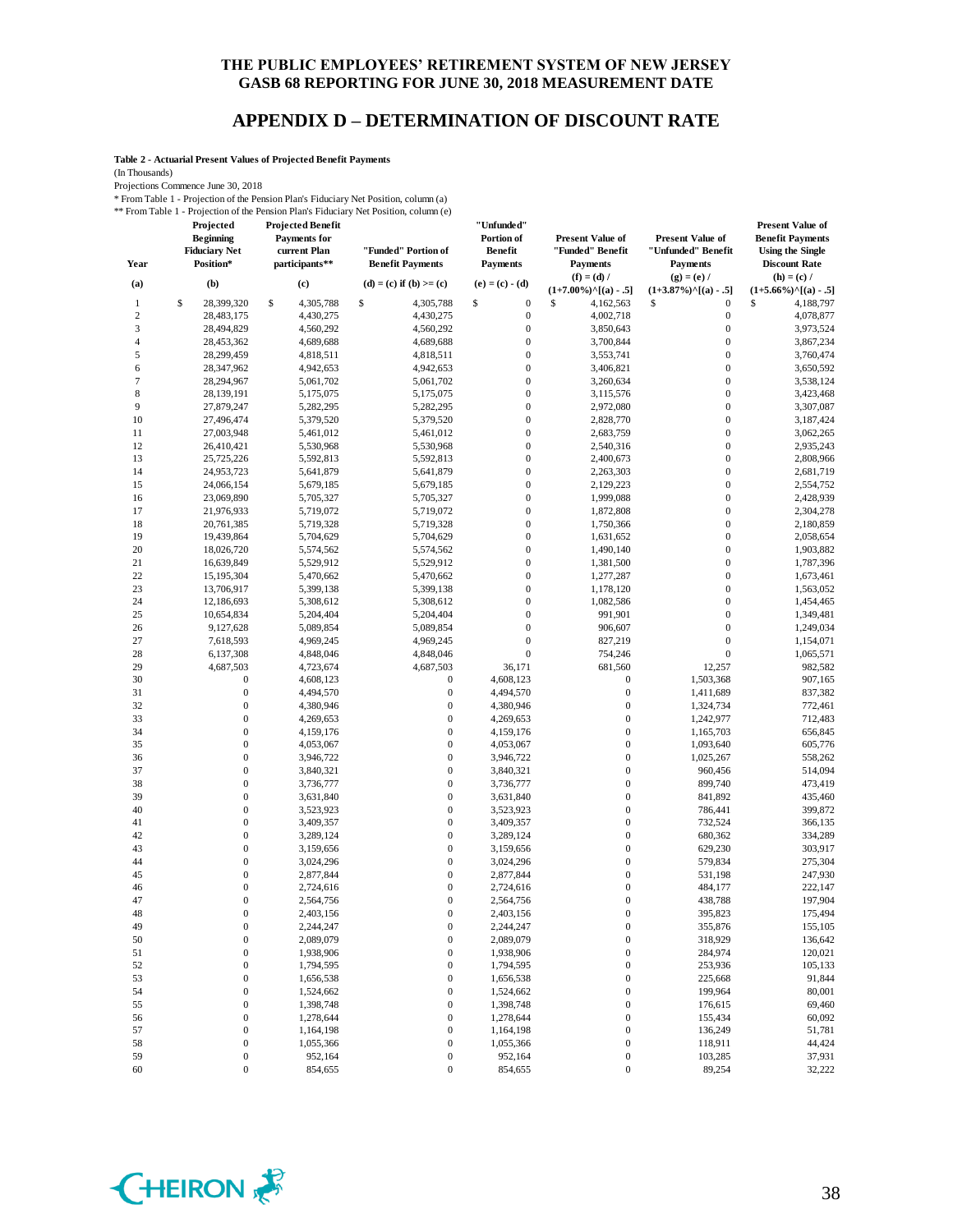#### **APPENDIX D – DETERMINATION OF DISCOUNT RATE**

**Table 2 - Actuarial Present Values of Projected Benefit Payments**

(In Thousands)

Projections Commence June 30, 2018

\* From Table 1 - Projection of the Pension Plan's Fiduciary Net Position, column (a)

\*\* From Table 1 - Projection of the Pension Plan's Fiduciary Net Position, column (e)

| Year     | 1101111001011<br>Trolection of the 1<br>Projected<br><b>Beginning</b><br><b>Fiduciary Net</b><br>Position* | <b>Projected Benefit</b><br><b>Payments</b> for<br>current Plan<br>participants** | 1011 1 Ruis 1 Ruichin y 1 fet 1 031 aoin, containn (c)<br>"Funded" Portion of<br><b>Benefit Payments</b> | "Unfunded"<br>Portion of<br><b>Benefit</b><br><b>Payments</b> | <b>Present Value of</b><br>"Funded" Benefit<br><b>Payments</b> | <b>Present Value of</b><br>"Unfunded" Benefit<br><b>Payments</b> | <b>Present Value of</b><br><b>Benefit Payments</b><br><b>Using the Single</b><br><b>Discount Rate</b> |
|----------|------------------------------------------------------------------------------------------------------------|-----------------------------------------------------------------------------------|----------------------------------------------------------------------------------------------------------|---------------------------------------------------------------|----------------------------------------------------------------|------------------------------------------------------------------|-------------------------------------------------------------------------------------------------------|
| (a)      | (b)                                                                                                        | (c)                                                                               | $(d) = (c)$ if $(b) >= (c)$                                                                              | $(e) = (c) - (d)$                                             | $(f) = (d) /$<br>$(1+7.00\%)$ <sup>^</sup> [(a) - .5]          | $(g) = (e) /$<br>$(1+3.87\%)$ <sup>^</sup> [(a) - .5]            | $(h) = (c) /$<br>$(1+5.66\%)$ <sup>{</sup> [(a) - .5]                                                 |
| 61       | $\boldsymbol{0}$                                                                                           | 762,919                                                                           | $\boldsymbol{0}$                                                                                         | 762,919                                                       | $\boldsymbol{0}$                                               | 76,705                                                           | 27,222                                                                                                |
| 62       | $\boldsymbol{0}$                                                                                           | 677,043                                                                           | $\mathbf{0}$                                                                                             | 677,043                                                       | $\boldsymbol{0}$                                               | 65,535                                                           | 22,862                                                                                                |
| 63       | $\boldsymbol{0}$                                                                                           | 597,106                                                                           | $\mathbf{0}$                                                                                             | 597,106                                                       | $\boldsymbol{0}$                                               | 55,644                                                           | 19,082                                                                                                |
| 64       | $\boldsymbol{0}$                                                                                           | 523,153                                                                           | $\boldsymbol{0}$                                                                                         | 523,153                                                       | $\boldsymbol{0}$                                               | 46,936                                                           | 15,823                                                                                                |
| 65       | $\boldsymbol{0}$                                                                                           | 455,191                                                                           | $\mathbf{0}$                                                                                             | 455,191                                                       | $\boldsymbol{0}$                                               | 39,317                                                           | 13,029                                                                                                |
| 66       | $\boldsymbol{0}$                                                                                           | 393,182                                                                           | $\boldsymbol{0}$                                                                                         | 393,182                                                       | $\boldsymbol{0}$                                               | 32,696                                                           | 10,651                                                                                                |
| 67       | $\mathbf{0}$                                                                                               | 337,035                                                                           | $\mathbf{0}$                                                                                             | 337,035                                                       | $\boldsymbol{0}$                                               | 26,982                                                           | 8,641                                                                                                 |
| 68       | $\boldsymbol{0}$                                                                                           | 286,609                                                                           | $\mathbf{0}$                                                                                             | 286,609                                                       | $\boldsymbol{0}$                                               | 22,090                                                           | 6,954                                                                                                 |
| 69       | $\boldsymbol{0}$                                                                                           | 241,708                                                                           | $\mathbf{0}$                                                                                             | 241,708                                                       | $\mathbf{0}$                                                   | 17,936                                                           | 5,550                                                                                                 |
| 70       | $\boldsymbol{0}$                                                                                           | 202,085                                                                           | $\mathbf{0}$                                                                                             | 202,085                                                       | $\mathbf{0}$                                                   | 14,437                                                           | 4,392                                                                                                 |
| 71       | $\mathbf{0}$                                                                                               | 167,445                                                                           | $\overline{0}$                                                                                           | 167,445                                                       | $\mathbf{0}$                                                   | 11,516                                                           | 3,444                                                                                                 |
| 72       | $\boldsymbol{0}$                                                                                           | 137,458                                                                           | $\boldsymbol{0}$                                                                                         | 137,458                                                       | $\boldsymbol{0}$                                               | 9,102                                                            | 2,676                                                                                                 |
| 73       | $\boldsymbol{0}$                                                                                           | 111,759                                                                           | $\mathbf{0}$                                                                                             | 111,759                                                       | $\boldsymbol{0}$                                               | 7,124                                                            | 2,059                                                                                                 |
| 74       | $\boldsymbol{0}$                                                                                           | 89,966                                                                            | $\boldsymbol{0}$                                                                                         | 89,966                                                        | $\boldsymbol{0}$                                               | 5,521                                                            | 1,568                                                                                                 |
| 75       | $\boldsymbol{0}$                                                                                           | 71,681                                                                            | $\boldsymbol{0}$                                                                                         | 71,681                                                        | $\boldsymbol{0}$                                               | 4,235                                                            | 1,183                                                                                                 |
| 76       | $\mathbf{0}$                                                                                               | 56,506                                                                            | $\mathbf{0}$                                                                                             | 56,506                                                        | $\boldsymbol{0}$                                               | 3,214                                                            | 882                                                                                                   |
| 77<br>78 | $\boldsymbol{0}$<br>$\boldsymbol{0}$                                                                       | 44,050                                                                            | $\mathbf{0}$<br>$\mathbf{0}$                                                                             | 44,050                                                        | $\boldsymbol{0}$<br>$\boldsymbol{0}$                           | 2,412                                                            | 651                                                                                                   |
| 79       | $\boldsymbol{0}$                                                                                           | 33,938<br>25,824                                                                  | $\boldsymbol{0}$                                                                                         | 33,938<br>25,824                                              | $\boldsymbol{0}$                                               | 1,789<br>1,311                                                   | 475<br>342                                                                                            |
| 80       | $\boldsymbol{0}$                                                                                           | 19,392                                                                            | $\mathbf{0}$                                                                                             | 19,392                                                        | $\mathbf{0}$                                                   | 948                                                              | 243                                                                                                   |
| 81       | $\boldsymbol{0}$                                                                                           | 14,359                                                                            | $\boldsymbol{0}$                                                                                         | 14,359                                                        | $\boldsymbol{0}$                                               | 676                                                              | 170                                                                                                   |
| 82       | $\boldsymbol{0}$                                                                                           | 10,475                                                                            | $\mathbf{0}$                                                                                             | 10,475                                                        | $\boldsymbol{0}$                                               | 474                                                              | 118                                                                                                   |
| 83       | $\boldsymbol{0}$                                                                                           | 7,523                                                                             | $\mathbf{0}$                                                                                             | 7,523                                                         | $\mathbf{0}$                                                   | 328                                                              | 80                                                                                                    |
| 84       | $\boldsymbol{0}$                                                                                           | 5,316                                                                             | $\mathbf{0}$                                                                                             | 5,316                                                         | $\mathbf{0}$                                                   | 223                                                              | 53                                                                                                    |
| 85       | $\boldsymbol{0}$                                                                                           | 3,693                                                                             | $\boldsymbol{0}$                                                                                         | 3,693                                                         | $\boldsymbol{0}$                                               | 149                                                              | 35                                                                                                    |
| 86       | $\mathbf{0}$                                                                                               | 2,523                                                                             | $\overline{0}$                                                                                           | 2,523                                                         | $\mathbf{0}$                                                   | 98                                                               | 23                                                                                                    |
| 87       | $\boldsymbol{0}$                                                                                           | 1,695                                                                             | $\boldsymbol{0}$                                                                                         | 1,695                                                         | $\boldsymbol{0}$                                               | 64                                                               | 14                                                                                                    |
| 88       | $\boldsymbol{0}$                                                                                           | 1,121                                                                             | $\mathbf{0}$                                                                                             | 1,121                                                         | $\boldsymbol{0}$                                               | 40                                                               | 9                                                                                                     |
| 89       | $\boldsymbol{0}$                                                                                           | 730                                                                               | $\boldsymbol{0}$                                                                                         | 730                                                           | $\boldsymbol{0}$                                               | 25                                                               | 6                                                                                                     |
| 90       | $\boldsymbol{0}$                                                                                           | 469                                                                               | $\mathbf{0}$                                                                                             | 469                                                           | $\boldsymbol{0}$                                               | 16                                                               | 3                                                                                                     |
| 91       | $\mathbf{0}$                                                                                               | 298                                                                               | $\mathbf{0}$                                                                                             | 298                                                           | $\boldsymbol{0}$                                               | 10                                                               | $\overline{c}$                                                                                        |
| 92       | $\boldsymbol{0}$                                                                                           | 188                                                                               | $\mathbf{0}$                                                                                             | 188                                                           | $\boldsymbol{0}$                                               | 6                                                                | $\mathbf{1}$                                                                                          |
| 93       | $\boldsymbol{0}$                                                                                           | 118                                                                               | $\mathbf{0}$                                                                                             | 118                                                           | $\boldsymbol{0}$                                               | $\overline{4}$                                                   | $\mathbf{1}$                                                                                          |
| 94       | $\boldsymbol{0}$                                                                                           | 74                                                                                | $\boldsymbol{0}$                                                                                         | 74                                                            | $\boldsymbol{0}$                                               | $\sqrt{2}$                                                       | $\boldsymbol{0}$                                                                                      |
| 95<br>96 | $\boldsymbol{0}$<br>$\mathbf{0}$                                                                           | 47<br>30                                                                          | $\mathbf{0}$<br>$\mathbf{0}$                                                                             | 47<br>30                                                      | $\mathbf{0}$<br>$\boldsymbol{0}$                               | $\mathbf{1}$<br>$\mathbf{1}$                                     | $\mathbf{0}$<br>$\boldsymbol{0}$                                                                      |
| 97       | $\boldsymbol{0}$                                                                                           | 19                                                                                | $\mathbf{0}$                                                                                             | 19                                                            | $\boldsymbol{0}$                                               | $\bf{0}$                                                         | $\mathbf{0}$                                                                                          |
| 98       | $\boldsymbol{0}$                                                                                           | 13                                                                                | $\mathbf{0}$                                                                                             | 13                                                            | $\mathbf{0}$                                                   | $\mathbf{0}$                                                     | $\mathbf 0$                                                                                           |
| 99       | $\boldsymbol{0}$                                                                                           | $\overline{9}$                                                                    | $\boldsymbol{0}$                                                                                         | $\overline{9}$                                                | $\boldsymbol{0}$                                               | $\boldsymbol{0}$                                                 | $\boldsymbol{0}$                                                                                      |
| 100      | $\overline{0}$                                                                                             | $\boldsymbol{7}$                                                                  | $\mathbf{0}$                                                                                             | $\boldsymbol{7}$                                              | $\mathbf{0}$                                                   | $\overline{0}$                                                   | $\boldsymbol{0}$                                                                                      |
| 101      | $\mathbf{0}$                                                                                               | 5                                                                                 | $\overline{0}$                                                                                           | 5                                                             | $\mathbf{0}$                                                   | $\mathbf{0}$                                                     | $\boldsymbol{0}$                                                                                      |
| 102      | $\mathbf{0}$                                                                                               | $\overline{4}$                                                                    | $\mathbf{0}$                                                                                             | $\overline{4}$                                                | $\mathbf{0}$                                                   | $\mathbf{0}$                                                     | $\boldsymbol{0}$                                                                                      |
| 103      | $\boldsymbol{0}$                                                                                           | $\mathfrak{Z}$                                                                    | $\mathbf{0}$                                                                                             | $\mathfrak z$                                                 | $\boldsymbol{0}$                                               | $\bf{0}$                                                         | $\boldsymbol{0}$                                                                                      |
| 104      | $\boldsymbol{0}$                                                                                           | $\overline{c}$                                                                    | $\boldsymbol{0}$                                                                                         | $\overline{2}$                                                | $\boldsymbol{0}$                                               | $\boldsymbol{0}$                                                 | $\boldsymbol{0}$                                                                                      |
| 105      | $\mathbf{0}$                                                                                               | $\mathbf{1}$                                                                      | $\mathbf{0}$                                                                                             | 1                                                             | $\boldsymbol{0}$                                               | $\bf{0}$                                                         | $\boldsymbol{0}$                                                                                      |
| 106      | $\mathbf{0}$                                                                                               | $\mathbf{1}$                                                                      | $\mathbf{0}$                                                                                             | 1                                                             | $\boldsymbol{0}$                                               | $\bf{0}$                                                         | $\mathbf{0}$                                                                                          |
| 107      | $\boldsymbol{0}$                                                                                           | $\mathbf{1}$                                                                      | $\mathbf{0}$                                                                                             | $\mathbf{1}$                                                  | $\boldsymbol{0}$                                               | $\bf{0}$                                                         | $\boldsymbol{0}$                                                                                      |
| 108      | $\boldsymbol{0}$                                                                                           | $\boldsymbol{0}$                                                                  | $\mathbf{0}$                                                                                             | $\boldsymbol{0}$                                              | $\boldsymbol{0}$                                               | $\bf{0}$                                                         | $\mathbf{0}$                                                                                          |
| 109      | $\boldsymbol{0}$                                                                                           | $\boldsymbol{0}$                                                                  | $\mathbf{0}$                                                                                             | $\boldsymbol{0}$                                              | $\boldsymbol{0}$                                               | $\boldsymbol{0}$                                                 | $\boldsymbol{0}$                                                                                      |
| 110      | $\overline{0}$                                                                                             | $\boldsymbol{0}$                                                                  | $\mathbf{0}$                                                                                             | $\boldsymbol{0}$                                              | $\mathbf{0}$                                                   | $\mathbf{0}$                                                     | $\mathbf{0}$                                                                                          |
| 111      | $\overline{0}$                                                                                             | $\boldsymbol{0}$                                                                  | $\overline{0}$                                                                                           | $\mathbf{0}$                                                  | $\boldsymbol{0}$                                               | $\boldsymbol{0}$                                                 | $\boldsymbol{0}$                                                                                      |
| 112      | $\mathbf{0}$                                                                                               | $\boldsymbol{0}$                                                                  | $\mathbf{0}$                                                                                             | $\boldsymbol{0}$                                              | $\boldsymbol{0}$                                               | $\boldsymbol{0}$                                                 | $\boldsymbol{0}$                                                                                      |
| 113      | $\boldsymbol{0}$                                                                                           | $\boldsymbol{0}$                                                                  | $\mathbf{0}$                                                                                             | $\boldsymbol{0}$                                              | $\mathbf{0}$                                                   | $\overline{0}$                                                   | $\mathbf 0$                                                                                           |
| 114      | $\boldsymbol{0}$<br>$\boldsymbol{0}$                                                                       | $\boldsymbol{0}$<br>$\boldsymbol{0}$                                              | $\boldsymbol{0}$<br>$\mathbf{0}$                                                                         | $\boldsymbol{0}$<br>$\boldsymbol{0}$                          | $\boldsymbol{0}$<br>$\boldsymbol{0}$                           | $\overline{0}$<br>$\mathbf{0}$                                   | $\boldsymbol{0}$<br>$\mathbf 0$                                                                       |
| 115      |                                                                                                            |                                                                                   |                                                                                                          |                                                               | 64,696,743<br>\$                                               | \$<br>19,606,767                                                 | 84,303,511<br>\$                                                                                      |

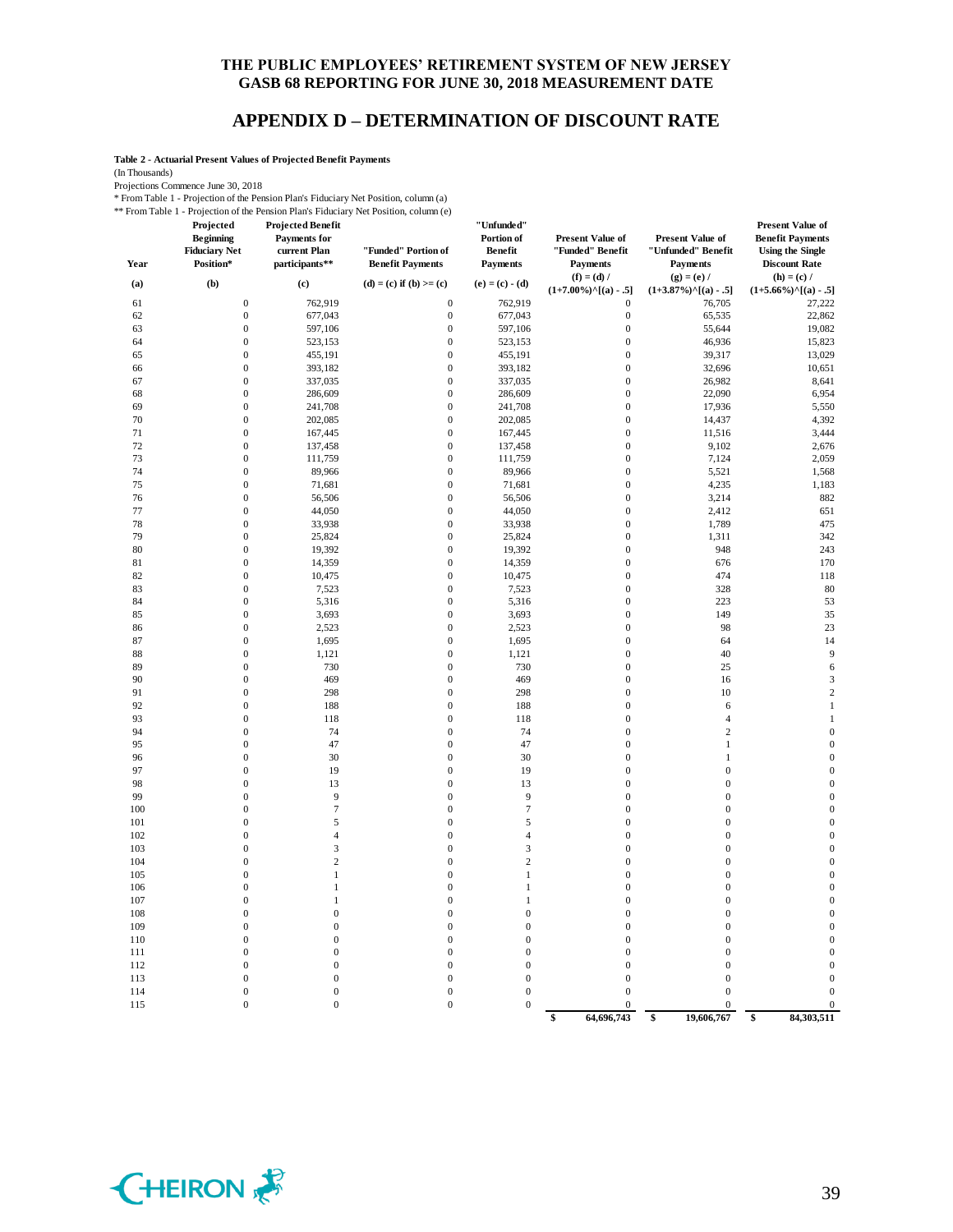## **APPENDIX E – GLOSSARY OF TERMS**

## **1. Actuarially Determined Contribution**

A target or recommended contribution for the reporting period, determined in conformity with Actuarial Standards of Practice based on the most recent measurement available when the contribution for the reporting period was adopted.

## **2. Actuarial Valuation Date**

The date as of which an actuarial valuation is performed. This date may be up to 24 months prior to the measurement date and up to 30 months prior to the employer's reporting date.

## **3. Deferred Inflow of Resources**

An acquisition of net assets by a government employer that is applicable to a future reporting period. In the context of GASB 68, these are experience gains on the Total Pension Liability, assumption changes reducing the Total Pension Liability, or investment gains that are recognized in future reporting periods.

## **4. Deferred Outflow of Resources**

A consumption of net assets by a government employer that is applicable to a future reporting period. In the context of GASB 68, these are experience losses on the Total Pension Liability, assumption changes increasing the Total Pension Liability, or investment losses that are recognized in future reporting periods.

## **5. Entry Age Actuarial Cost Method**

The actuarial cost method required for GASB 68 calculations. Under this method, the actuarial present value of the projected benefits of each individual included in an actuarial valuation is allocated on a level basis over the earnings of the individual between entry age and assumed exit ages. The portion of this actuarial present value allocated to a valuation year is called the Service Cost. The portion of this actuarial present value not provided for at a valuation date by the actuarial present value of future service costs is called the Total Pension Liability.

## **6. Measurement Date**

The date as of which the Total Pension Liability and Plan Fiduciary Net Position are measured. The Total Pension Liability may be projected from the Actuarial Valuation Date to the Measurement Date. The Measurement Date must be the same as the Reporting Date for the plan.